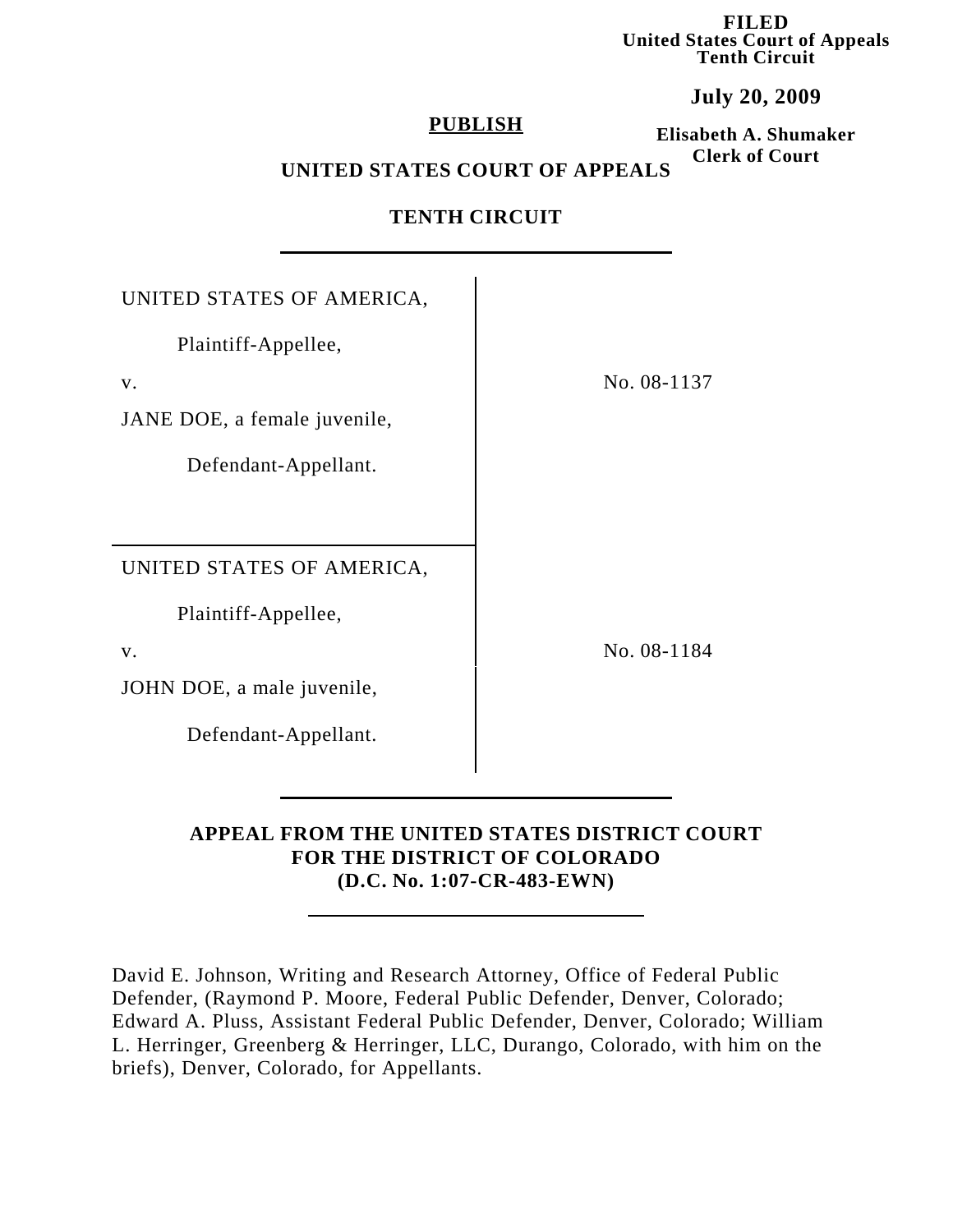John Milton Hutchins, Assistant United States Attorney, (Troy A. Eid, United States Attorney; Todd Parker Norvell, Assistant United States Attorney, with him on the brief), Denver, Colorado, for Appellee.

Before **BRISCOE, BALDOCK,** and **HOLMES**, Circuit Judges.

**BRISCOE**, Circuit Judge.

After segmented bench trials, the district court found Native American juveniles "S.W." and "R.K." (together, "defendants") guilty of an act of juvenile delinquency under 18 U.S.C. § 5031–37. The delinquent act was arson under 18 U.S.C. § 1153 and defined by 18 U.S.C. § 81. The district court sentenced S.W. to eighteen months' confinement and three years' supervision. The district court sentenced R.K. to three years' probation and twelve months' home detention. Defendants jointly appeal. We have jurisdiction pursuant to 28 U.S.C. § 1291, and affirm.

 Defendants' appeals center on the definition of "person" in 18 U.S.C. § 1153(a)'s phrase: "Any Indian who commits against the person or property of another Indian or other *person* any of the following offenses . . . ." (emphasis added). First, defendants argue that context and statutory construction dictate that "person" is restricted to only living individuals. Second, and alternatively, defendants contend that at its broadest, "person" can only include living individuals or corporations, public and private. Under this definition, defendants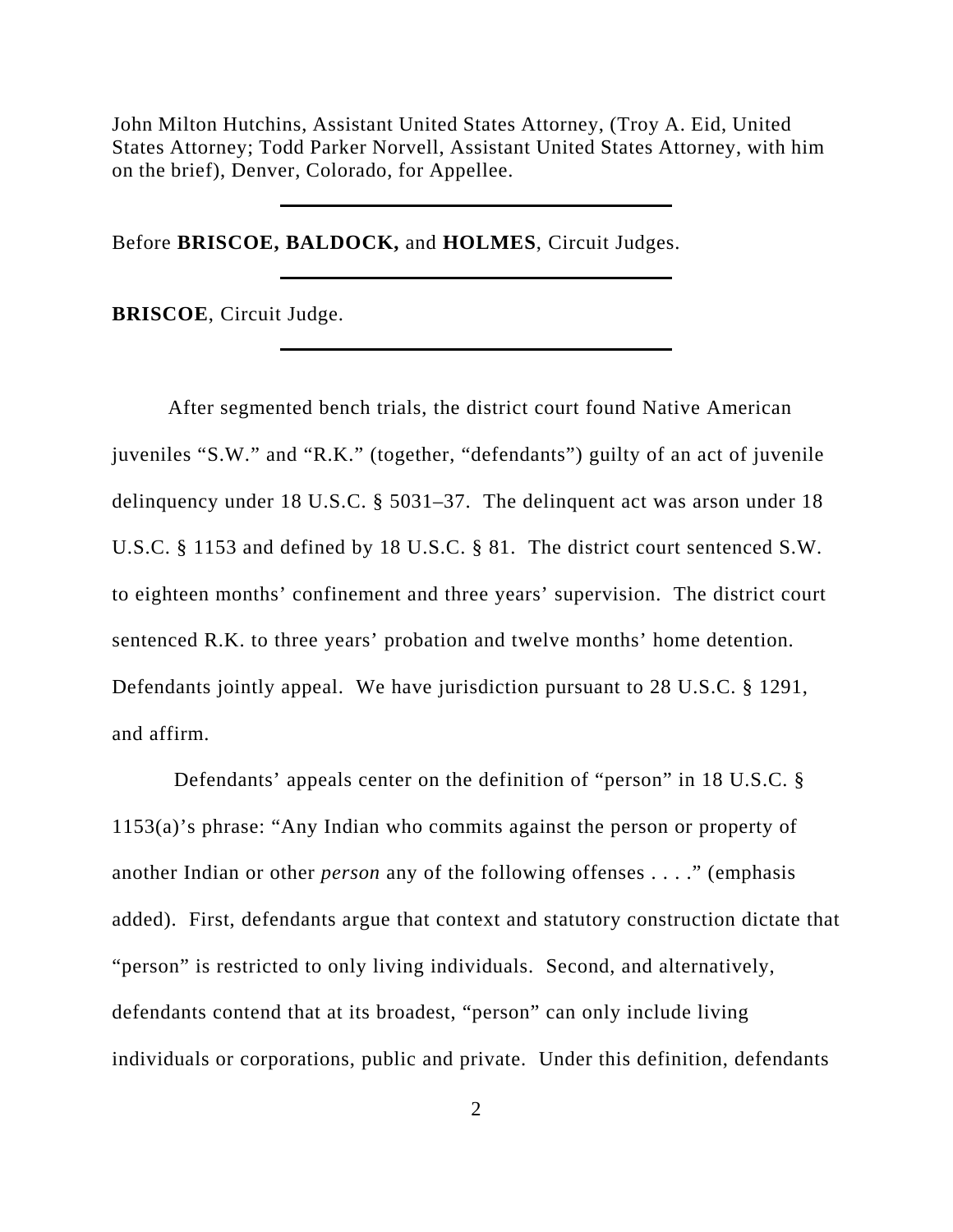argue that there was insufficient evidence to establish that the arson victim was a corporation. Third, defendants argue that the district court abused its discretion by permitting the prosecution to reopen its cases to present evidence related to the corporate status of the arson victim. Fourth, defendants argue that the charging information was insufficient because it failed to provide sufficient identification of the arson victim and its status.

I

In April 2007, defendants broke into the Ute Mountain Presbyterian Church. While inside, defendants vandalized the church and started a fire. In December 2007, the government charged defendants with acts of juvenile delinquency. The information stated defendants' tribal membership, identified defendants as juveniles, and charged that defendants "willfully and maliciously set fire to or burned a building, namely, the Ute Mountain Presbyterian Church, located within the exterior boundaries of the Ute Mountain Ute Indian Reservation." R. Vol. I Doc. 2 at 1. The government later filed a superseding information that added a charge of aiding and abetting, but did not change any other description. Defendants denied the allegations.

On February 5, 2008, the district court began R.K.'s trial. Although the government presented seven witnesses, no evidence was presented regarding the ownership of the church. After the prosecution rested, R.K. moved for a judgment of acquittal, arguing that the prosecution failed to identify the victim of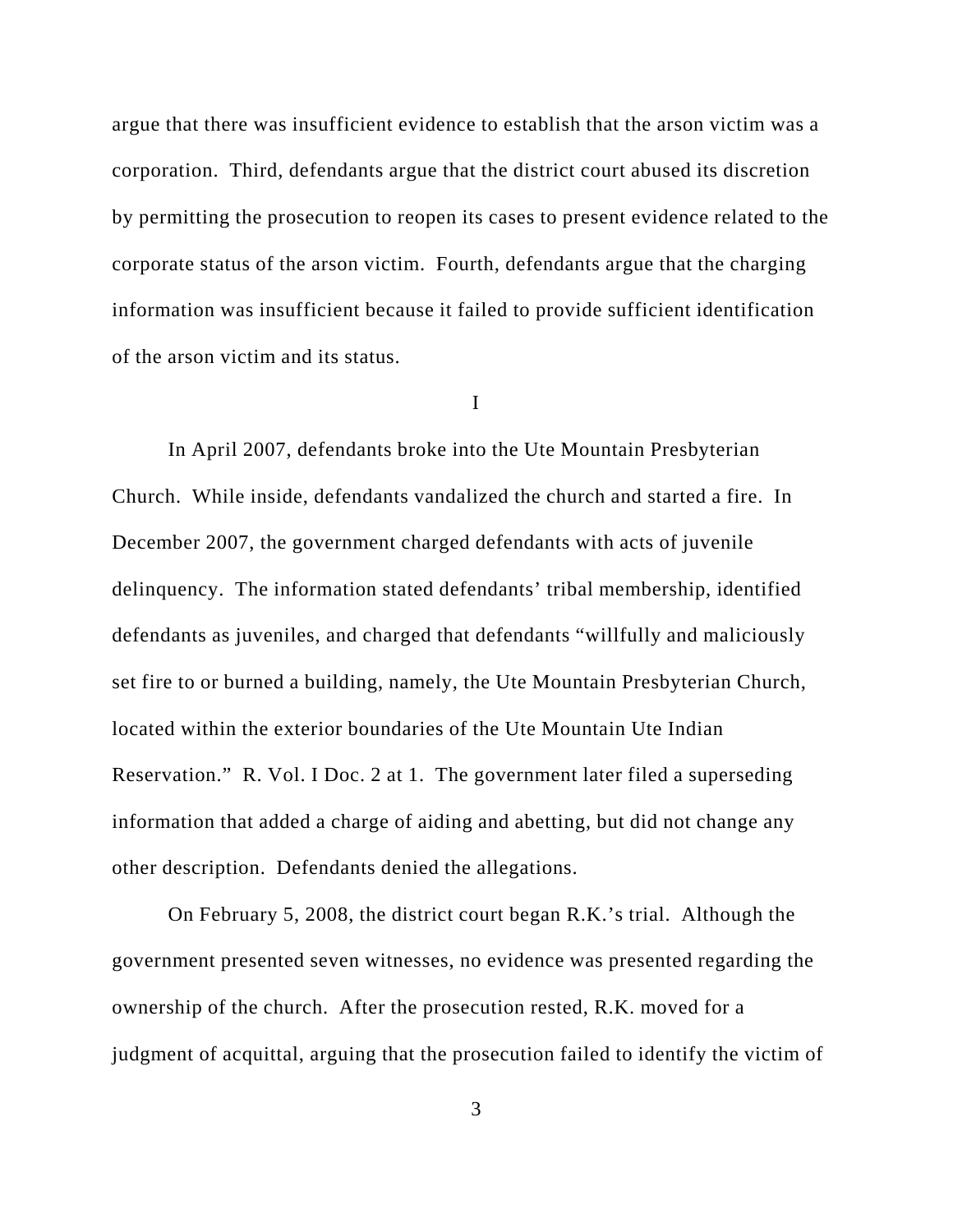the arson, which was an element of the charged crime. Ultimately, the district court agreed with R.K. and found, "there is no proof of who owned this church, and . . . there . . . has been no offense committed because there is an element missing." R. Vol. IIA at 100–01. The prosecution requested an overnight chance "to review the situation and possibly move to reopen the case." R. Supp. Vol. I at 2.

The next morning, February 6, 2008, the prosecution moved to reopen its case. R.K. objected and characterized the motion as an attempt to get "two bites at the apple." Id. at 6. The district court granted the motion to reopen because of "the overriding interest in justice."  $\underline{Id}$  at 9. The district court also granted R.K.'s request for a continuance to allow for discovery regarding the ownership of the church.

Also on February 6, 2008, the district court began S.W.'s trial. The prosecution presented nine witnesses. Edward Rousset, the pastor of the Ute Mountain Presbyterian Church, testified that the church had few members. R. Vol. II at 65. When asked "who owns the building," Pastor Rousset responded, "The Presbyterian—it's owned by the Presbyterians. It's Presbyterian Western Colorado." Id. at 66. Later during direct examination, Pastor Rousset confirmed that "the building of the church is actually owned by the Presbyterian church[.]" Id. at 68. Pastor Rousset also confirmed that the insurance policy on the building was "paid to the church[.]" Id. at 71. On cross examination, however, Pastor

4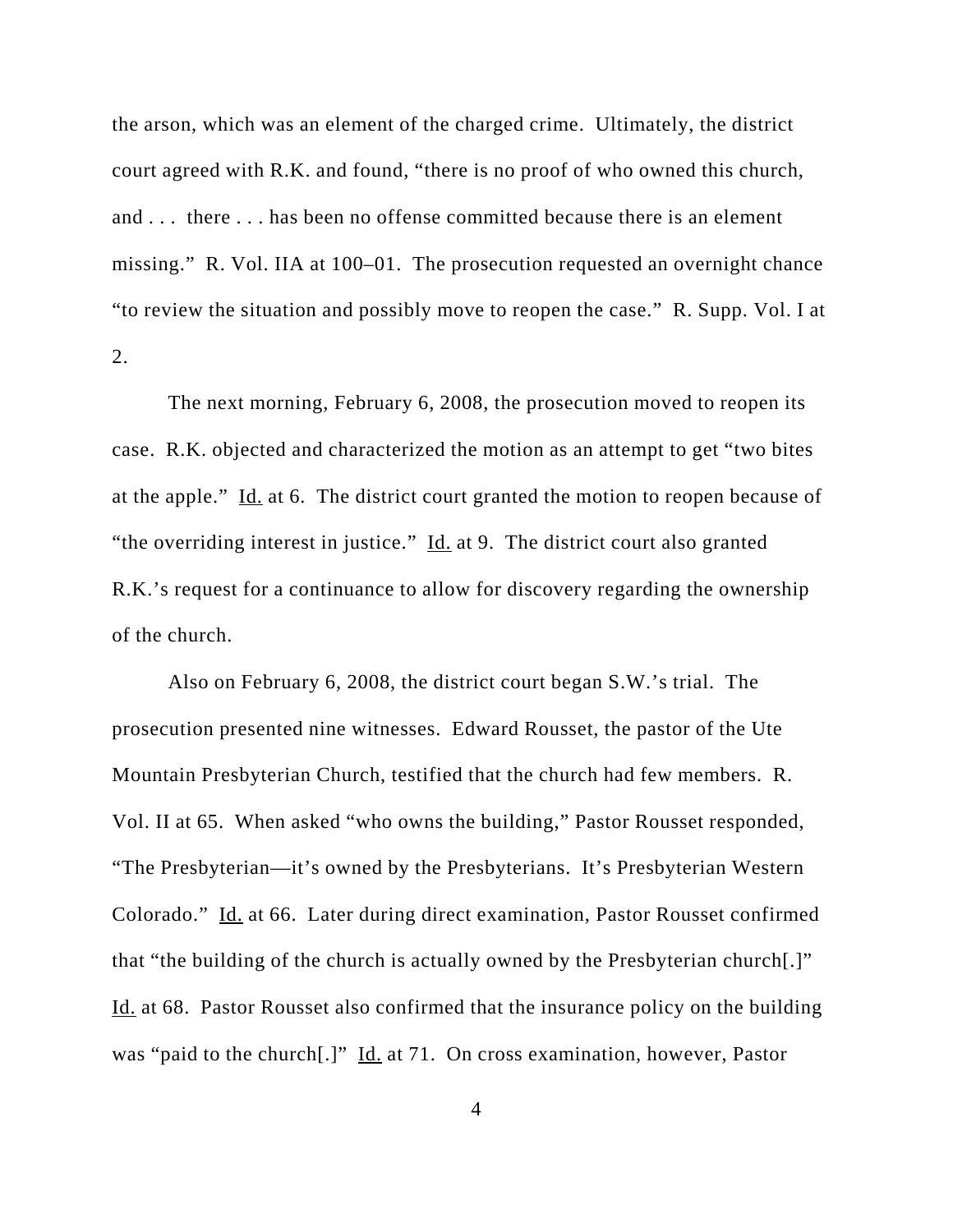Rousset acknowledged that he did not know how the Presbyterian church obtained title to the building. Id. at 69. The prosecution then rested "with some hesitation and reservation." Id. at 71.

After the close of the prosecution's case, S.W. moved for judgment of acquittal, asserting arguments similar to those R.K. had raised. In light of Pastor Rousset's testimony, S.W. also moved for a continuance to pursue discovery regarding the church's ownership. The prosecution took no position on the requested continuance. The district court granted the continuance and ordered briefing on the elements of 18 U.S.C. § 1153.

In its briefing before the district court, the prosecution identified the Ute Mountain Presbyterian Church as the victim of the arson. The prosecution argued that the Ute Mountain Presbyterian Church, which it considered to be an association or society, falls within the definition of "person" under 18 U.S.C. § 1153 as defined by 1 U.S.C.  $\S 1$ —"the word[] 'person' . . . include[s] corporations, companies, associations, firms, partnerships, societies, and joint stock companies, as well as individuals." S.W. countered by arguing that the context of 18 U.S.C. § 1153 restricted "person" to only individuals, or individuals and corporations.

On March 13, 2008, the district court held a status conference on both cases. During this conference, the prosecution moved to reopen its case against S.W. S.W. objected. The district court granted the request to reopen "in the

5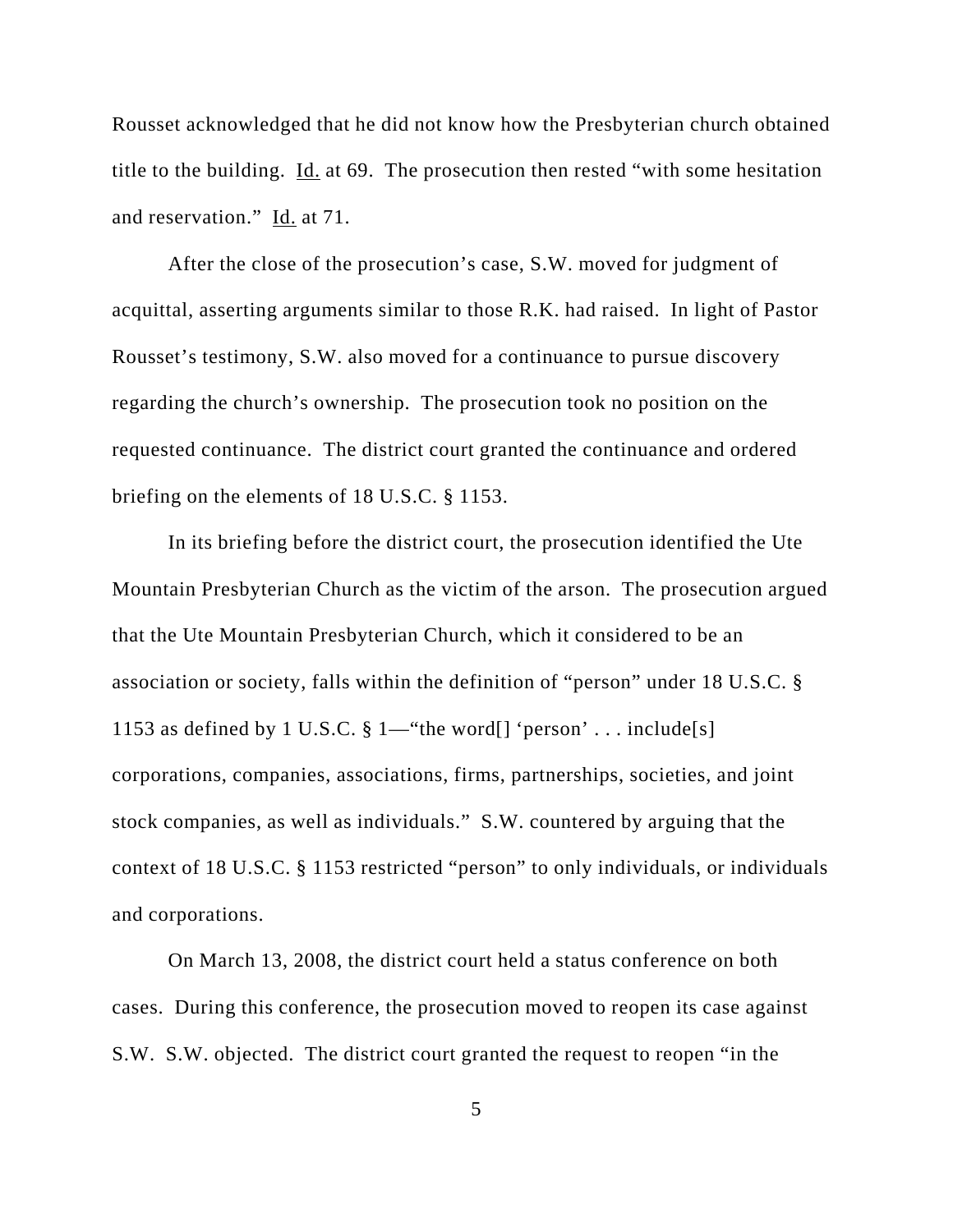interest of justice and the truth-finding function." R. Vol. VI at 9. Counsel for R.K. agreed that "if the Court wants to go forward on [S.W.'s] case, then make findings of fact and then make—then rule that's what the law is on the case, after that . . . we may very well be willing to accept [that] finding of fact and ruling of law, even if it's adverse to us . . . I don't see any reason why the evidence would be substantially different in [R.K.'s] case or the Court's rulings on the law would be different." Id. at 6.

Three days later, on March 17, 2008, the district court reconvened S.W.'s trial. The government presented four additional witnesses. The additional testimony addressed ownership of the church building and included the submission of leases covering periods before and after the arson, and the building's insurance policy. S.W. testified for the defense. After closing arguments, the district court found that "the Presbytery of Western Colorado is clearly a nonprofit corporation, according [to] all the documentation." R. Vol. IV at 71. Additionally, the district court found that the Ute Mountain Presbyterian Church "is . . . a body or a building that was built by the Presbyterian church, the United Presbytery of Western Colorado, and is financed and run by and owned by the Presbytery of Western Colorado." Id. at 72. To support these findings, the district court relied on: (1) the lease in effect at the time of the arson that was signed by the Presbytery of Western Colorado; (2) the insurance policy naming the Presbytery of Western Colorado as the "owner or holder of the insurable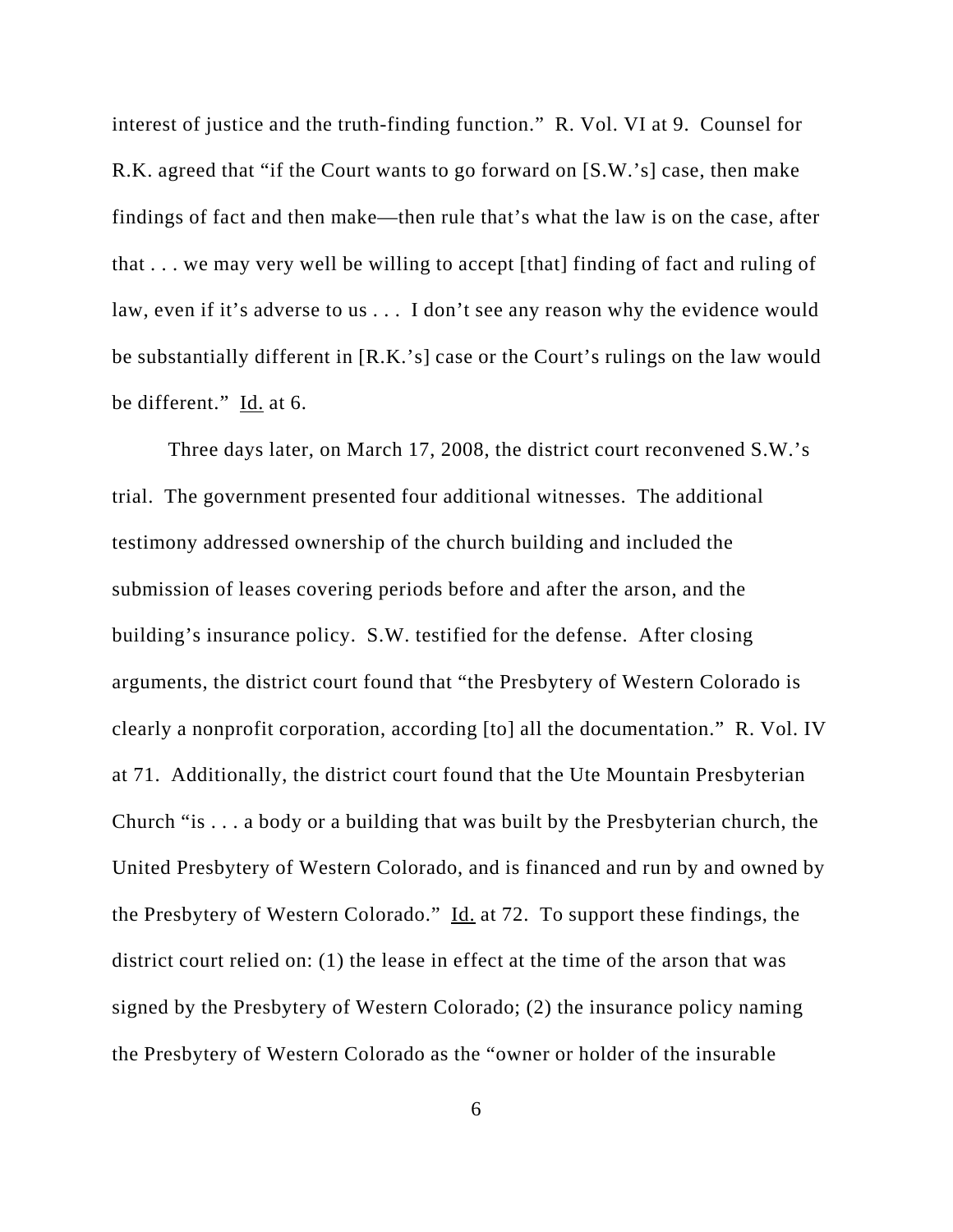interest in the Ute Mountain Presbyterian Church"; (3) the payment to the Presbytery of Western Colorado of the insurance proceeds resulting from the arson; and (4) "that the entire course of conduct by everyone involved here treats this piece of property, namely the church building . . . , as the property of the Presbytery of Western Colorado." Id. at 73. Based on these findings,<sup>1</sup> the district court found there was "adequate proof that [S.W.] committed arson against the property of a person, namely the Presbytery of Western Colorado, a body corporate." Id. at 75.

On April 7, 2008, the district court reconvened R.K.'s trial. The parties stipulated that evidence from the second segment of S.W.'s trial would be treated as evidence in R.K.'s trial. The district court made similar factual findings as were made in S.W.'s trial.

After disposition hearings were held for S.W. and R.K. and judgments were filed, defendants filed timely appeals. We granted defendants' joint motion to consolidate the appeals.

### II

There are four issues on appeal: (1) the proper definition of "person" in 18 U.S.C. § 1153's language "[a]ny Indian who commits against the person or property of another Indian or other person any of the following offenses *. . .*"; (2)

<sup>&</sup>lt;sup>1</sup> The findings also included a discussion of the other elements of 18 U.S.C. § 81 and 18 U.S.C. § 1153 that are not at issue here.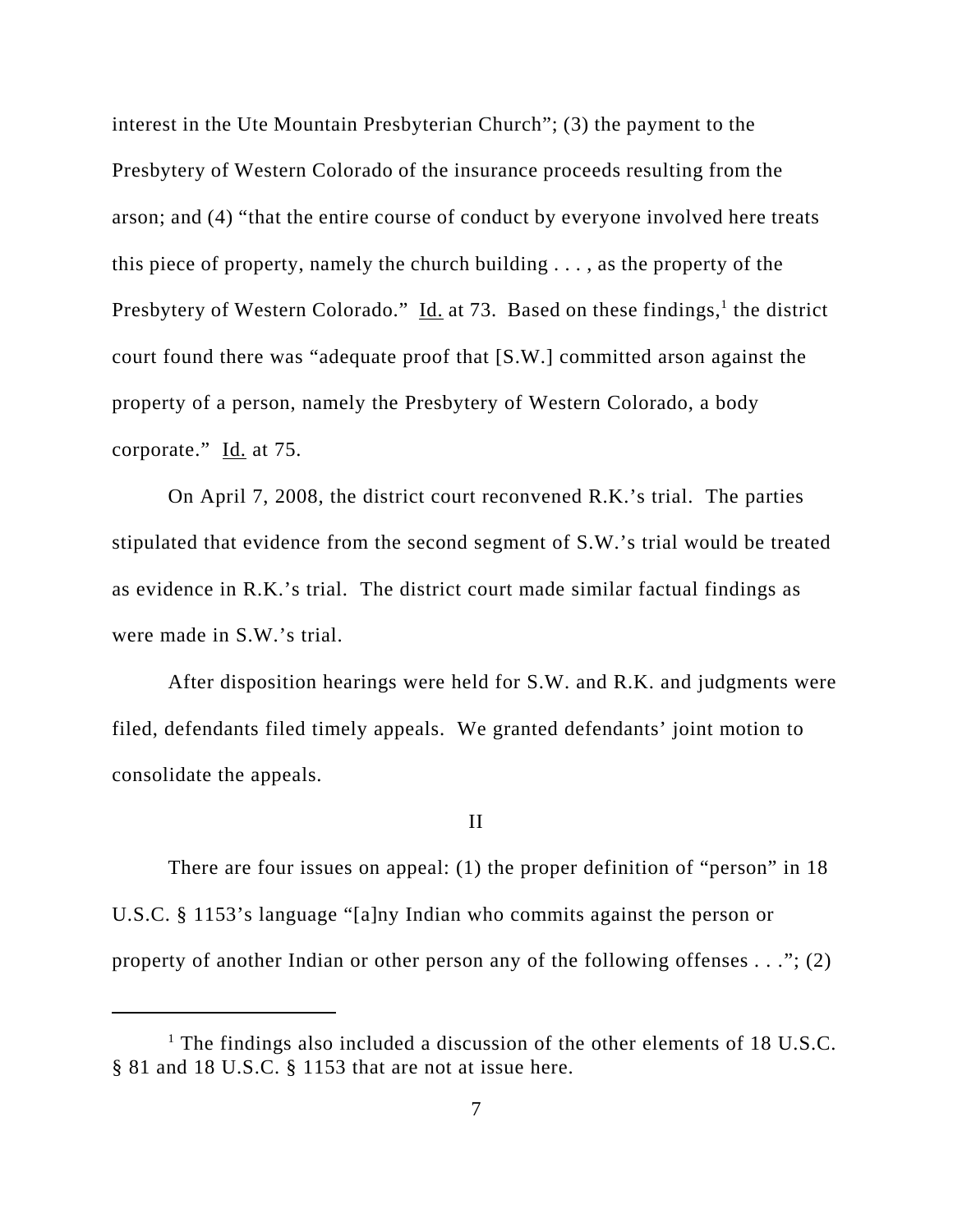whether the prosecution provided sufficient evidence to prove beyond a reasonable doubt that the owner of the Ute Mountain Presbyterian Church was a "person" under this definition; (3) whether the district court abused its discretion in allowing the prosecution to reopen its case and present evidence concerning the ownership of the Ute Mountain Presbyterian Church; and (4) whether the information, which did not set out who owned the Ute Mountain Presbyterian Church, sufficiently charged defendants with a violation of 18 U.S.C. § 1153.

*1. The definition of "person"*

## *a. Statutory language analysis*

To determine what entities are "persons" under § 1153, we first examine the statutory language. See Lippoldt v. Cole, 468 F.3d 1204, 1212 (10th Cir. 2006) (conducting a similar inquiry of the word "person" under the language of 42 U.S.C. § 1983). Section 1153(a) provides in pertinent part:

Any Indian who commits against the person or property of another Indian or other person any of the following offenses, namely ... arson . . . within the Indian country, shall be subject to the same law and penalties as all other persons committing any of the above offenses, within the exclusive jurisdiction of the United States.

Three variations of "person" appear in this language. While we acknowledge the presumption that "identical words used in different parts of the same act are intended to have the same meaning," that presumption "yields whenever there is such variation in the connection in which the words are used as reasonably to warrant the conclusion that they were employed in different parts of the act with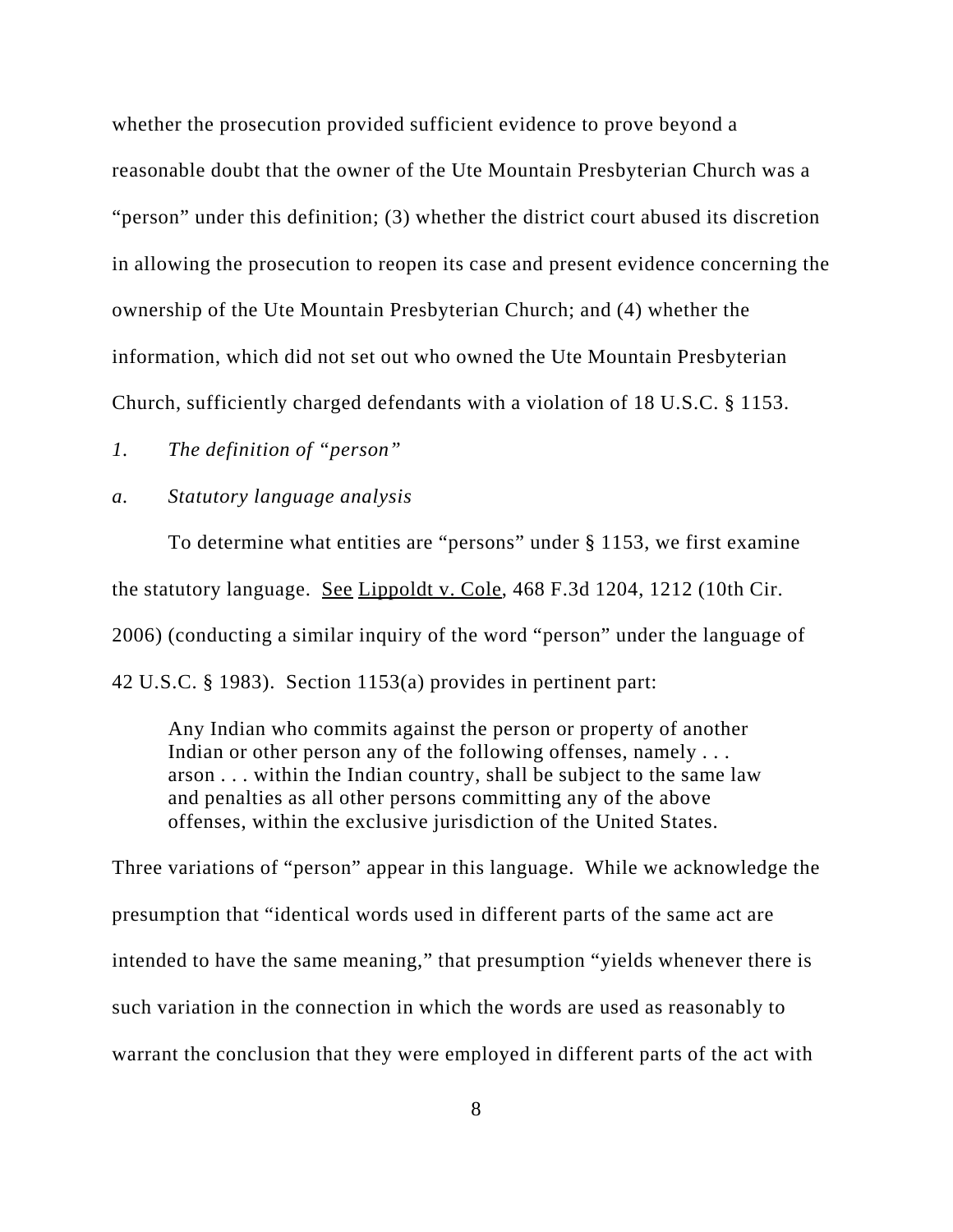different intent." Gen. Dynamics Land Sys., Inc. v. Cline, 540 U.S. 581, 595 (2004) (internal quotation and citation omitted).

The varying usage of "person" in 18 U.S.C. § 1153(a) indicates different definitions. Read in context, the first use of "person"—"commits against the person or property of another"—references the physical body of a living individual. E.g. Webster's New International Dictionary of the English Language 1686 (3d ed. 1993) (listing "the body of a human being" as one definition of "person"). This is the only logical reading of "person" in this context. The second use of "person"—"of another Indian or other person"—refers to an entity that either has a physical body or that can own property, and it is this reference to "person" that is the focus of our inquiry. The third use of "person"—"all other persons committing any of the above offenses"—suggests a living individual capable of committing the listed offenses. Because the changing uses of "person" require different definitions, the plain meaning of "person" in this statutory context is unclear. See United States v. Jimenez, 507 F.3d 13, 19 (1st Cir. 2007) (listing several definitions of "person" and noting "[t]he word 'person' in isolation admits of more than one meaning").

Nevertheless, defendants argue that the second use of "person" in the statute refers only to living individuals. To support this argument, defendants cite United States v. Bly, 510 F.3d 453, 463 (4th Cir. 2007), and the principle of statutory construction that, if possible, no word in a statute should be construed to

9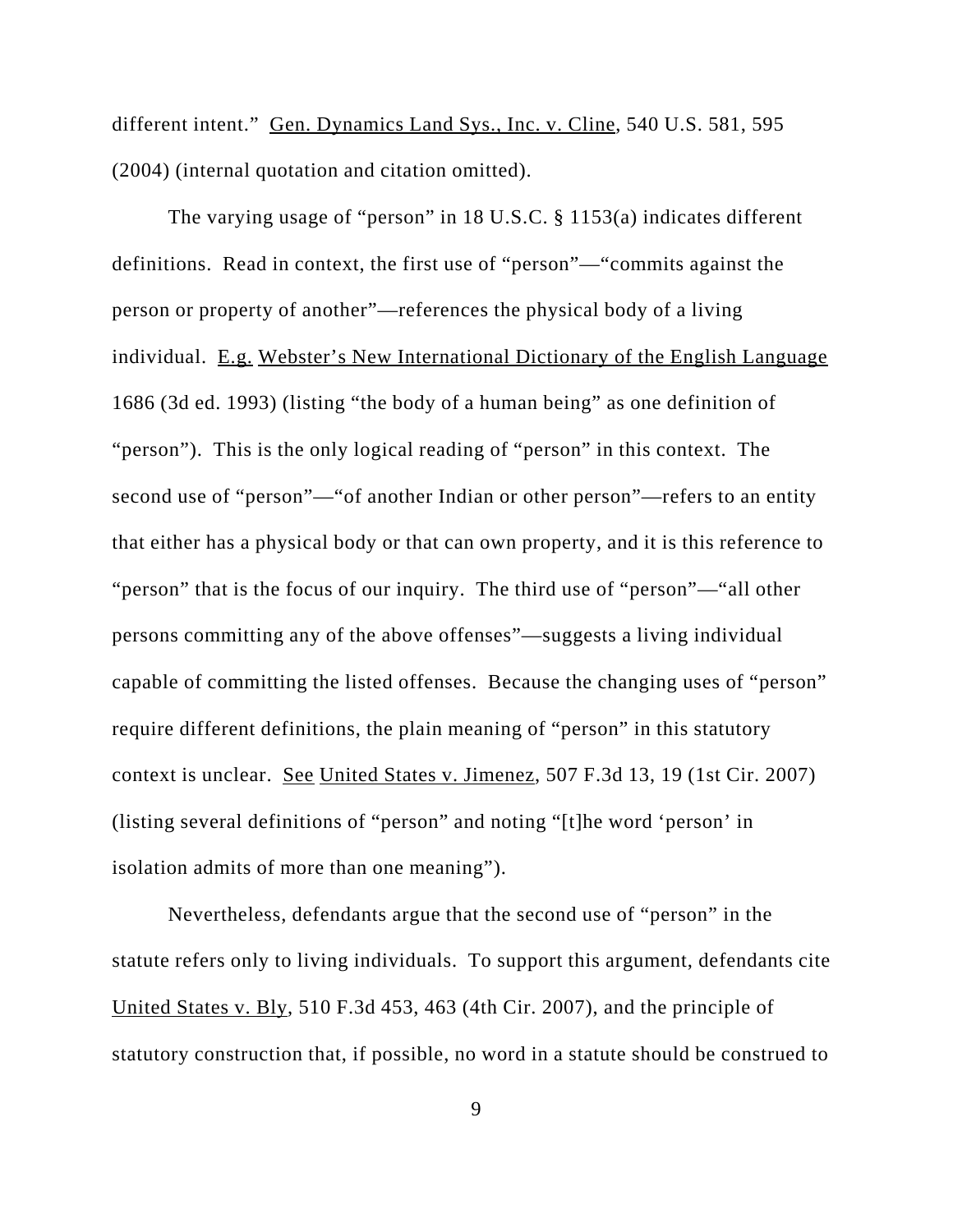be superfluous. E.g. Ansari v. Qwest Comm'ns Corp., 414 F.3d 1214, 1218 (10th Cir. 2005) (citing TRW Inc. v. Andrews, 534 U.S. 19, 31 (2001)). Without further explanation, defendants assert "[a]llowing the phrase 'Indian or other person' to include non-individuals would render the word ['Indian'] insignificant . . . ." Aplt. Br. at 32 (quotation omitted). We note the full context of the cited phrase states: "Any Indian who commits against the person or property of another Indian or other person any of the following offenses . . . ." 18 U.S.C. § 1153(a). The statute can be clearly read to include crimes against the property of another person without negating the significance of the reference to crimes against the person or property of another "Indian."

Defendants cite the Fourth Circuit's statement in **Bly** in support of their contention that "person" as used in 18 U.S.C. § 1153(a) refers only to living persons:

Bly's proposition that the term "person," as used in the Extortion Element, should exclude all sovereign entities and their subparts, has little appeal in the criminal law context. . . . In support of this proposition, Bly relies on two Ninth Circuit decisions arising under 18 U.S.C. § 1153 (Indian major crimes statute). . . . The Ninth Circuit ruled in those cases that a government entity could not be a victim under § 1153, because such an entity was not a living person. Even if correctly decided, those decisions seem readily distinguishable from our Extortion Element issue, in that § 1153 appears, by its terms, to relate exclusively to living persons.

510 F.3d at 463 (citations omitted). We are hesitant to follow this dicta, which begins with the caveat "[e]ven if correctly decided." Id. We conclude that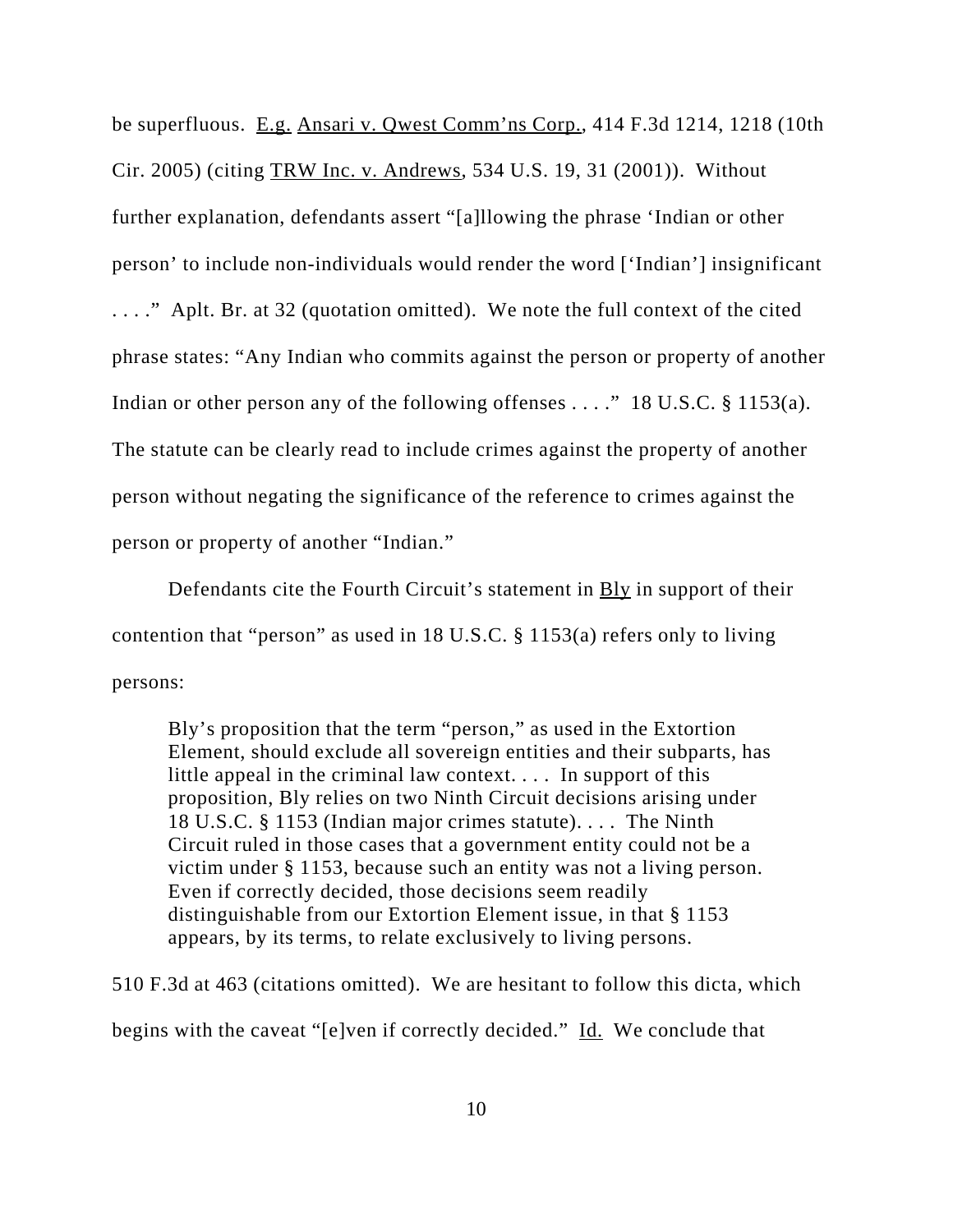defendants' reliance on **Bly** is irrelevant to our present inquiry.<sup>2</sup> Similarly, it is unclear how defendants reach the conclusion that an expanded definition of "person" beyond living individuals renders the word "Indian" superfluous.

The Supreme Court in Rowland v. Cal. Men's Colony, Unit II Men's Advisory Council, 506 U.S. 194, 201–06 (1993), provided guidance, in the form of four examples, for determining when the statutory context clearly restricts the definition of "person" to a living individual. First, whether the statute indicates that the "person" is capable of self-representation in court. Id. at 201. Second, whether the statute uses adjectives or conditions, such as "poverty," that are nonsensical when applied outside of the living individual context. Id. at 203. Third, whether the statute requires the entity to take an oath. Id. at 204. Fourth, whether the statute applies criteria, such as tests for "necessities of life," that would be irrelevant to artificial entities. Id. at 206. From these examples, we infer that for "person" to mean only living individuals, the statute must suggest legal action that only a living individual may undertake or apply adjectives or

<sup>&</sup>lt;sup>2</sup> While not directly addressing the definition of "person" under 18 U.S.C. § 1153, other cases arising under the statute have involved victims that were not living individuals. E.g. United States v. M.W., 890 F.2d 239, 239 (10th Cir. 1989) (applying § 1153 to a juvenile committing arson involving the "Mill Creek School"); Johnson v. United States, 370 F.2d 495, 496 (9th Cir. 1966) (burglary of the "White River Trading Post"); United States v. Cardish, 145 F. 242, 243 (D.C. Wis. 1906) (arson of "certain dwelling house[s] of the United States . . . known as the 'Girls' [and Boys'] Building[s] of the Menominee Indian Training School'" and defining the crime as "arson against the property of another, to wit, of the United States of America").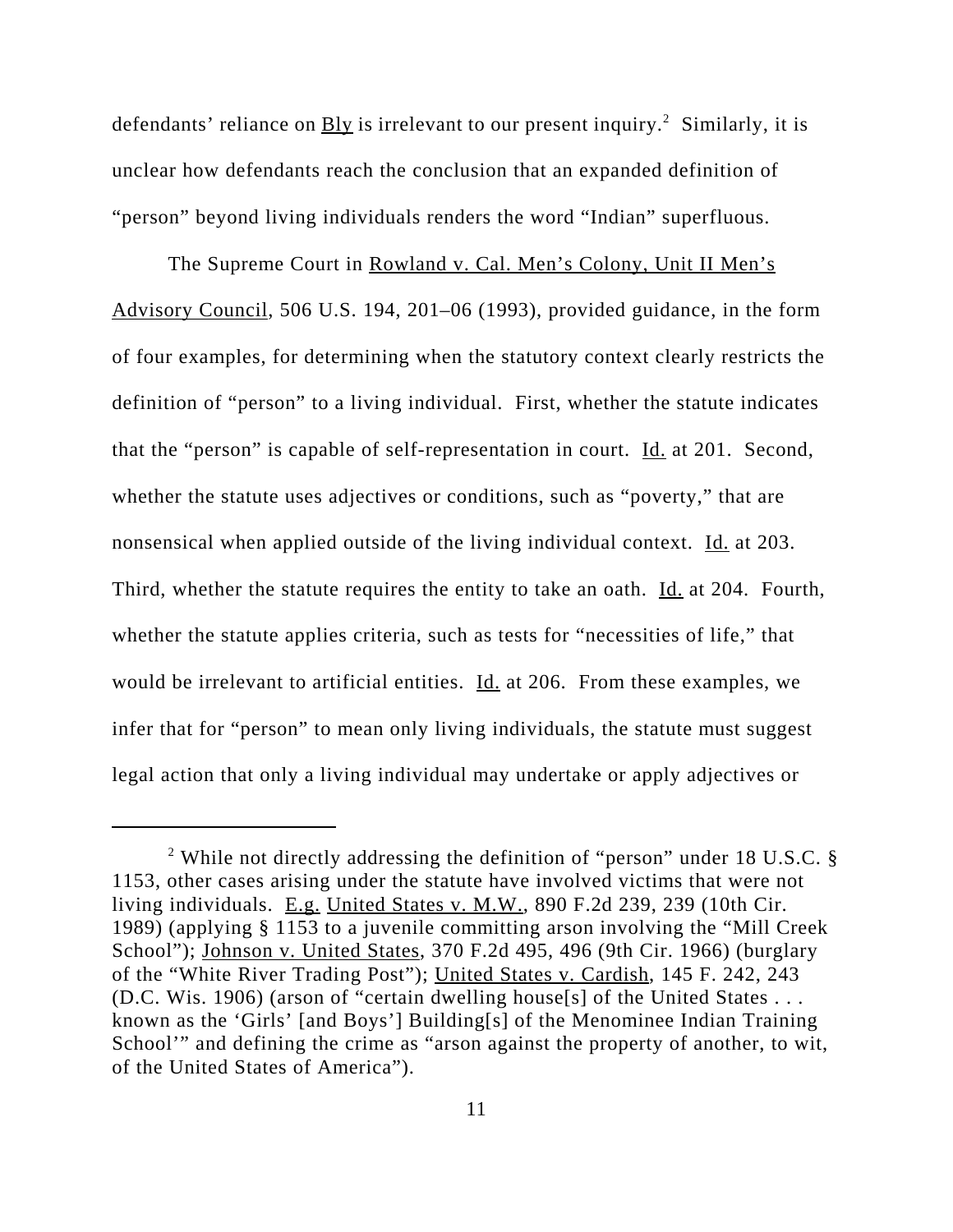tests that distinctly relate to the human condition. The present use of "person" requires only that the entity have a physical body or possess property. Because "persons" other than living individuals can possess property, we conclude that the statutory context does not require a "person" to be a living individual.<sup>3</sup>

## *b. Legislative history*

To the extent the plain meaning of the statutory language and context of "person" is unclear, we turn to the "'legislative environment' in which the word [person] appears," searching for an "indicia of congressional intent at the time the statute was enacted." Lippoldt, 468 F.3d at 1212 (internal citation and quotation omitted). The legislative history of § 1153 began with the Major Crimes Act of 1885. Keeble v. United States, 412 U.S. 205, 205 n.1 (1973). The relevant phrase—"against the person or property of another Indian or other person"—appeared in the original statute. Id. at 206 n.2. While later amendments added offenses and federal definitions for some of the offenses, arson was one of the original offenses identified. Id.; United States v. Welch, 822

<sup>&</sup>lt;sup>3</sup> Defendants argue that additional canons of statutory construction, such as construing ambiguous statutes in favor of Native American sovereignty and the rule of lenity, "require that the phrase 'Indian or other person' be limited to individuals." Aplt. Br. at 36. Beyond suggesting a "narrow interpretation," Defendants, however, have not shown how these rules of statutory construction require the phrase "Indian or other person" to exclude non-living entities. Id. In this context, we are more persuaded by the Supreme Court's statutory analysis in Rowland to determine whether "Indian or other person" refers only to living individuals.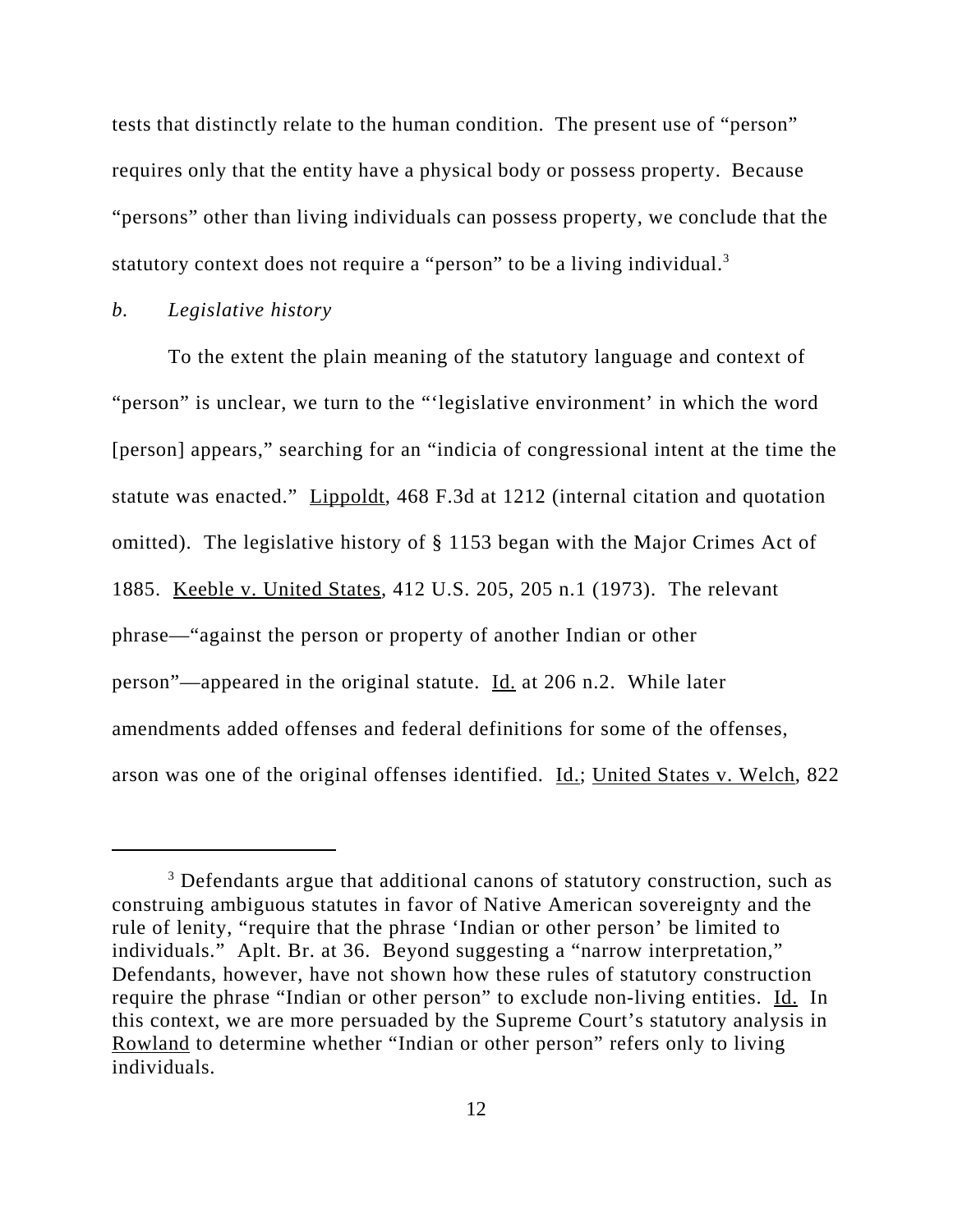F.2d 460, 463 (4th Cir. 1987) (discussing amendment by the Indian Crimes Act of 1976). For contemporaneous guidance, we look to the Dictionary Act of 1871. Lippoldt, 468 F.3d at 1214–15 ("[I]n attempting to discern the meaning of 'person' . . . we look not to how the words are defined now, but rather at how they were defined at the time the statute was enacted.").

The Dictionary Act of 1871 "was designed to supply rules of construction for all legislation." Inyo County, Cal. v. Paiute-Shoshone Indians, 538 U.S. 701, 713 n.1 (2003) (Stevens, J., concurring). Regarding the use of "person," the act states: "'person' may extend and be applied to bodies politic and corporate." Id. (citing Act of Feb. 25, 1871, § 2, 16 Stat. 431). Unincorporated associations were not persons under the Dictionary Act of 1871.

Conversely, we have stated that the current version of the Dictionary Act applies only prospectively. Lippoldt, 468 F.3d at 1215. Because the use of "person" in § 1153 predates the 1948 enactment of the current Dictionary Act, the definition of "person" in 1 U.S.C.  $\S 1<sup>4</sup>$  is unpersuasive. Id. at 1214 ("We do not read the current enactment of the Dictionary Act in 1 U.S.C. § 1 to require a contrary result."). This statutory history implies that our approach does not contradict the Supreme Court's statement in United States v. A & P Trucking Co.,

<sup>&</sup>lt;sup>4</sup> 1 U.S.C. § 1 provides in pertinent part: "the words 'person' and 'whoever' include corporations, companies, associations, firms, partnerships, societies, and joint stock companies, as well as individuals . . . ."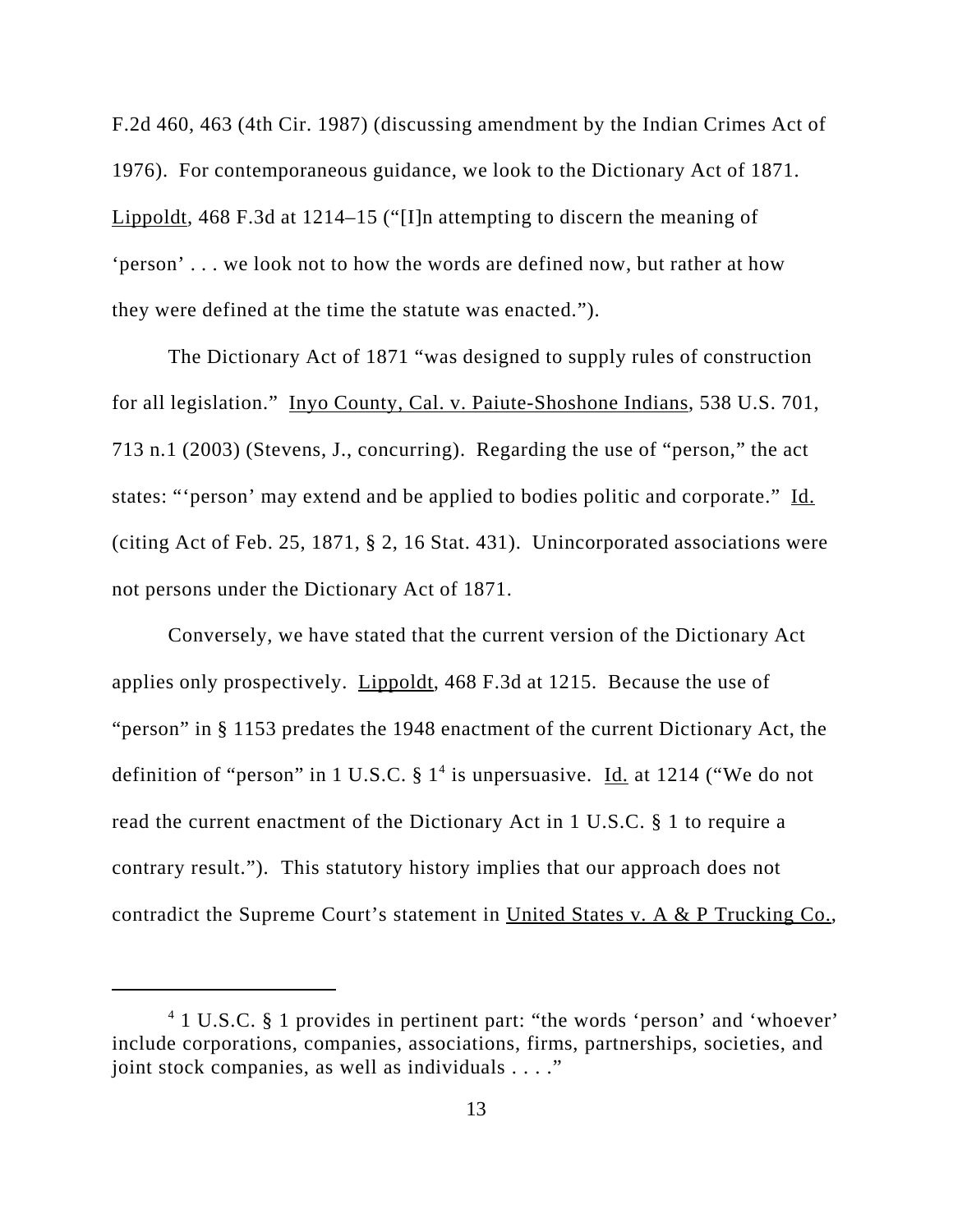358 U.S. 121, 123 n.2 (1958):

It is significant that the definition of 'whoever' in 1 U.S.C. § 1 was first enacted into law as part of the very same statute which enacted into positive law the revised Criminal Code [Title 18]. 62 Stat. 683, 859 (1948). The connection between 1 U.S.C. § 1 and the Criminal Code, which includes § 835, is thus more than a token one . . . .

Moreover, the inclusion of  $\S 1153(b)^5$  demonstrates an example of congressional intent to alter the definitions of terms in the Major Crimes Act of 1885. In contrast, the phrase at issue—"Any Indian who commits against the person or property of another Indian or other person any of the following offenses *. . .*" has remained unchanged, and without further clarification, from its original enactment. Following **Lippoldt** and applying the Dictionary Act of 1871, we conclude that § 1153's use of "person" applies to living individuals and corporations, but does not apply to unincorporated associations. 468 F.3d at 1213–15.

## *c. Response to the dissent*

Although the dissent concurs with our conclusion—that § 1153's use of "person" applies to living individuals and corporations, but not unincorporated

 $5$  Section 1153(b) provides:

Any offense referred to in subsection (a) of this section that is not defined and punished by Federal law in force within the exclusive jurisdiction of the United States shall be defined and punished in accordance with the laws of the State in which such offense was committed as are in force at the time of such offense.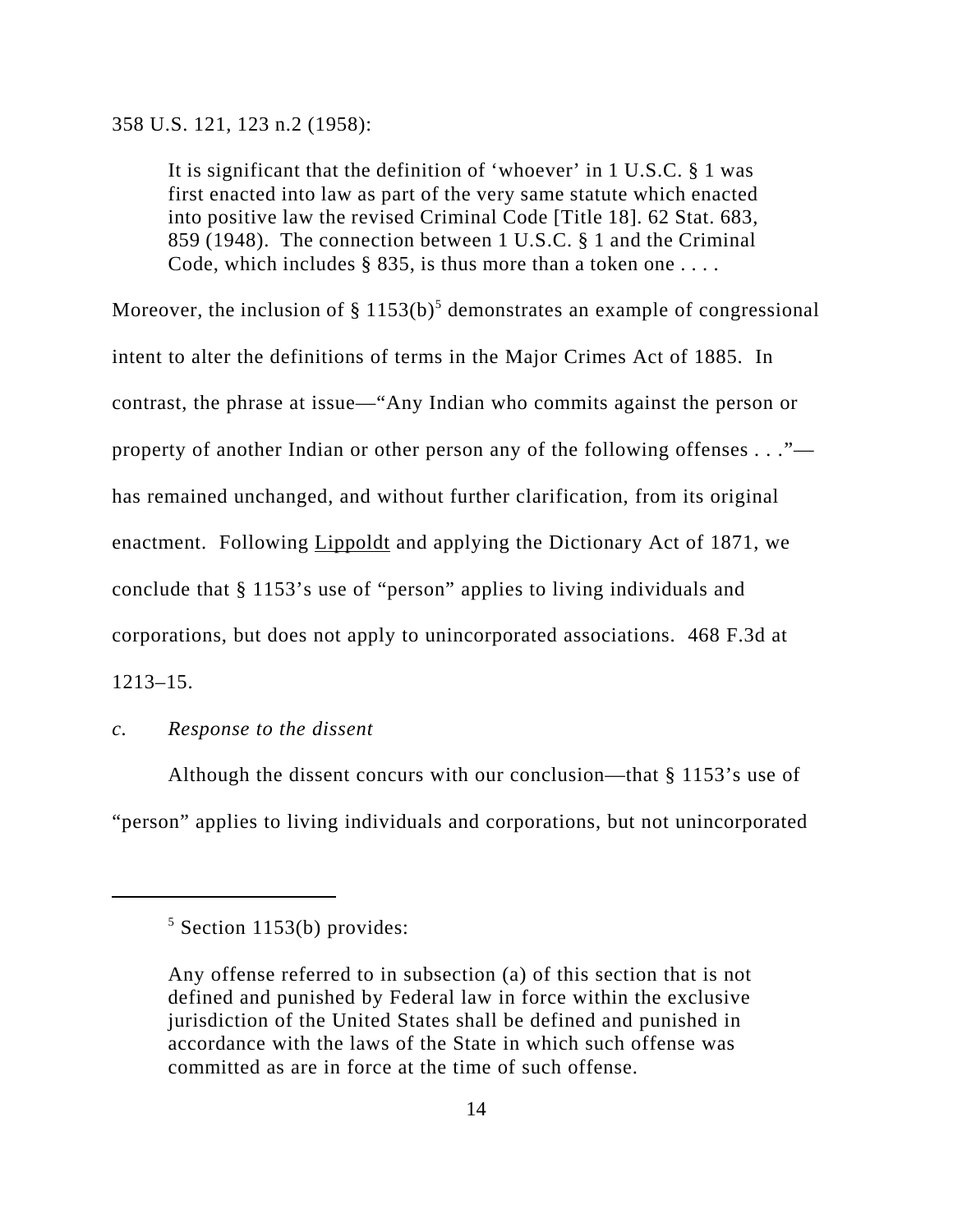associations—the dissent "would reach that result based solely on the plain meaning of the statute's words in the context in which they are used." Dissent Op. at 1. The dissent's analysis, however, does not negate our reasoning on this issue.

As is the usual approach, the dissent also starts with the statutory language of 18 U.S.C. § 1153(a). The dissent reads this language to be unambiguous and considers our "foray" into legislative history to be inappropriate. Dissent Op. at 10. In its analysis, however, the dissent presumes the same legislative history that we cite. The dissent likewise applies the Dictionary Act of 1871 and notes that "we look to the version of the Dictionary Act in existence when the statute was enacted." Dissent Op. at 8 n.3. To select the Dictionary Act of 1871 as the defining statute, the dissent must determine when the statute was enacted and whether the language was subsequently altered. Consequently, the dissent's analysis requires the same information we applied—that Congress first enacted the relevant language in § 1153 in 1885 and that the language has remained unchanged.

Beyond the dissent's implicit statutory history analysis,<sup>6</sup> the dissent's characterization of the statutory language as unambiguous is potentially

<sup>&</sup>lt;sup>6</sup> Instead of conducting statutory analysis, the dissent explicitly conducted "case history" analysis. Dissent Op. at 9 (citing cases from 1826 and 1844 for the proposition that "in 1885, it was well established that corporations were treated as persons").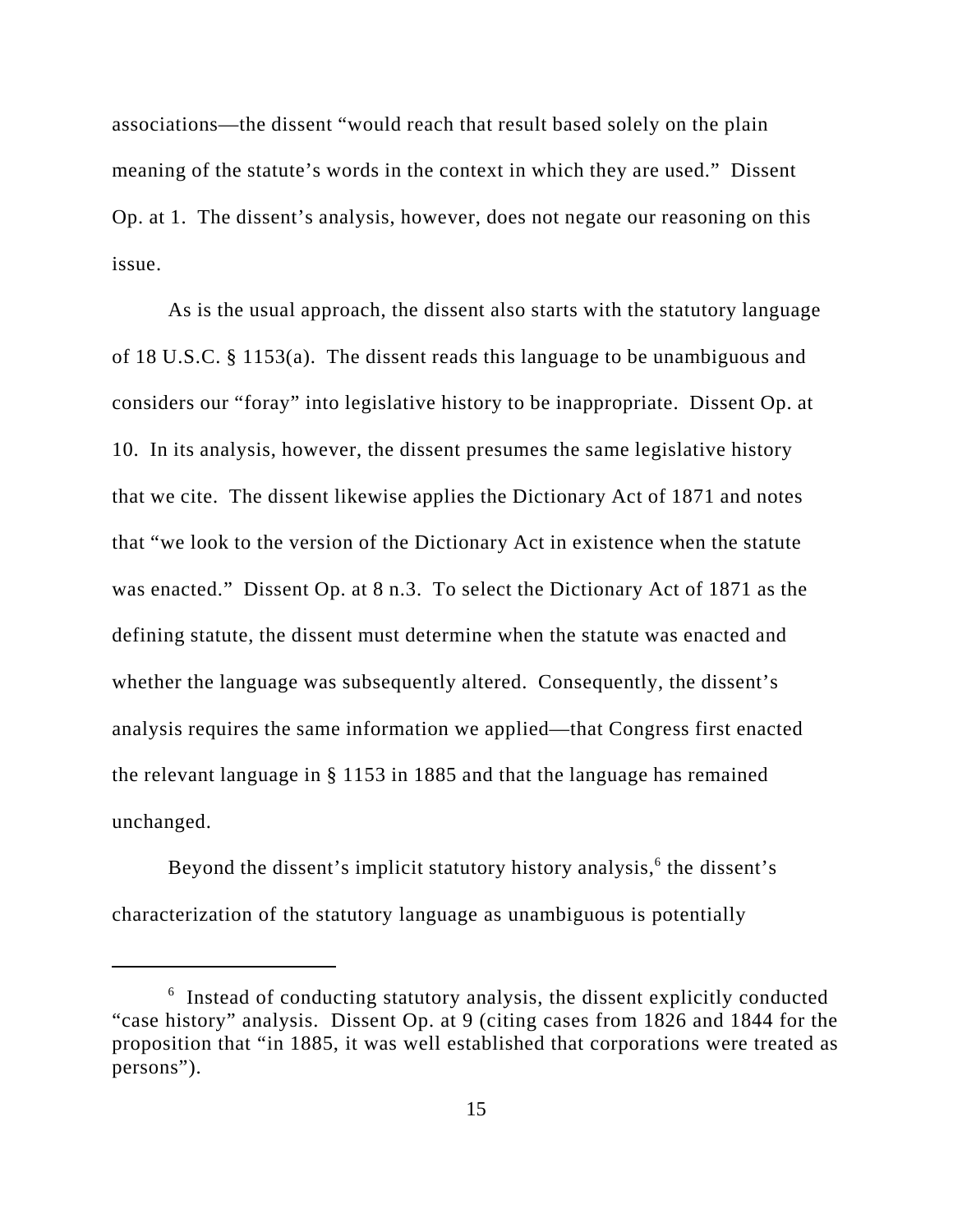problematic. The dissent reasons that because the "Dictionary Act of 1871 . . . makes it clear that 'person' includes corporations" "our interpretive task is simplified . . . ." Dissent Op. at 8. As a result, the dissent directly substitutes the definition of person from the Dictionary Act of 1871 for § 1153's usage of "person." Under this approach, however, significant questions arise about the other references to "persons" in § 1153—"Any Indian who commits against the **person** or property of another Indian or other **person** any of the following offenses, namely . . . arson . . . within the Indian country, shall be subject to the same law and penalties as all other **persons** committing any of the above offenses . . . ." (emphasis added). If the use of "other person" implicated the definition of the Dictionary Act of 1871, then the use of "all other persons" requires the same broad definition. This construction is nonsensical because corporations cannot commit the listed offenses.

The dissent attempts to remedy this confusion by stating, without citation, "The Dictionary Act acknowledges that, in some cases, the 'context' may indicate that a different meaning was intended." Dissent Op. at 10. This acknowledgment is identical to our logic that the statute is unclear because "the varying usage of 'person' . . . indicates changing definitions."

Consequently, to arrive at the dissent's conclusion—"viewed in its appropriately defined statutory context, which includes the Dictionary Act of 1871, and with reference to the common understanding of the term at the time of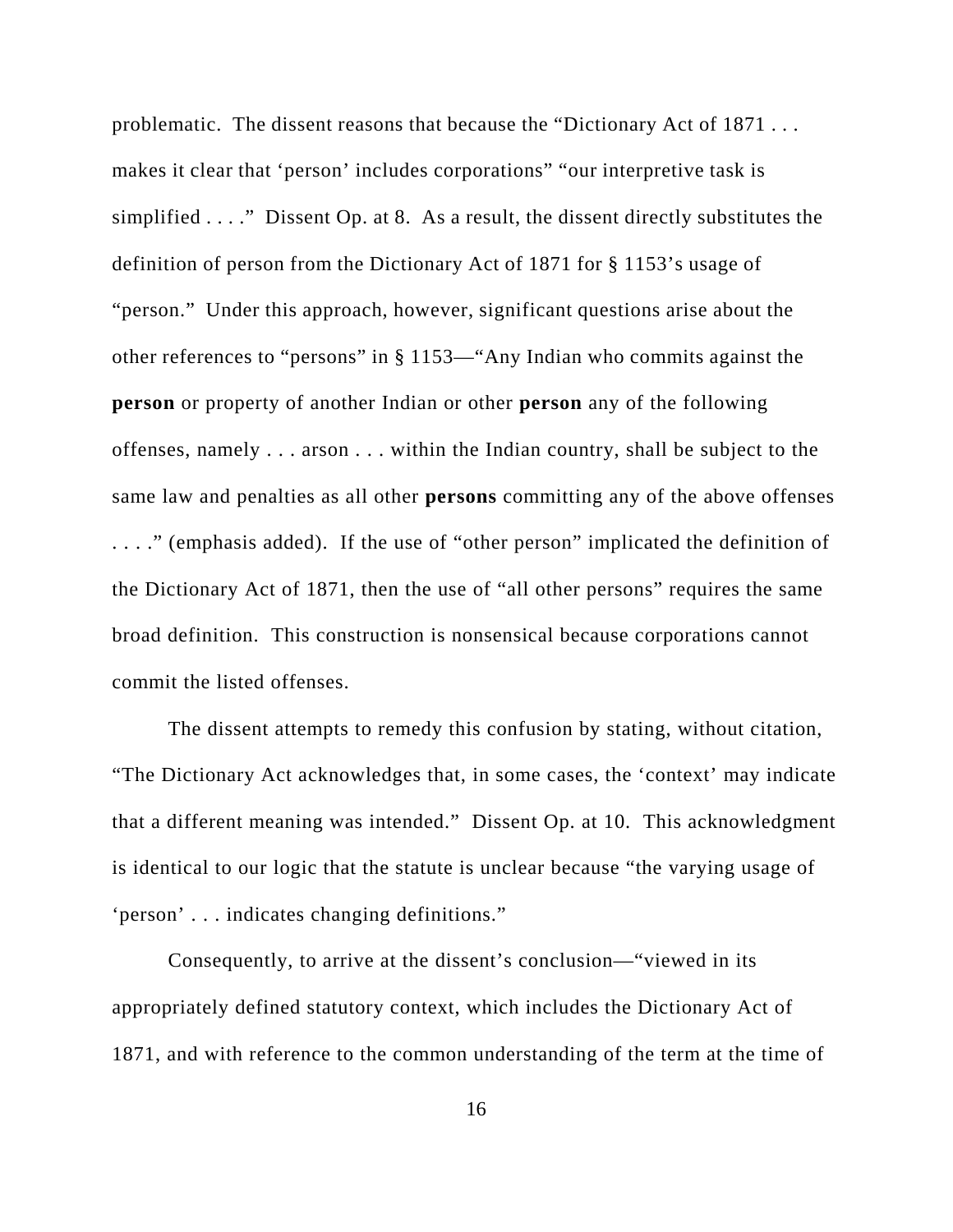the MCA's enactment, the specific usage of the term 'person' at issue here simply is not, in my view, unclear"—requires knowledge of when § 1153 was enacted and reasoning to distinguish this "specific usage" from other references to "persons." Dissent Op. at 11. This is the same path of statutory history and contextual ambiguity that we follow.

*2. Sufficiency of the evidence to show corporate ownership of the church*

Having determined that the definition of "person" under § 1153 is restricted to living individuals or corporations, we turn to defendants' argument that there was insufficient evidence to prove beyond a reasonable doubt that the owner of the Ute Mountain Presbyterian Church was a corporation. Defendants argue that the Ute Mountain Presbyterian Church, which is not a living individual or a corporation, was the owner of the church building. In support of this contention, defendants highlight: (1) testimony from witnesses indicating that the Ute Mountain Presbyterian Church was the lessee of the building's land; (2) the lease in effect at the time of the arson identifying the Ute Mountain Presbyterian Church as the lessee; and (3) a lease agreement for the land renewed days after the arson identifying the Ute Mountain Presbyterian Church as the lessee. Defendants challenge the district court's conclusion that the Presbytery of Western Colorado was the owner based on the court's reliance on the signature by an agent of the Presbytery of Western Colorado on the lease in effect at the time of the arson, and the Presbytery of Western Colorado holding an insurance policy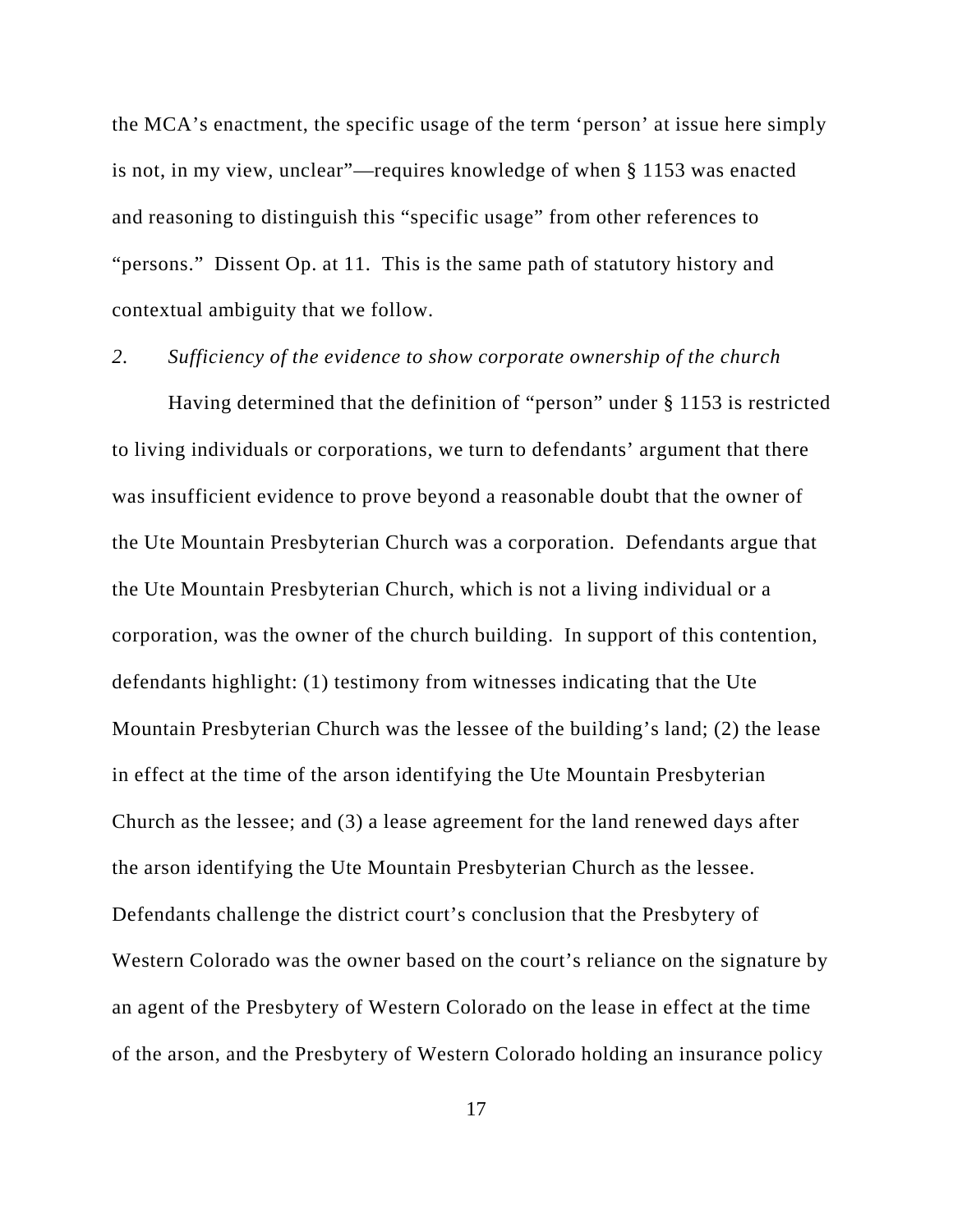on the church building.

While we concede that there is conflicting evidence regarding the ownership of the church building, more is required under the applicable standard of review for us to reverse these convictions. "We review sufficiency of the evidence challenges de novo to determine whether, viewing the evidence in the light most favorable to the government, any rational trier of fact could have found the defendant guilty beyond a reasonable doubt." United States v. Flanders, 491 F.3d 1197, 1207 (10th Cir. 2007) (citing United States v. Yehling, 456 F.3d 1236, 1240 (10th Cir. 2006)). We do not weigh conflicting evidence or evaluate witness credibility. United States v. Dazey, 403 F.3d 1147, 1159 (10th Cir. 2005). Instead, we view the evidence in the light most favorable to the prosecution. Id.

Having reviewed the transcript of the testimony and the submitted evidence, we conclude there is sufficient evidence for a rational trier of fact to find beyond a reasonable doubt that the owner of the burned building was the Presbytery of Western Colorado. While the record contains vague and conflicting statements and contradictory assertions by the prosecution,<sup>7</sup> there is also evidence

 $7$  For example: "The church belongs to the church" and agreements that "the lease itself is in the name of the Ute Mountain Presbyterian Church." R. Vol. IV at 16, 18; "It is additionally clear that the 'person' (the church as an association or society) and the 'property' (the church's building) of that 'person' were injured and/or damaged as a result of the actions of the defendants." R. Vol. I Doc. 118 at 9; and "the church owned the building through the . . . First United Methodist Church." R. Vol. IIA at 93.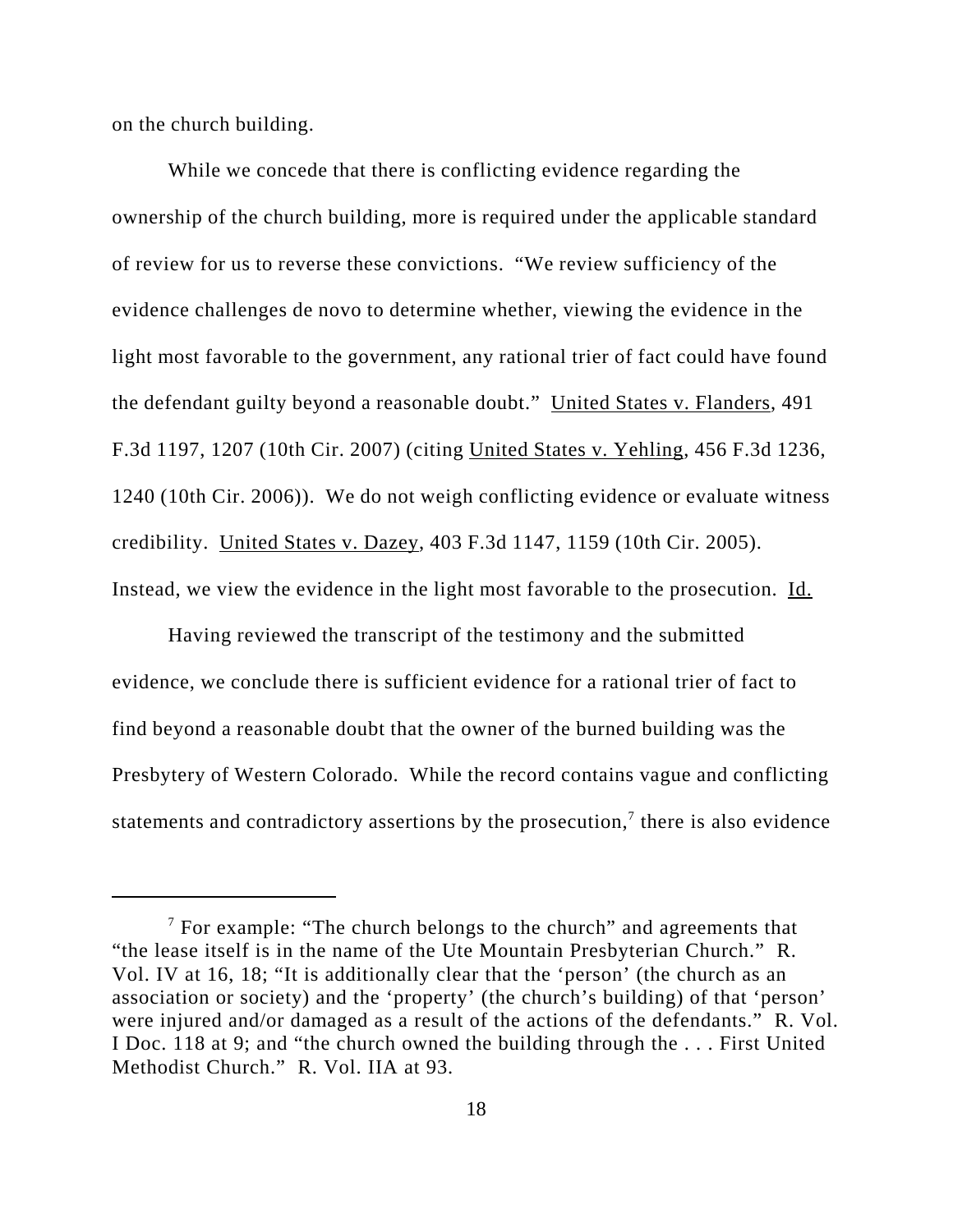that the Presbytery of Western Colorado owned the church building. During the first day of S.W.'s trial, Pastor Rousset answered the question "who owns the building?" with the statement, "The Presbyterian—it's owned by the Presbyterians. It's Presbyterian Western Colorado." R. Vol. II at 66. After the trial was reopened, Kim Nofel, a minister for the Presbyterian Church U.S.A., testified that the "Presbytery of Western Colorado maintained insurance on the Ute Mountain Presbyterian Church building."<sup>8</sup> R. Vol. IV at 33. An agent for the Presbytery of Western Colorado signed the lease that was in effect at the time of the arson. Pastor Nofel and Gwen Cook, the clerk of the Presbytery of Western Colorado, testified that the Presbytery of Western Colorado was a nonprofit corporation.  $\underline{Id}$  at 37, 44. Viewing this evidence in the light most favorable to the prosecution, the evidence presented was sufficient to prove beyond a reasonable doubt that the Presbytery of Western Colorado, a nonprofit corporation, owned the burned building.

<sup>&</sup>lt;sup>8</sup> Defendants argue that evidence related to how the building was insured does not indicate that the Presbytery of Western Colorado owned the building because "[t]he insurer of a piece of property is not necessarily the legal title holder to the property." Aplt. Br. at 50. Even if we accept this unsupported statement as true, the evidence regarding insurance was not irrelevant to the question of the building's ownership. See Fed. R. Evid. 401 (defining "relevant evidence" to be "evidence having any tendency to make the existence of any fact that is of consequence . . . more probable or less probable than it would be without the evidence"). Under our standard of review for sufficiency of the evidence, we agree with the district court's statement, "Insurance documents can in some respects be important indicia of who owns a piece of property that is burned or destroyed . . . . " R. Vol. IV at 72.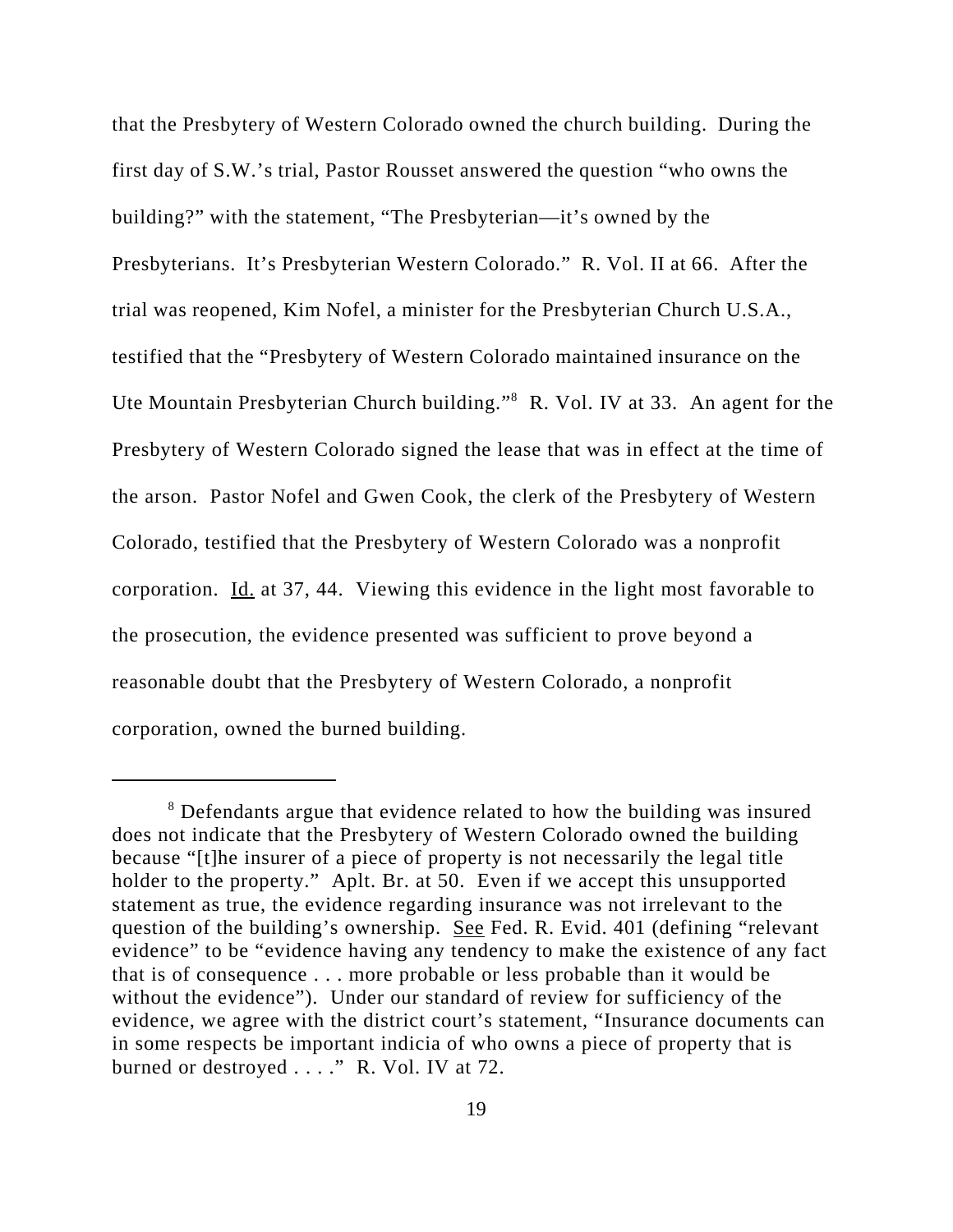### *3. The prosecution's motions to reopen the cases*

A "trial court is vested with wide discretion to permit the reopening of either party's case." United States v. Hinderman, 625 F.2d 994, 996 (10th Cir. 1980) (citing United States v. Keine, 424 F.2d 39, 40–41 (10th Cir. 1970)). A court abuses its discretion "when it renders a judgment that is arbitrary, capricious, whimsical, or manifestly unreasonable." United States v. Sells, 541 F.3d 1227, 1237 (10th Cir. 2008) (quotation omitted). In exercising its discretion on a motion to reopen, the district court should be mindful that:

[T]he government's case-in-chief should not be treated as an experiment that can be cured after the defendant has, by motion, identified the failures. But the trial court must be vested with discretion to permit reopening when mere inadvertence or some other compelling circumstance . . . justifies a reopening and no substantial prejudice will occur.

Hinderman, 625 F.2d at 996. "Such discretion is not abused where there is no suggestion of surprise, and no further preparation is required to meet the testimony, particularly where a continuance is not requested." United States v. Alderete, 614 F.2d 726, 727 (10th Cir. 1980). This court has also noted that a defendant should not be allowed to abuse a prosecutor's inadvertence "to gain an unjust result." United States v. Bolt, 776 F.2d 1463, 1472 (10th Cir. 1985) (quotation omitted).

The circumstances surrounding the motions to reopen differ between the trials of R.K. and S.W. During R.K.'s trial, the prosecution rested, and then R.K.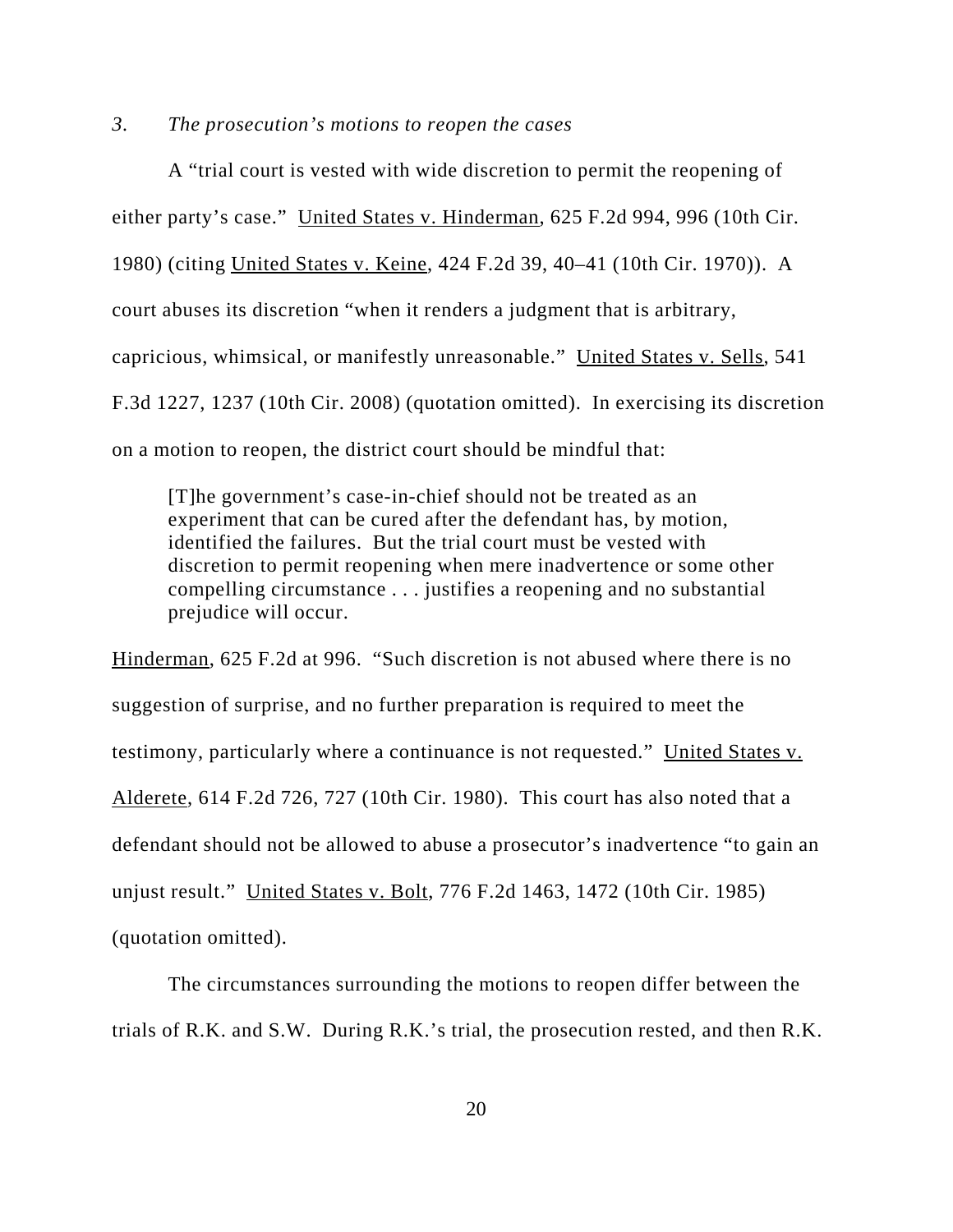moved for a judgment of acquittal. After the district court found, "There is no proof . . . . I think that there . . . has been no offense committed because there is an element missing," the prosecution requested an overnight continuance because it was "caught flatfooted." R. Vol. IIA at 100–01. The district court then asked if the prosecution wanted to reopen. The prosecution responded, "I would ask to reopen in the morning." Id. at 101. The following morning, the prosecution moved to reopen. The district court granted the motion "in the interests of justice" and referred to the element of proof relating to a "person" under § 1153 as a "technical element." R. Supp. Vol. I at 9–10.

During S.W.'s trial, the prosecution rested on February 6, 2008, and then S.W. moved for a judgment of acquittal. S.W. also requested a continuance for further discovery regarding the ownership of the church building, which the district court granted. On March 13, 2008, the prosecution moved to reopen. The district court granted the motion "in the interests of justice and the truth-finding function." R. Vol. VI at 10.

In both circumstances, we acknowledge that defendants suffered some degree of prejudice. Defendants were required to adapt to the prosecution's evolving assertions of which "person" owned the church building. We are not convinced, however, that these facts presented the requisite substantial prejudice to defendants. The district court granted S.W.'s request for a continuance and both trials were halted. There is no suggestion that defendants were surprised. In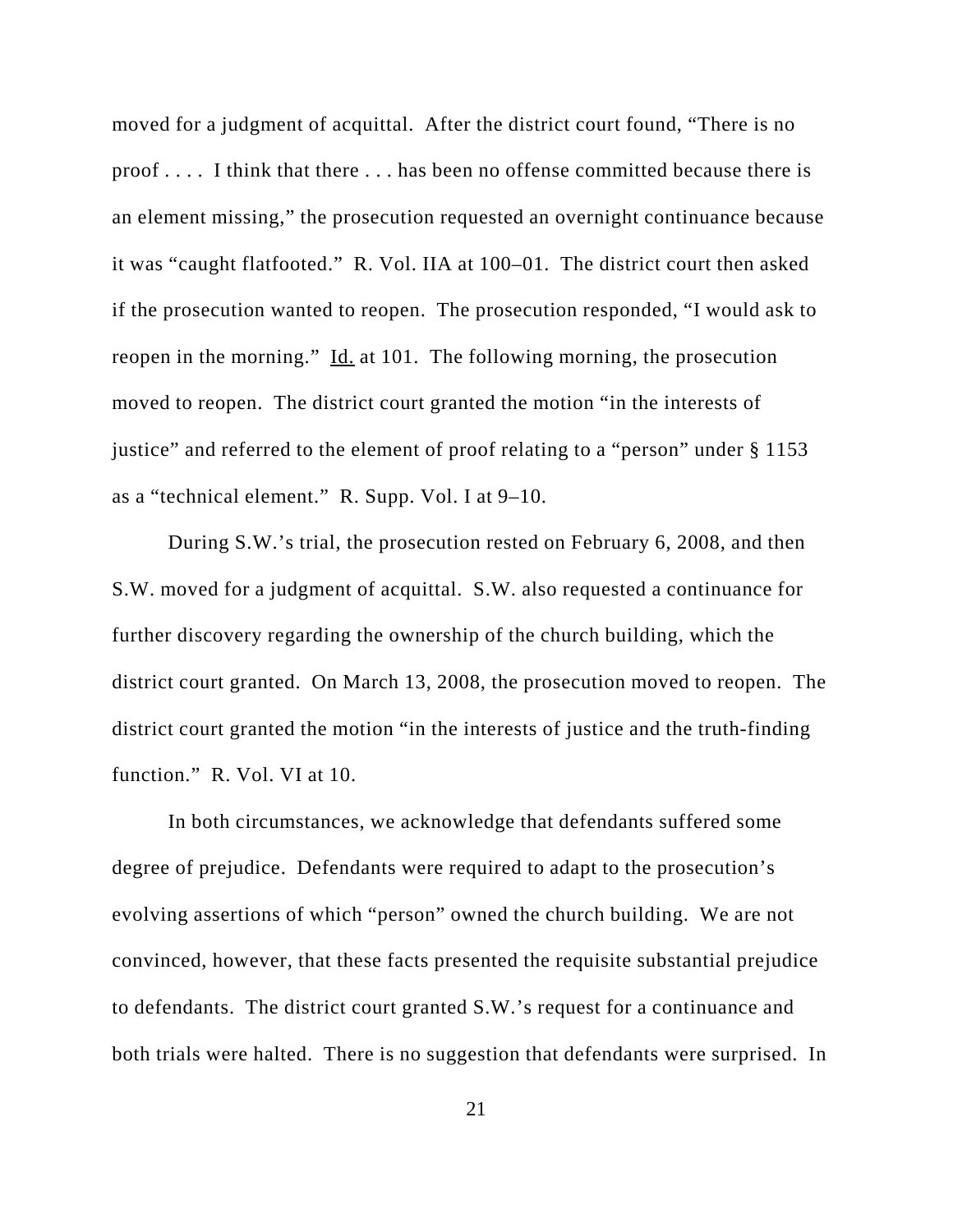fact, defendants raised the issue of the church's ownership and the statutory definition of "person," which supported the prosecution's motions to reopen. The prosecution and the defendants received additional time to research the legal and factual aspects of the church's ownership.

The prosecution's requests to reopen were due to inadvertence. As we noted before, no prior case clearly sets forth the definition of a "person" under 18 U.S.C. § 1153. In contrast, we have applied § 1153 to arson of a school without discussion of what person owned the school.  $M.W.,$  890 F.2d at 239–41. Given this isolated legal history, the prosecutor's failure to fully consider the definition of "person" and to gather the necessary evidence prior to trial to establish that element does not appear to be deliberate. We conclude the district court did not abuse its "wide discretion" by allowing the prosecution to reopen. Hinderman, 625 F.2d at 996.

## *4. The sufficiency of the information*

## *a. Standard of review*

We review de novo the sufficiency of an indictment.<sup>9</sup> United States v.

<sup>&</sup>lt;sup>9</sup> Arguably, the standard of review for the sufficiency of the information in this context is not strictly de novo. Defendants did not raise this issue until after the prosecution rested. While a timely-raised objection to the sufficiency of the information merits de novo review, courts are less "hospita[ble]" to challenges to an information later in the proceedings. United States v. Willis, 102 F.3d 1078, 1081 (10th Cir. 1996) ("Although we generally review the sufficiency of an indictment de novo, when a defendant fails to raise a timely challenge, we will (continued...)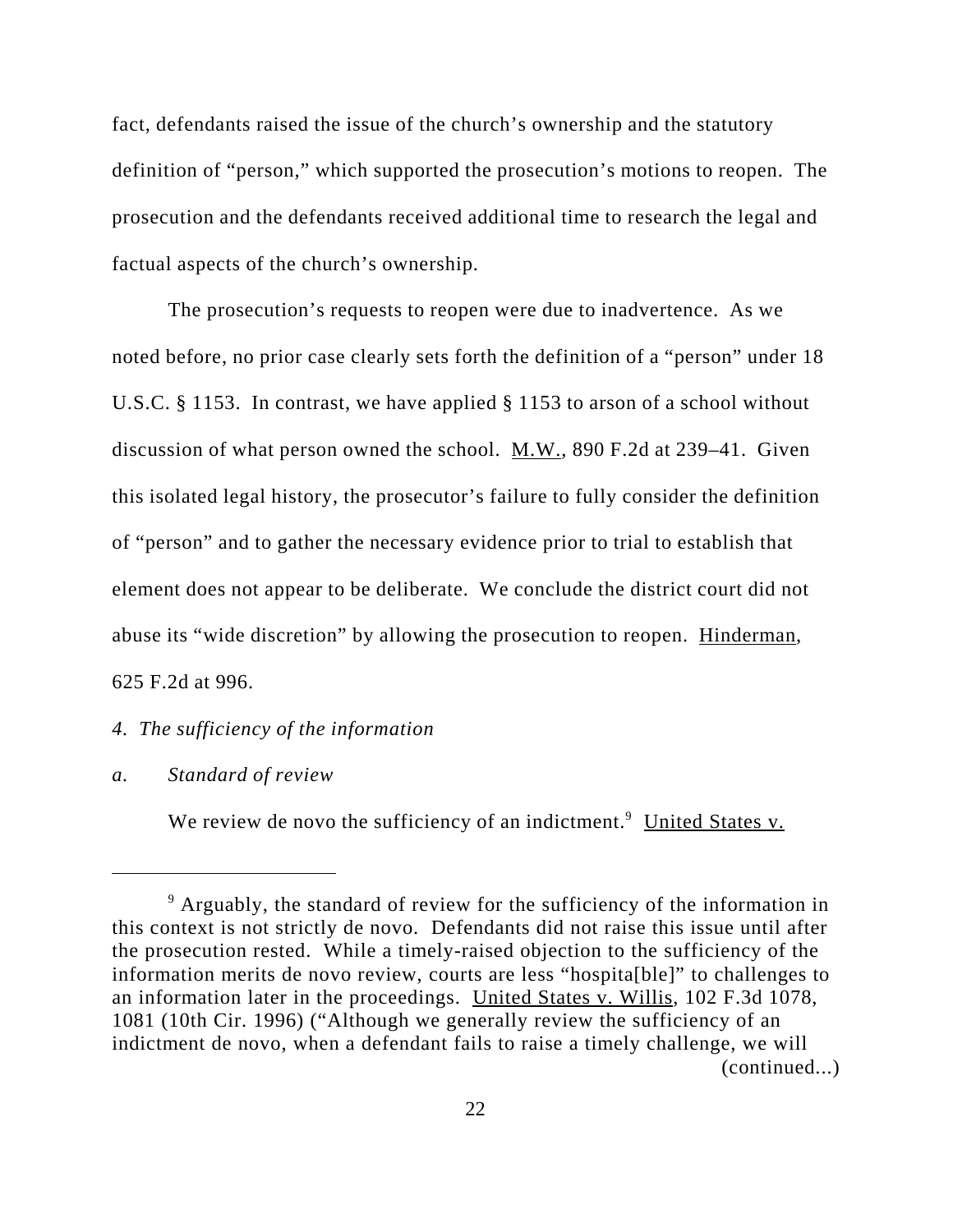Redcorn, 528 F.3d 727, 733 (10th Cir. 2008). An indictment, or information, is sufficient "if it contains the elements of the offense charged, putting the defendant on fair notice of the charge against which he must defend, and if it enables a defendant to assert [a double jeopardy defense.]" United States v. Poole, 929 F.2d 1476, 1478 (10th Cir. 1991). "[I]t is generally sufficient that an indictment set forth an offense in the words of the statute itself, as long as those words themselves fully, directly, and expressly, without any uncertainty or ambiguity, set forth all the elements necessary to constitute the offence intended to be punished." Redcorn, 528 F.3d at 733 (citations omitted). "Therefore, where the indictment quotes the language of a statute and includes the date, place, and nature of illegal activity, it need not go further and allege in detail the factual proof that will be relied upon to support the charges." Id. (citations omitted).

 $\sqrt[9]{$ ...continued)

liberally construe an indictment in favor of validity.") (internal quotation omitted); United States v. Thompson, 356 F.2d 216, 226–27 (2d Cir. 1965) ("[T]he courts of the United States long ago withdrew their hospitality toward technical claims of invalidity of an indictment first raised after trial, absent a clear showing of substantial prejudice to the accused . . . ." and listing cases from the Fourth, Ninth, and Eighth Circuits); United States v. Lucas, 932 F.2d 1210, 1218 (8th Cir. 1991) (noting that "defendants did not make this challenge to the indictment until after the close of the government's case-in-chief" and "indictments which are tardily challenged are liberally construed in favor of validity"); United States v. De La Pava, 268 F.3d 157, 162 (2d Cir. 2001) ("The scrutiny given to an indictment depends, in part, on the timing of a defendant's objection to that indictment."). Because we also conclude that even if the information were insufficient, it resulted in only harmless error, we apply de novo review.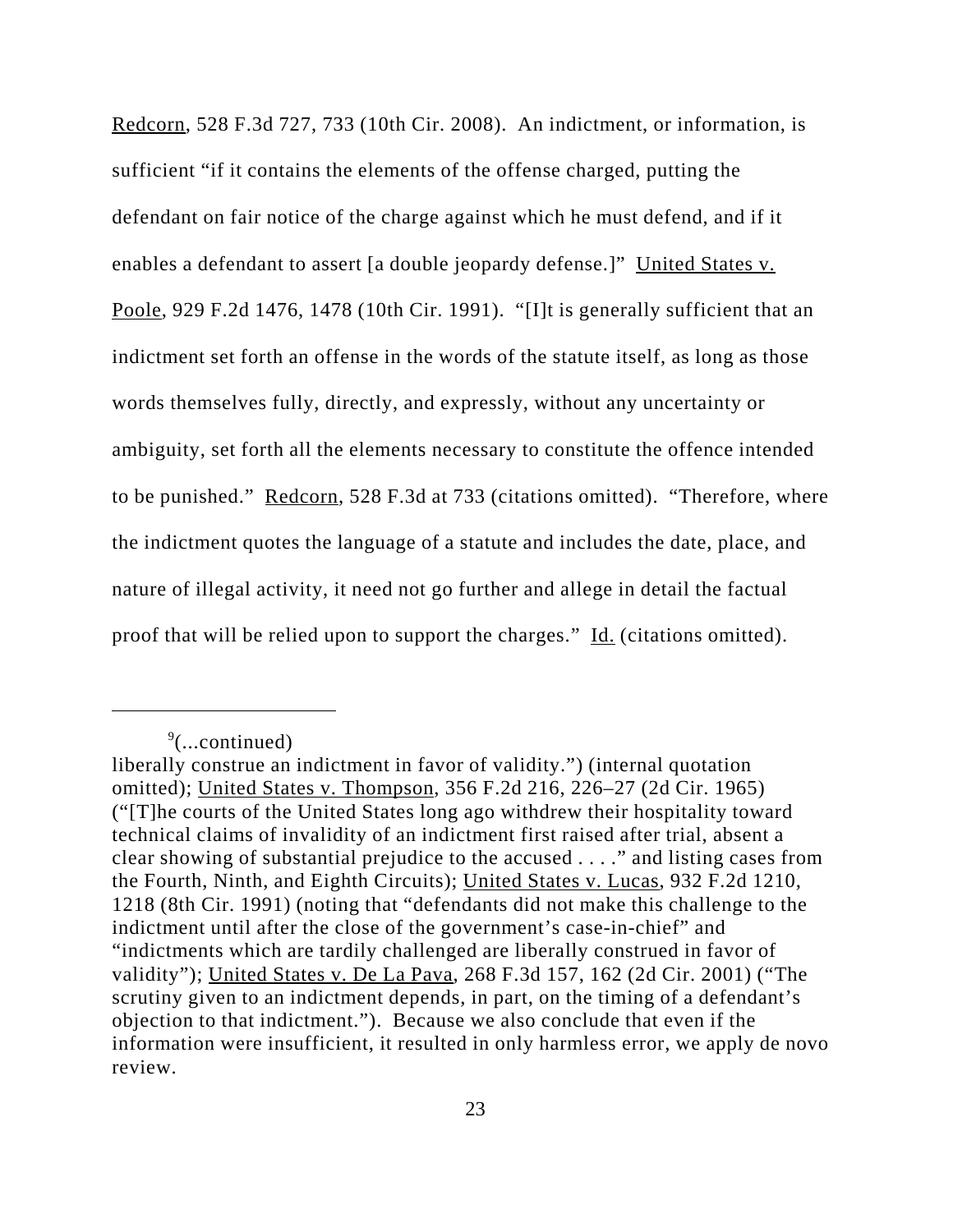Here, the superseding information identified the date, place, and which church defendants allegedly burned. This is sufficient to enable defendants to assert a double jeopardy defense should they face subsequent charges. The question is whether, despite omitting any allegation of ownership of the building by a person, the superseding information contains the elements of § 1153. Although the superseding information does not quote the language of § 1153, it states that the conduct described was "in violation of Title 18 U.S.C. Section[] . . . 1153." R. Vol. I Doc. 61 at 2. As discussed, § 1153 requires the offense be committed "against the person or property of another Indian or other person . . . ."

Whether the identity of the victim must be contained in the indictment was touched upon in United States v. Moore, 198 F.3d 793, 795–96 (10th Cir. 1999). In Moore, we addressed a carjacking charge under 18 U.S.C. § 2119, which required the taking of a motor vehicle "from the person or presence of another." Id. at 796. The indictment identified the victim as the owner of the vehicle. The facts at trial indicated that the vehicle was taken in the presence of the owner's wife, and not the owner. The district court amended the indictment at the close of evidence to reflect the evidence at trial. We stated in Moore:

As a general rule, an erroneous reference to the victim is not fatal to the indictment. See Dye v. Sacks, 279 F.2d 834 (6th Cir. 1960). In the case at hand, the Indictment named the victim as Brent Byers. Brent Byers was the victim's husband, and was the registered owner of the car. None of the evidence presented at trial suggested that Brent Byers was present during the bank robbery. Mr. Byers did not testify at trial. However, the victim Anne Byers did testify at trial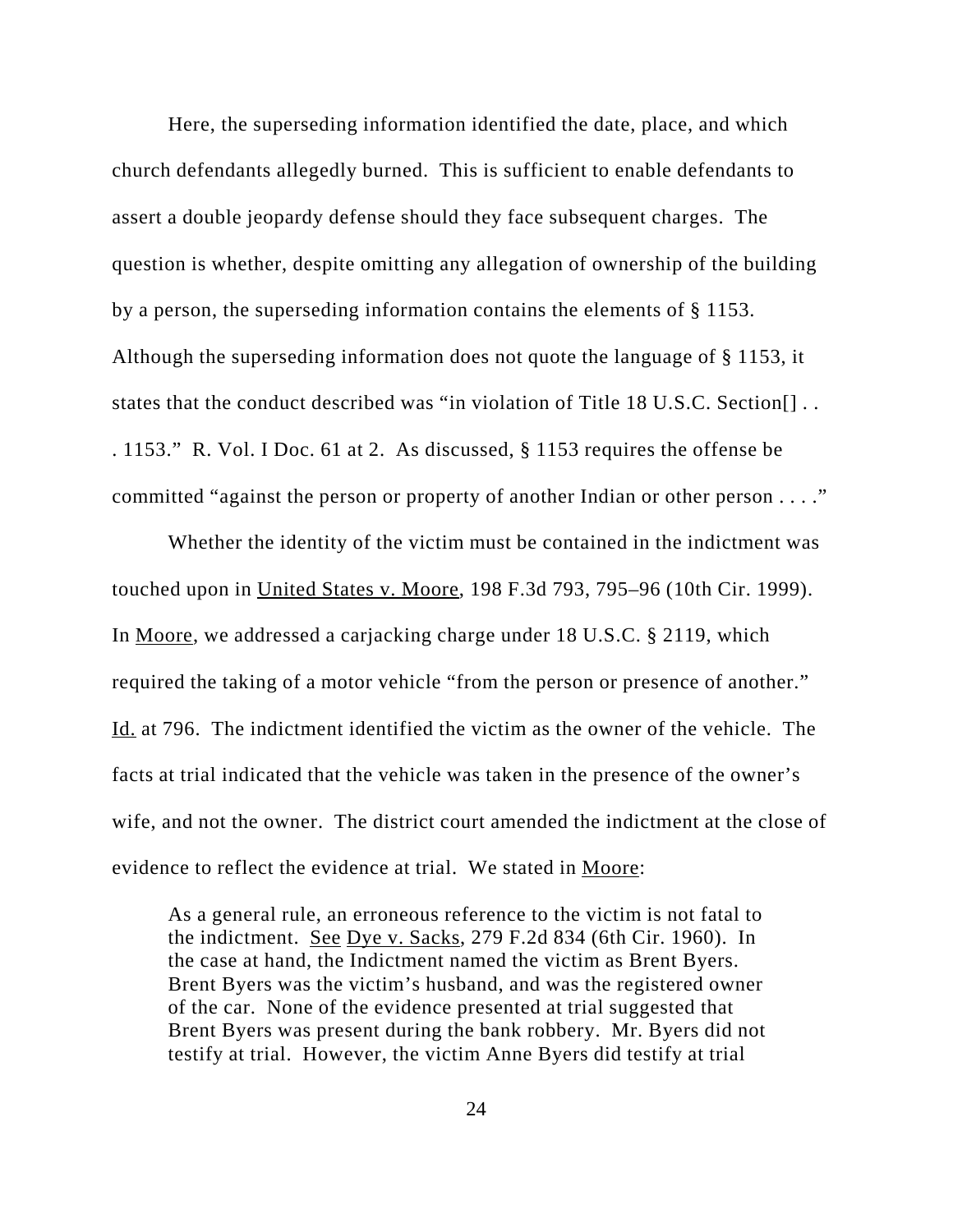and was cross examined by the defendant. The defendant argued at trial as a defense that he was not guilty because he did not take the car from the "person or presence of another" and he used the testimony of Anne Byers in support of that argument. At no point during trial was the name of Brent Byers discussed. Where a variance is such that the defendant could not have anticipated from the allegations in the indictment what the evidence would be at trial, the defendant's Sixth Amendment right to notice of the charges against him is violated. See United States v. Stoner, 98 F.3d 527, 536 (10th Cir. 1996) cert. denied, 525 U.S. 961, 119 S. Ct. 403, 142 L.Ed.2d 327 (1998). However, where the defendant was not misled by the variance, his right to adequate notice and substantial rights are not prejudiced in any way. Id. at 536–37. Based upon the record before this court it does not appear that the defendant was prejudiced in any way by the variance to the Indictment. Mr. Moore was aware of the charges against him and presented his defense with the knowledge that Anne Byers was the alleged victim of the crime.

Id. at 796. Just as the defendant in Moore knew which car he was accused of carjacking, the defendants in the present cases knew which church they were accused of burning. Further, the defendants had the opportunity to present a defense to counter the prosecution's assertions regarding the church's ownership. See id. ("Mr. Moore . . . presented his defense with the knowledge that Anne Byers was the alleged victim of the crime.").

### *b. Harmless error*

Even if we accept defendants' contention that the identity of the church's owner should have been set forth in the information—although Moore provides that "[a]s a general rule, an erroneous reference to the victim is not fatal to the indictment," id.—we apply a harmless error standard of review when addressing challenges to the sufficiency of an indictment. United States v. Prentiss, 256 F.3d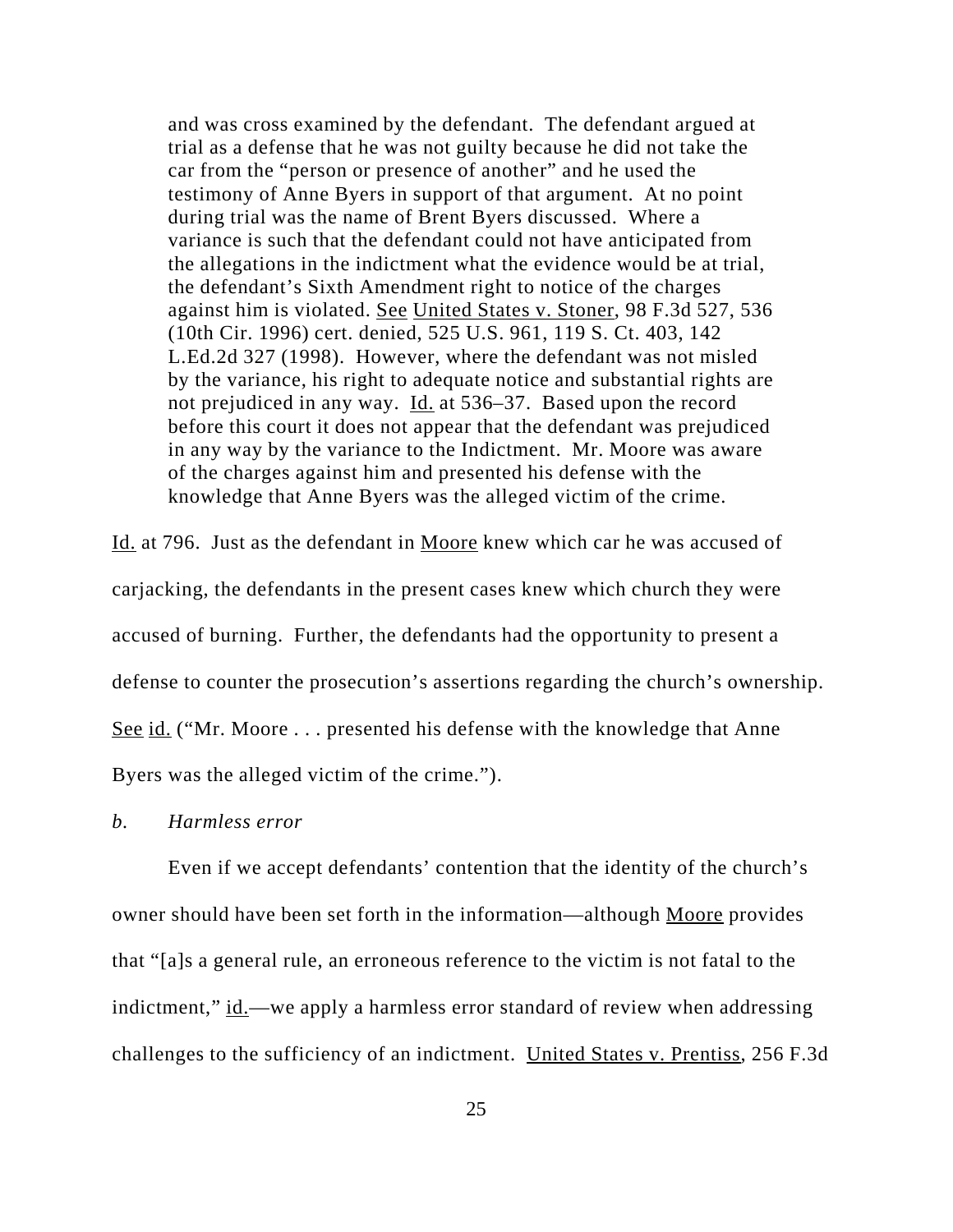971, 981 (10th Cir. 2001) (en banc) ("[W]e hold that the failure of an indictment to allege an essential element of a crime . . . is subject to harmless error review."), overruled in part on other grounds by United States v. Cotton, 535 U.S. 625 (2002). For the error to be harmless, the "omitted elements must be uncontested and supported by overwhelming evidence, such that the jury verdict would have been the same absent the error." United States v. Prentiss, 273 F.3d 1277, 1279 (10th Cir. 2001) (alterations omitted). Here, the omitted element was that the crime was committed "against the person or property of another Indian or other person." 18 U.S.C. § 1153(a). We have no doubt that the judgment would have been the same absent the error.

As discussed, the district court explicitly considered the identity of the church's owner. The district court found beyond a reasonable doubt that the Presbytery of Western Colorado owned the church. It would be illogical to assume this outcome would have been different if the indictment identified the Presbytery of Western Colorado as the church's owner. Accordingly, any possible error resulting from the indictment's omission of the identity of the church's owner was harmless.

While defendants challenged the question of the church's ownership by arguing that the prosecution's evidence was inconclusive, they presented no evidence contesting the church's ownership. Defendants had a month's continuance between raising the issue of the church's ownership and presenting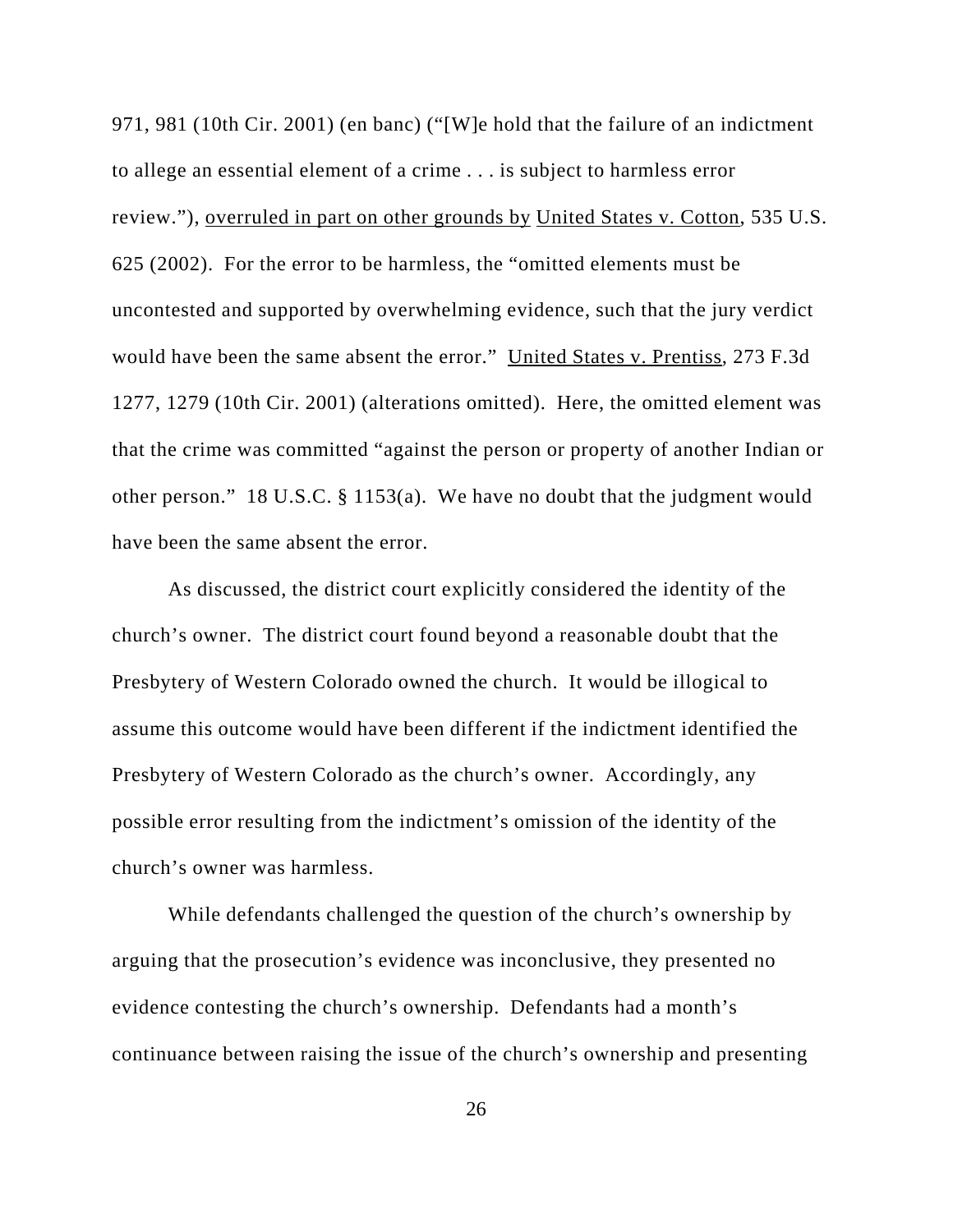their defense. The only prejudice defendants allege is that the omission of the church's ownership from the information "enabled the government to switch its theory of the arson victim." Aplt. Br. at 63. This claimed prejudice does not indicate that the verdict would not have been the same absent the error. Instead, this claim is similar to the situation in Moore, where we found no prejudice to the defendant. 198 F.3d at 796.

#### *c. Response to the dissent*

To clarify our application of harmless error review, we briefly respond to issues raised by the dissent. While the dissent agrees that harmless error is the appropriate standard of review for an error in the information, it declines to conduct harmless error review because the government did not address the issue in its briefing or at oral argument. The dissent, however, notes that even if the government fails to raise an argument, the court can sua sponte review for harmless error after considering: (1) the length and complexity of the record; (2) whether the harmlessness of the error is certain or debatable; and (3) whether a reversal would result in protracted, costly, and futile proceedings in the district court. Dissent Op. at 23–24 (also noting that the most important consideration is whether the certainty of the harmlessness is readily apparent). Because the dissent considers the evidence ambiguous, making the certainty of the harmlessness not readily apparent, the dissent does not consider sua sponte harmless error review appropriate.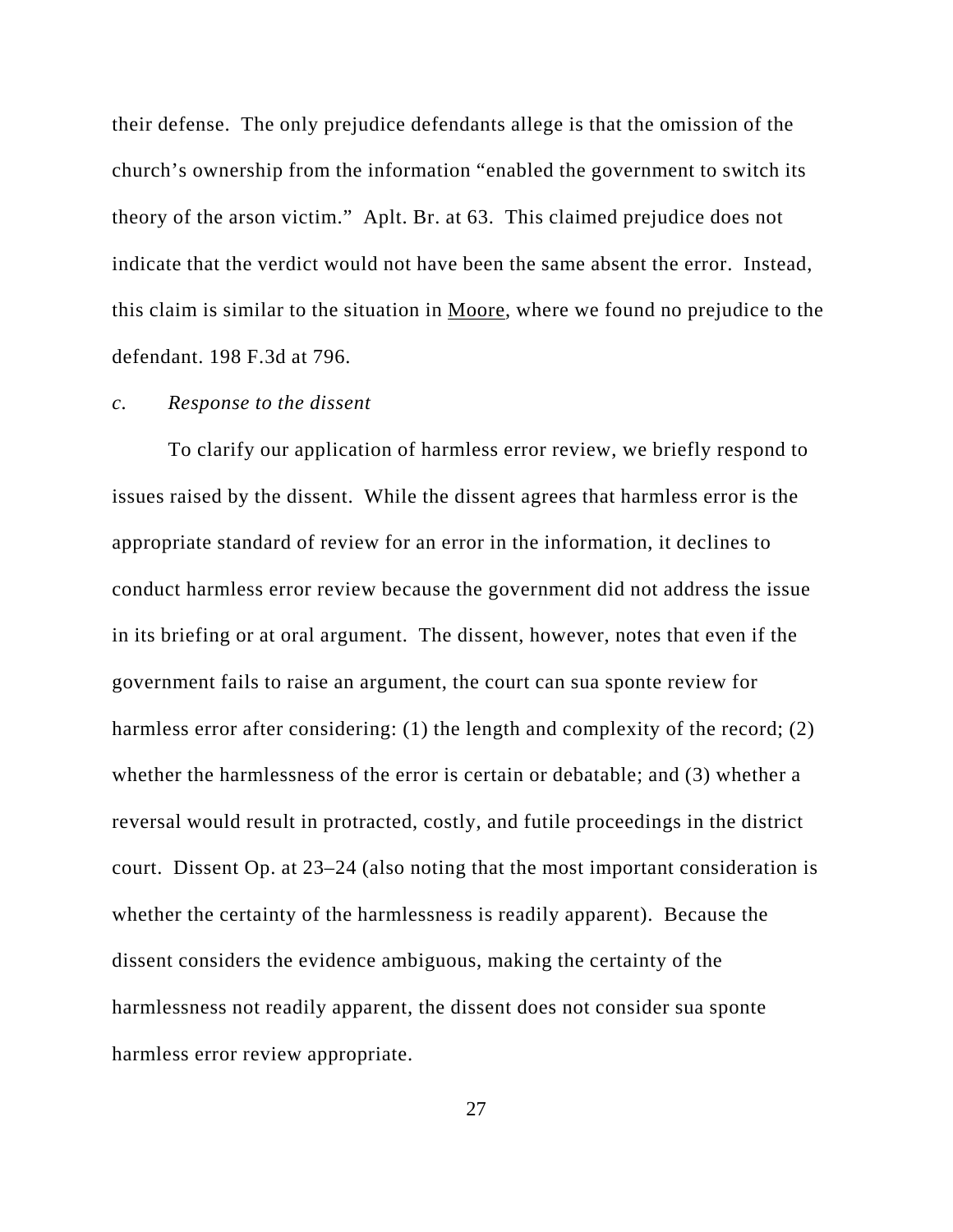The dissent's reasoning on this issue is flawed for several reasons. First, applying the listed factors for conducting harmless error review supports its present application. The record in this case is not lengthy or complex. The trials for both defendants lasted less than one week. The certainty of the harmlessness is clear. Reversal would result in futile proceedings. The district court already granted a continuance for further briefing and argument on this issue. The district court explicitly considered evidence on this issue. Moreover, because defendants are juveniles, any future proceedings would have only questionable impact.

Second, although the dissent criticizes the government for not satisfying its burden to show harmless error, defendants have not alleged any error attributable to the insufficiency of the information. The extent of defendants' argument on this issue is that "this deficiency prejudiced the defendants because it enabled the government to switch its theory of the arson victim." Aplt. Br. at 63. The proper method to challenge and prevent the prosecution from changing its theory of the case is through a bill of particulars. Sullivan v. United States, 411 F.2d 556, 558 (10th Cir. 1969) ("If the accused desired more definite information for the proper preparation of a defense and to avoid prejudicial surprise, the remedy was by motion for a bill of particulars . . . ."). A bill of particulars entitles defendants to notice of the government's theory of the case. United States v. Tyler, 42 F. App'x 186, 190 (10th Cir. 2002) ("If the indictment sets forth the elements of the offense charged and sufficiently apprised the defendant of the charges to enable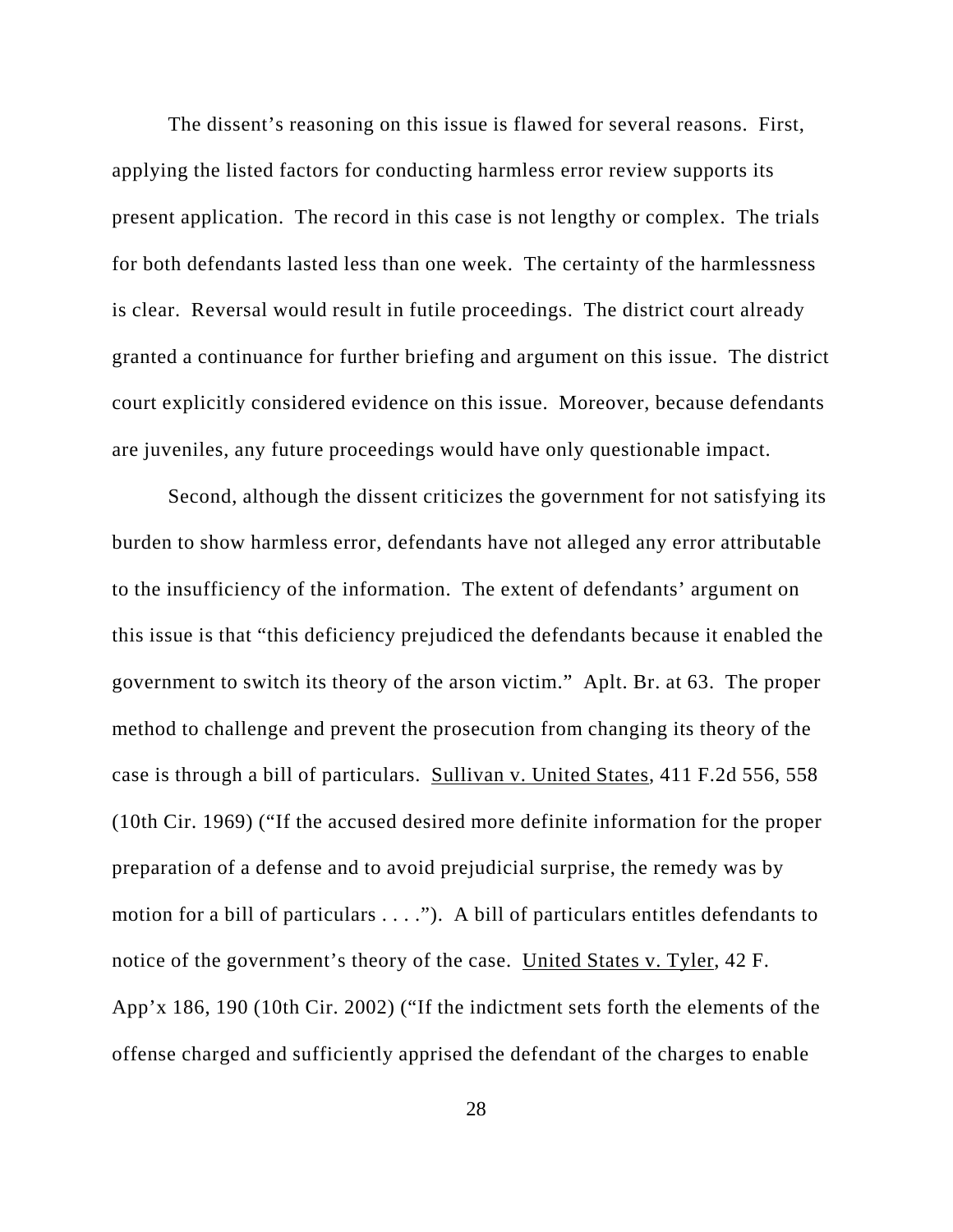him to prepare for trial, a bill of particulars is not necessary. Significantly, a defendant is not entitled to notice of all of the evidence the government intends to produce, but only the theory of the government's case.") (internal citation and quotation omitted). If defendants do not file a bill of particulars, they waive the right. Phillips v. United States, 406 F.2d 599, 602 (10th Cir. 1969) (noting that defendant "defended his case in the trial court based on the elements of the crime for which he was charged. Therefore[,] we conclude that the indictment adequately advised him of the crime of which he was accused. Also[, defendant] was free to move for a bill of particulars if he was unsure of the charge against him. By failing to do so[,] he has waived the privilege.").

Here, defendants did not file a bill of particulars and waited for the prosecution to close its case-in-chief before challenging the information. Had defendants acted earlier, the error they now allege would have been avoided. Although the government did not provide a sufficient harmless error argument, defendants provided little at trial or on appeal to which the government could respond.

Third, the dissent omits relevant evidence in its effort to find the harmlessness uncertain. Although we acknowledge that there is conflicting evidence and confusion about the church's ownership, all of this confusion came from the prosecution. Defendants did not present any evidence challenging the church's ownership.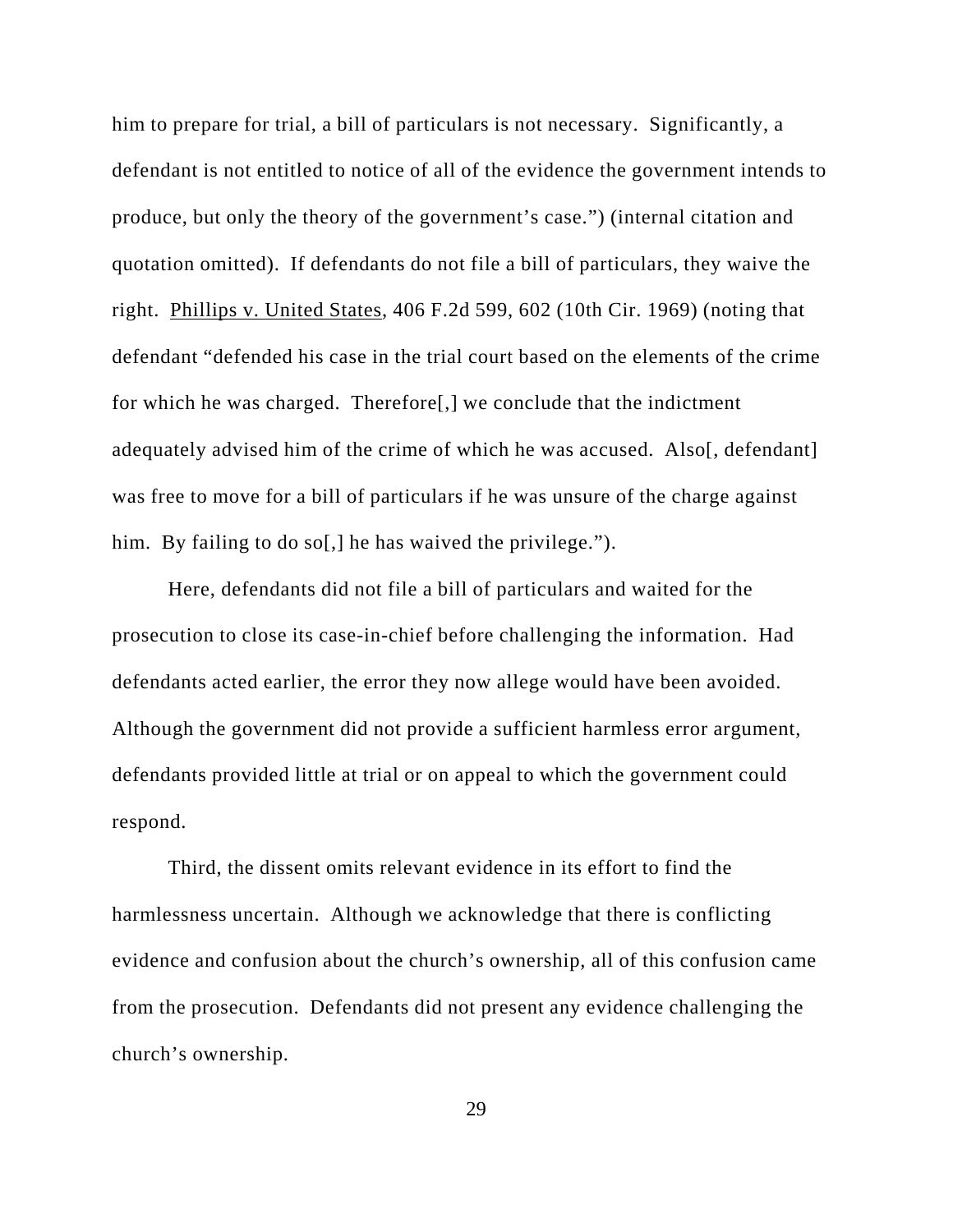Reviewing the record, the dissent focuses on Ms. Nofel's testimony and the leases for the church's land. Regarding Ms. Nofel's testimony, the dissent notes that nothing in her testimony "compels the court's conclusions." Dissent Op. at 25. Regarding the leases for the church's land, the dissent highlights the ambiguity resulting from the church being the lessee on the lease, but a Presybtery of Western Colorado representative also signing the lease. The dissent also considers the "Book of Order," for which neither the dissent nor defendants provide a citation in the record.

Absent from this analysis is a discussion of the testimony of Pastor Rousset. Before defendants raised any challenge to the church's ownership, Pastor Rousset answered the question of "who owns the building?" with the statement, "The Presbyterian—it's owned by the Presbyterians. It's Presbyterian Western Colorado." R. Vol. II at 66. This statement is not ambiguous. In combination with the lease and insurance document, this statement makes clear that the verdicts against the defendants would have been the same absent the error in the information.

#### III

We affirm the convictions in both cases.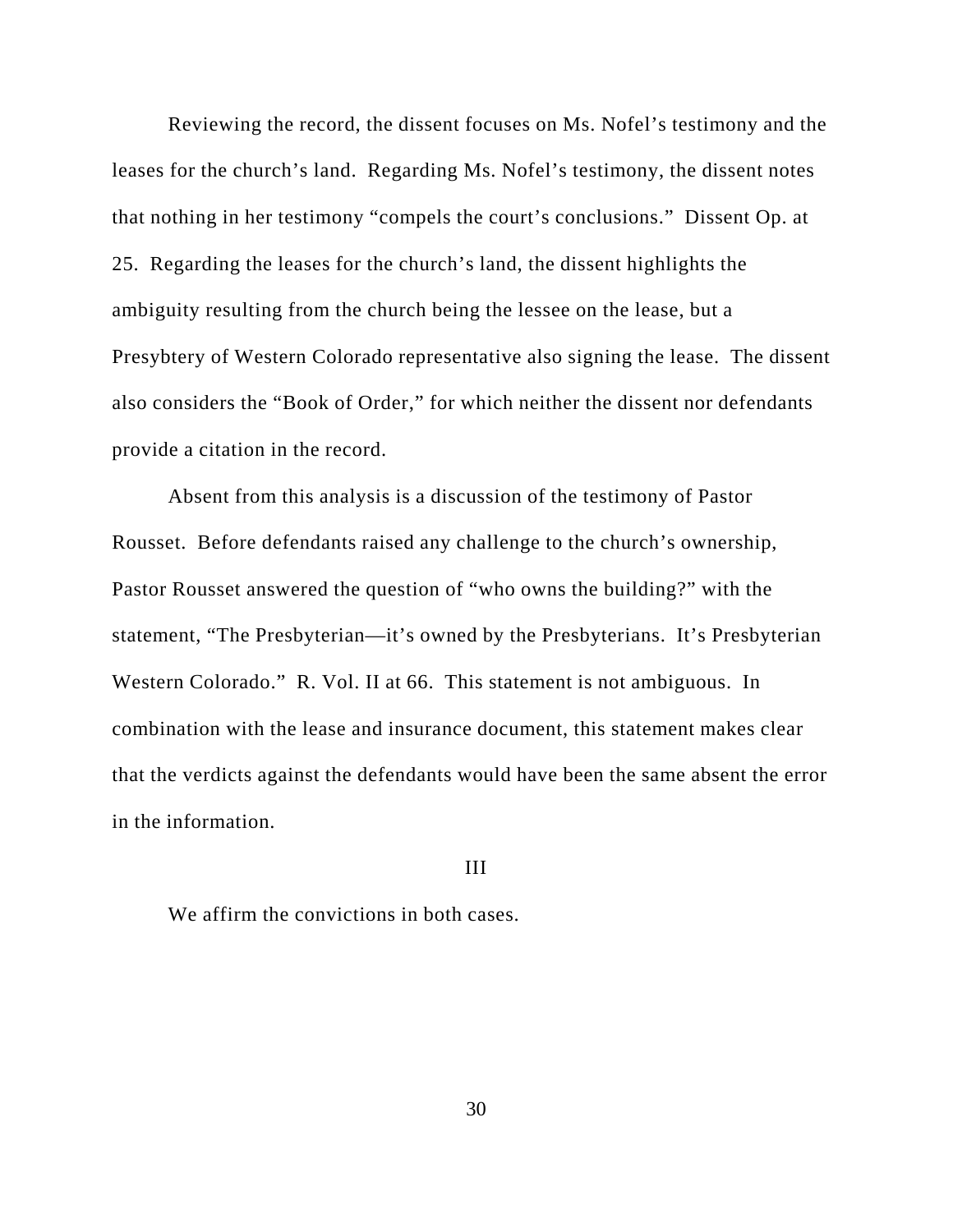08-1137, *United States v. Jane Doe*

## 08-1184, *United States v. John Doe*

**HOLMES**, Circuit Judge, concurring in part and dissenting in part.

I write separately because I disagree with two aspects of the majority opinion. First, I believe that the language of the Major Crimes Act ("MCA"), 18 U.S.C. § 1153, is clear and unambiguous. Therefore, while I concur with the conclusion of the majority—that the word "person" in the MCA includes corporations but excludes unincorporated associations—I would reach that result based solely on the plain meaning of the statute's words in the context in which they are used.

Second, I would hold that the status of the victim as a "person" is an essential element of any offense under the MCA that must be alleged in the charging document and proven beyond a reasonable doubt. By failing to allege that the offense was committed against an "Indian or other person," the information filed against the defendants did not charge them with the commission of a federal crime. Therefore, the defendants were convicted without due process of law. While we normally review the sufficiency of a charging document for harmless error, in this case the government has failed to argue that the error was harmless. And although we may, in some limited circumstances, undertake a harmless error analysis sua sponte, it is not appropriate for us to do so here. Therefore, I would vacate the defendants' convictions based on the inadequacy of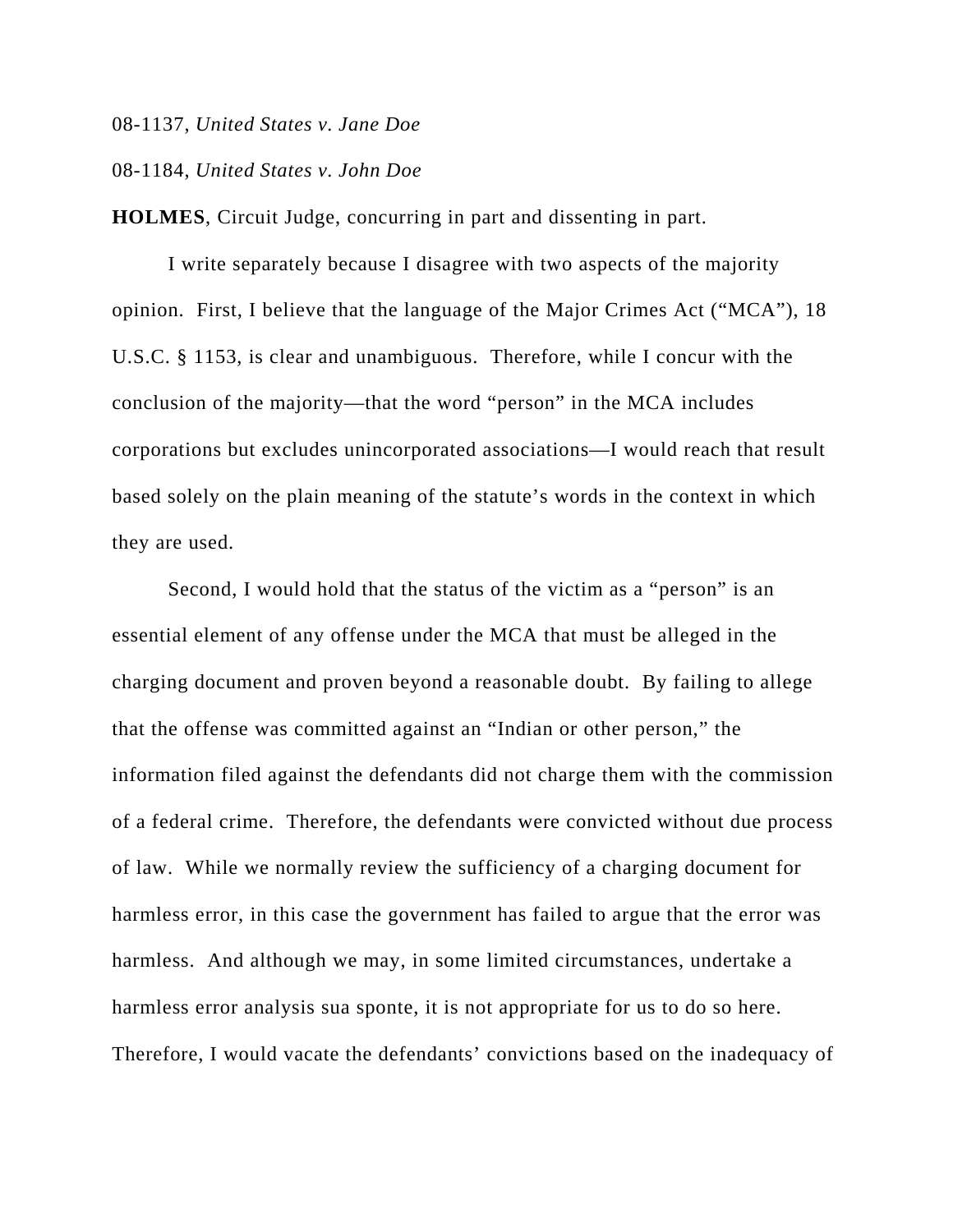the information. As a result, I would not reach the defendants' other arguments.<sup>1</sup>

## **I. BACKGROUND**

Defendants S.W. and R.K. are juveniles and members of the Ute Mountain Indian Tribe. They, along with a third individual, J.C., $^2$  set fire to the Ute Mountain Presbyterian Church, located within the Ute Mountain Indian Reservation. There is no real dispute that they committed the acts with which they were charged. Both defendants admitted to federal investigators that they at least "participate[d]" in setting the fire. Aplt. Br. at 5, 8. Neither defendant has challenged their confessions or raised any issue on appeal that even remotely resembles a claim of innocence. Instead, the defendants simply maintain that they cannot be prosecuted under the MCA.

The defendants were charged by information with committing an act of juvenile delinquency, in violation of 18 U.S.C. §§ 5031-5037, 81, and 1153. R., No. 08-1184, Vol. I, Doc. 61, at 1-2 (Superseding Information, filed Jan. 17, 2008). The information alleged that the defendants—"all enrolled members of the Ute Mountain Ute Indian Tribe"—"did willfully and maliciously set fire to or

 $1$  Specifically, it is not necessary to decide whether the district court abused its discretion in allowing the government to reopen its cases to present evidence as to the ownership of the church building. Nor need we decide whether there is sufficient evidence to support the district court's conclusion that the building was owned by the Presbytery of Western Colorado.

<sup>&</sup>lt;sup>2</sup> J.C. eventually pleaded guilty and agreed to testify against S.W. and R.K.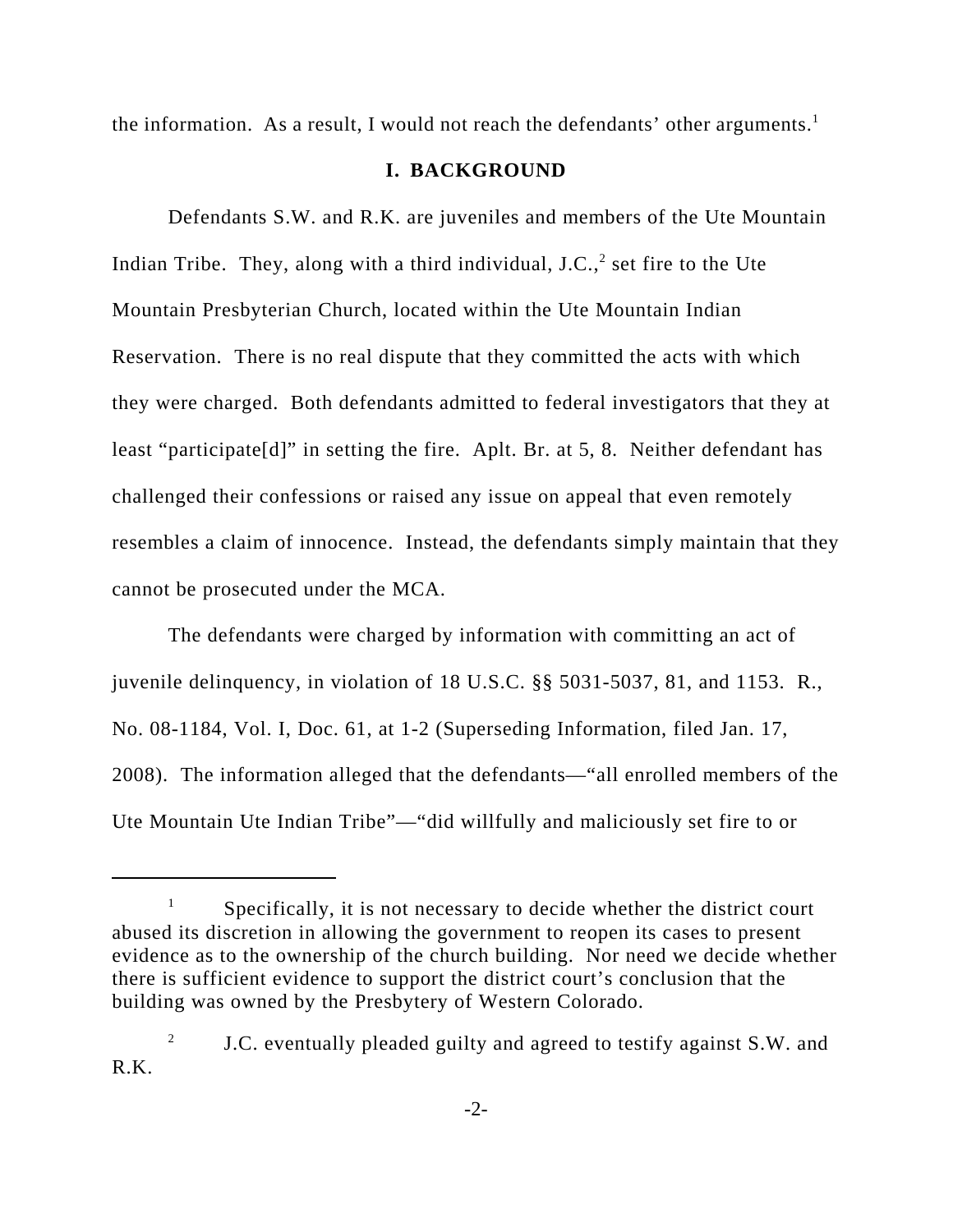burned a building, namely, the Ute Mountain Presbyterian Church." *Id.* The information thus named the defendants as members of the Ute Mountain Tribe, and it identified the building as being "located within the exterior boundaries of the Ute Mountain Indian Reservation." *Id.* But the information was silent as to who owned the church building.

R.K.'s bench trial began on February 5, 2008. The government called seven witnesses, including J.C., Pastor Rousset of the Ute Mountain Presbyterian Church, and the Bureau of Indian Affairs agent to whom R.K. had confessed. The government rested its case the same day. R.K. did not call any witnesses. Instead, he moved for a judgment of acquittal. *See* Fed. R. Crim. P. 29. He argued that one element of any conviction under the MCA is that the underlying offense be committed against "the person or property of another Indian or other person." 18 U.S.C. § 1153(a). R.K. argued that the government had failed to prove, or even allege, that the church was owned by an "Indian or other person," which he interpreted as meaning a natural person.

The government responded that it was not required to prove who owned the building, as it was sufficient to have unambiguously identified the building that was burned. In the alternative, the government suggested that the testimony of Pastor Rousset established that the building in question was owned by "the church." R., No. 08-1184, Vol. II, Doc. 219, Tr. at 92-93 (Trial to Court, dated Feb. 5, 2008). The court ultimately agreed with R.K. It found that the pastor's

-3-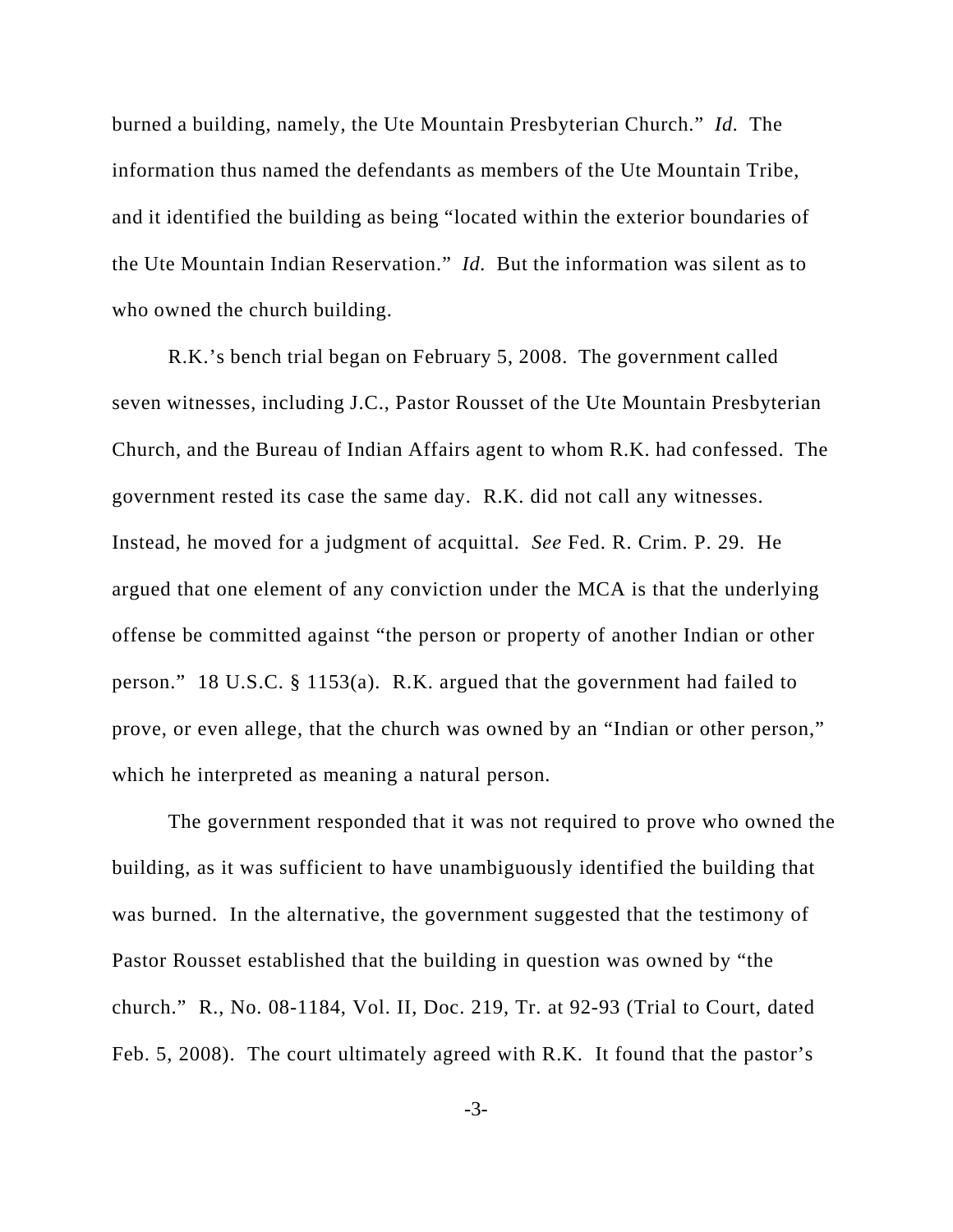testimony did not bear upon who owned the church building. The court further concluded that the information was "pretty shoddy" and that there "has been no offense committed because there is an element missing." *Id.* at 98, 101.

The next day, the government moved to reopen its case. It argued that, according to 1 U.S.C. § 1, "person" is broadly defined to include "corporations," "associations," and "societies." R., Supp. Vol. I, Tr. at 4 (Hr'g re Gov't's Mot., dated Feb. 6, 2008) (quoting 1 U.S.C. § 1). It interpreted this broad definition as including any individual or group other than a government agency. *Id.* at 5. The government represented that the building in question was owned by the Ute Mountain Presbyterian Church. It also claimed that the land on which the building was located was owned by the Ute Mountain Tribe and had been leased to the church. According to the government, since the church was not a government agency, it was an "other person" under the MCA.

The government's argument reflected a subtle shift in its jurisdictional theory, which it subsequently would explicate in its briefing in S.W.'s case. Specifically, the government no longer stressed the view that it was not required to name a victim as long as it unambiguously identified the building that was burned. Rather, its arguments now suggested that the words "Ute Mountain Presbyterian Church" do not identify the *building*, but, rather, the local congregation that *owns* the building—that is, the words purportedly identified the victim of the offense. The government was prepared to offer further testimony by

-4-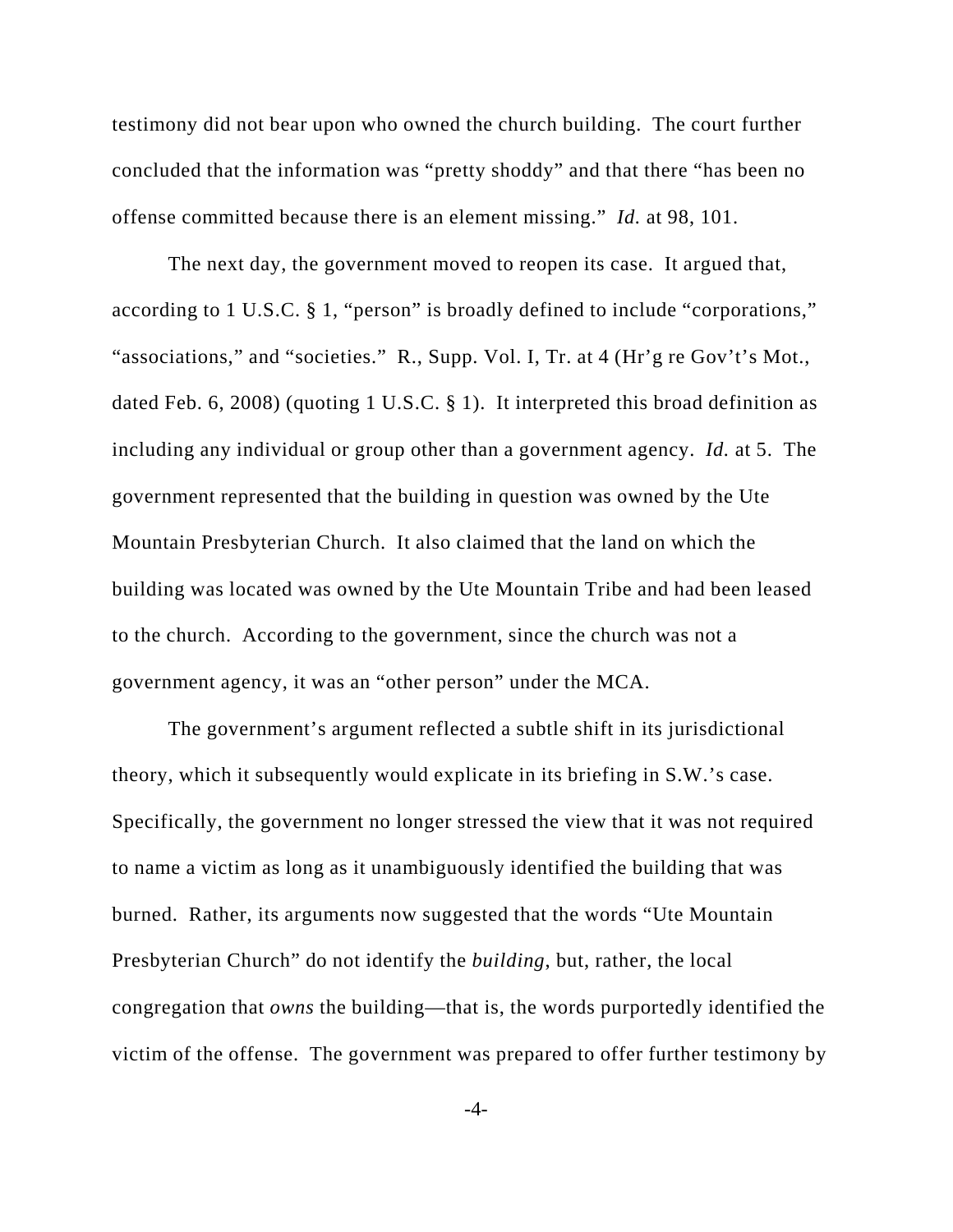Pastor Rousset to prove that the church owned the building. The court granted the government's motion to reopen. The court also granted R.K. a 45-day continuance to allow him to investigate the Ute Mountain Tribe's property records.

The trial of S.W. began later that same day. Pastor Rousset testified for the government that the church building was "owned by the Presbyterians. It's Presbyterian Western Colorado." R., No. 08-1137, Vol. II, Doc. 127, Tr. at 66 (Trial to Court, dated Feb. 6, 2008). No other evidence as to the ownership of the building was presented. At the close of the government's case in chief, S.W. moved for a judgment of acquittal arguing, as had R.K., that the government had failed to allege or prove that the victim of the arson was a "person."

The court ordered the parties to submit briefs addressing whether the government had jurisdiction to prosecute S.W. under the MCA. In its brief, the government expressly took the position that it had, in fact, named a victim in the information—the Ute Mountain Presbyterian Church, which was an "association or society" and, therefore, a person under 1 U.S.C. § 1. R., No. 08-1137, Vol. I, Doc. 118, at 9 (Gov't's Br. Regarding Jurisdiction, filed Feb. 15, 2008). At a status conference on March 13, 2008, the government said that it was "fine with respect to the facts we've already presented in [S.W.]'s case," that is, Pastor Rousset's testimony. R., No. 08-1137, Vol. VI, Tr. at 7 (Status Conference, dated Mar. 13, 2008). Nonetheless, it moved to reopen its case in order to call new

-5-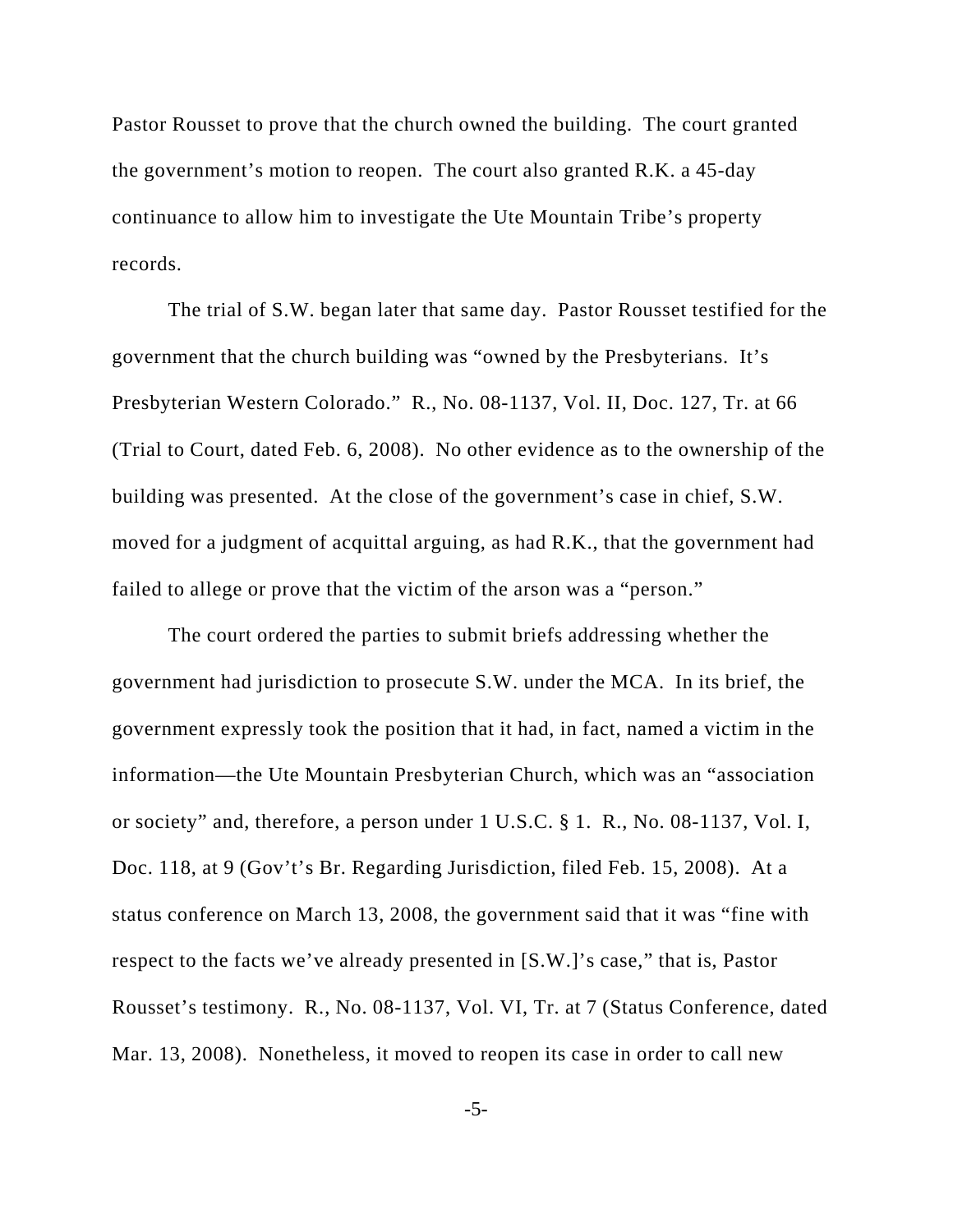witnesses, not previously called. The court granted the motion.

When S.W.'s trial resumed four days later, the government once again changed its theory as to who owned the church building. It now argued that the building was owned by the Presbytery of Western Colorado, a nonprofit corporation, and that the congregation of the Ute Mountain Presbyterian Church was a part of the Presbytery, not a separate, unincorporated association in its own right. R., No. 08-1137, Vol. IV, Tr. at 148 (Trial to Court, dated Mar. 17, 2008). The government acknowledged that its previous claims were inaccurate:

> We briefed the issue as well as we could with the facts that we had that we were able to elicit at the early February trial.

. . . And as far as the church being a society or association in the technical terms of that of all of that, at the time that's the information that I had. I didn't know that the Presbytery of Western Colorado was a nonprofit corporation . . . and the national church was a  $501(c)$ .... That was not information that I was aware of.

*Id.* at 146-47.

In addition to the four new witnesses that the government called, it also introduced a lease for the land on which the church building was built. The lease names the Ute Mountain Presbyterian Church as the lessee, but the lease was signed by an agent of the Presbytery of Western Colorado. A lease modification entered into in 2007, after the fire, again names as lessee the Ute Mountain Presbyterian Church. However, it was signed this time by an agent of the church. An insurance policy for the church building, on the other hand, was taken out by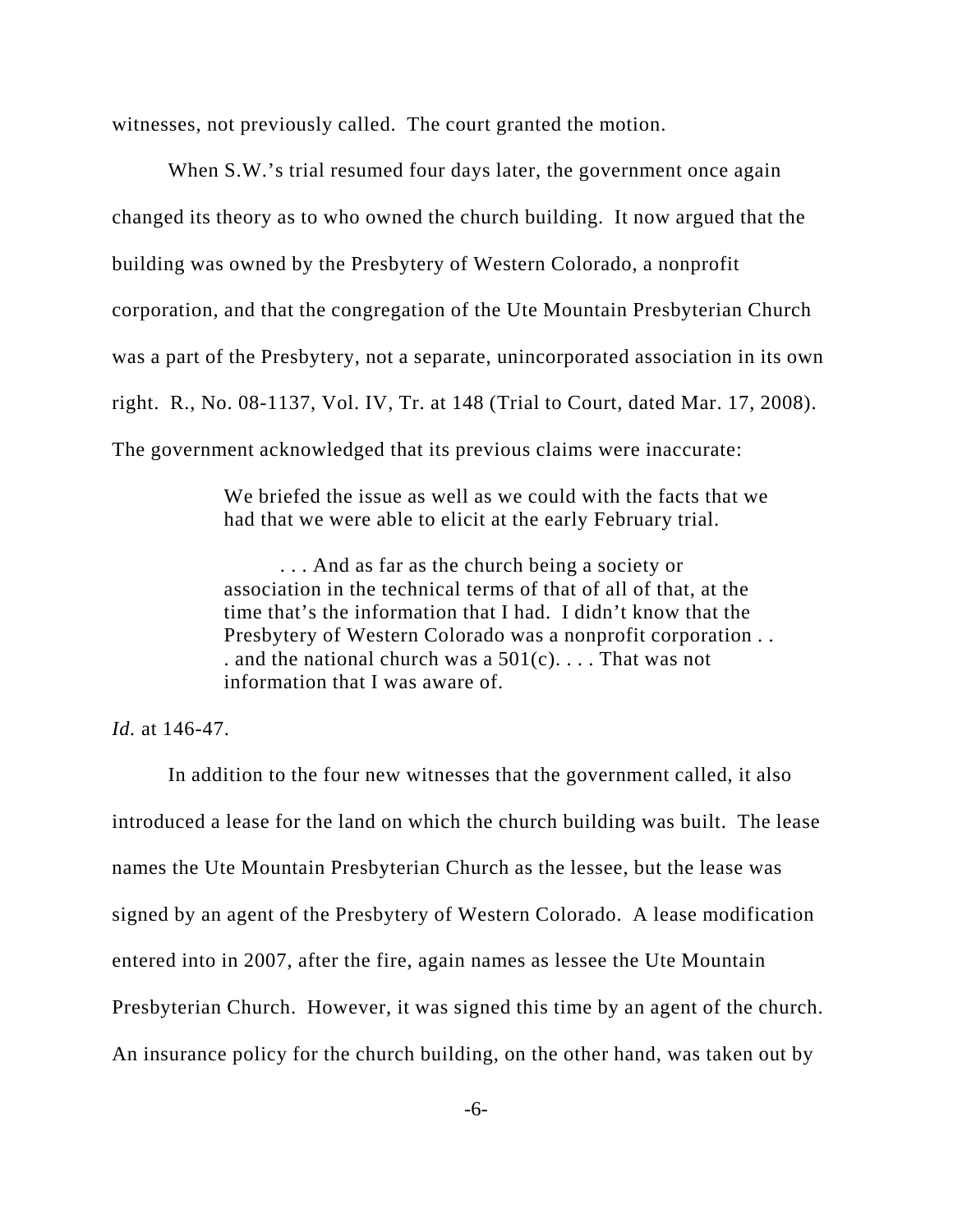the Presbytery.

The district court concluded that the church building was owned by the Presbytery of Western Colorado which, as a nonprofit corporation, is a "person" within the meaning of the MCA. It also found that the Ute Mountain Presbyterian Church is not an unincorporated association. Instead, it is simply a part of the Presbytery. *Id.* at 159-60 (holding that the Ute Mountain Presbyterian Church is a "trade name" or a "common way of denominating the particular location of where members who wanted to could go to worship"). The court concluded that S.W. had committed an act of juvenile delinquency by setting fire to the church building.

R.K.'s trial recommenced on April 7, 2008. He stipulated that the evidence presented by the government with respect to the ownership of the building could be considered in his case, as well. The court made similar findings of fact as in S.W.'s case and concluded that R.K. had committed an act of juvenile delinquency. This appeal followed.

## **II. ANALYSIS**

## **A. Statutory Interpretation**

The MCA endows the federal government with exclusive jurisdiction to prosecute an enumerated list of serious offenses committed by Indians within Indian country. 18 U.S.C. § 1153(a). However, the MCA only applies to offenses committed "against the person or property of another Indian or other

-7-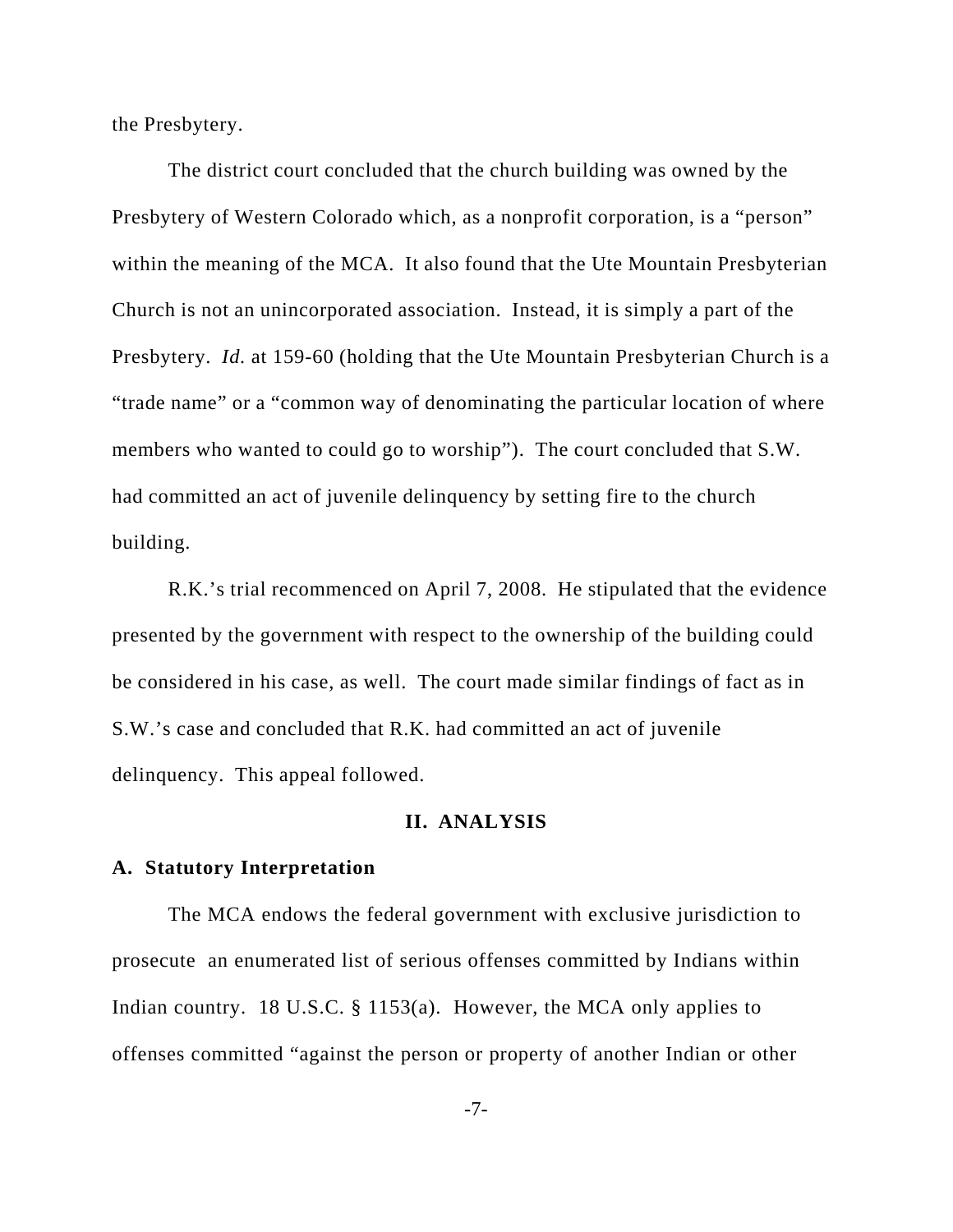person." *Id.* The parties disagree as to the meaning of "other person." The defendants argue that, since "Indian" only refers to natural persons, so too must "other person" be limited to individuals. The government contends that "other person" should be broadly interpreted so as to have virtually no limiting effect, except, possibly, to exclude government agencies. Both sides are mistaken. I, like the majority, conclude that "other person" includes individuals and corporations but does not include unincorporated associations. We review de novo this question of statutory interpretation. *United States v. Vigil*, 334 F.3d 1215, 1218 (10th Cir. 2003).

"[I]n all cases of statutory construction, our foremost duty is to 'ascertain the congressional intent and give effect to the legislative will.'" *Ribas v. Mukasey*, 545 F.3d 922, 929 (10th Cir. 2008) (quoting *Padilla-Caldera v. Gonzales*, 453 F.3d 1237, 1241 (10th Cir. 2005)). We begin with the text of the statute, considering "the language itself, the specific context in which that language is used, and the broader context of the statute as a whole." *Robinson v. Shell Oil Co.*, 519 U.S. 337, 341 (1997); *Inyo County, Cal. v. Paiute-Shoshone Indians of the Bishop Cmty. of the Bishop Colony*, 538 U.S. 701, 711 (2003) (looking to "the legislative environment in which the word appears" when considering whether an Indian tribe is a "person" under 42 U.S.C. § 1983 (internal quotation marks omitted)). If the statute is clear and unambiguously answers the question at issue, we need not, and should not, go any further.

-8-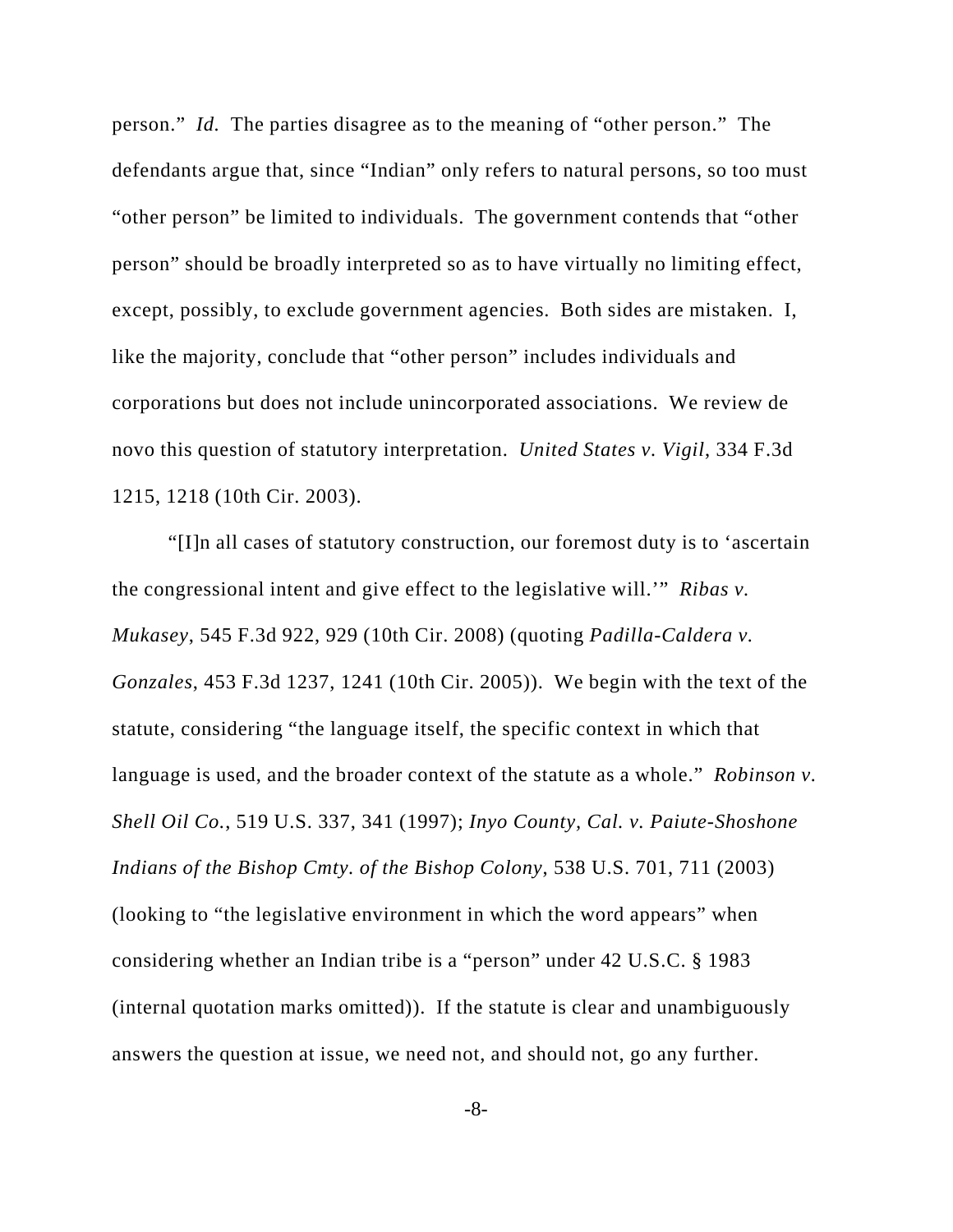In this case, our interpretive task is simplified by the fact that the word "person" was defined by Congress and has been the subject of much litigation. The Dictionary Act of 1871, ch. 71, § 2, 16 Stat. 431, makes it clear that "person" includes corporations.<sup>3</sup> As originally enacted, the Dictionary Act provides that "in all acts hereafter passed . . . the word 'person' may extend and be applied to bodies politic and corporate, . . . unless the context shows that [the word was] intended to be used in a more limited sense." *Id.*; *see also Will v. Mich. Dep't of State Police*, 491 U.S. 58, 69 (1989) ("[T]he phrase ['bodies

politic and corporate'] . . . was used to mean corporations, both private and public (municipal).").

The Dictionary Act also is consistent with the "general understanding" of the meaning of "person" when the MCA was enacted in 1885. *See Lippoldt v. Cole*, 468 F.3d 1204, 1213 (10th Cir. 2006). Even in 1885, it was well established that corporations were treated as persons. *See, e.g.*, *United States v.*

 $3$  The government suggests that we should rely, instead, on 1 U.S.C. § 1, the current version of the Dictionary Act, which defines "person" much more broadly. The current version includes not just corporations within the definition but also "companies, associations, firms, partnerships, and joint stock companies." 1 U.S.C. § 1. However, when interpreting a statute, we look to the version of the Dictionary Act in existence when the statute was enacted. *See Lippoldt v. Cole*, 468 F.3d 1204, 1214 (10th Cir. 2006) (noting that when interpreting 42 U.S.C. § 1983, "the current text of the Dictionary Act does not control, because, beginning with *Monell*, in each instance where the Supreme Court has addressed whether a particular entity is a 'person' for the purposes of suing or being sued under Section 1983, it has principally considered the Dictionary Act of 1871").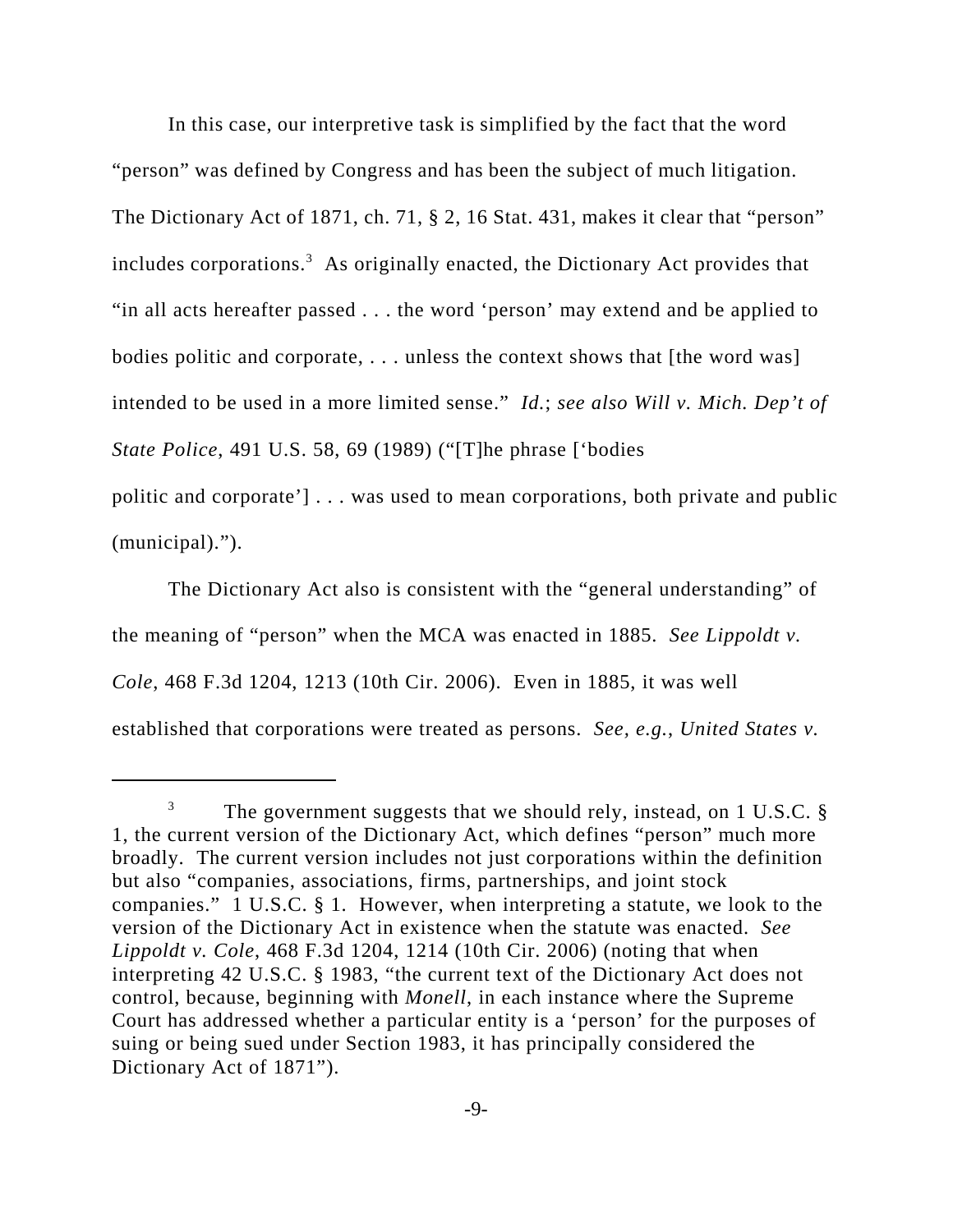*Amedy*, 24 U.S. 392, 412 (1826) ("That corporations are, in law, for civil purposes, deemed persons, is unquestionable."); *Louisville, Cincinnati, & Charleston R.R. v. Letson*, 43 U.S. 497, 558 (1844) ("[A] corporation created by and doing business in a particular state, is to be deemed to all intents and purposes as a person, . . . capable of being treated as a citizen of that state, as much as a natural person."); *see also Lippoldt*, 468 F.3d at 1214 (collecting cases).

It is equally clear that, in 1885, unincorporated associations were not persons. *Lippoldt*, 468 F.3d at 1213 ("[T]here was no general understanding . . . that unincorporated associations should be treated as natural persons."). Associations were not distinct legal entities—they had no standing to sue or be sued. *United Mine Workers of Am. v. Coronado Coal Co.*, 259 U.S. 344, 385 (1922) ("Undoubtedly at common law an unincorporated association of persons was not recognized as having any other character than a partnership in whatever was done, and it could only sue or be sued in the names of its members  $\dots$ ."); Wesley A. Sturges, *Unincorporated Associations as Parties to Actions*, 33 Yale L.J. 383, 383 (1924) (noting that "[t]he cases are remarkably in accord that . . . an unincorporated association cannot sue or be sued in the common or association name," because "'[t]here is no such entity known to the law as an unincorporated association'" (quoting *Pickett v. Walsh*, 78 N.E. 753, 760 (Mass. 1906))).

There is no reason to believe that when Congress enacted the MCA it

-10-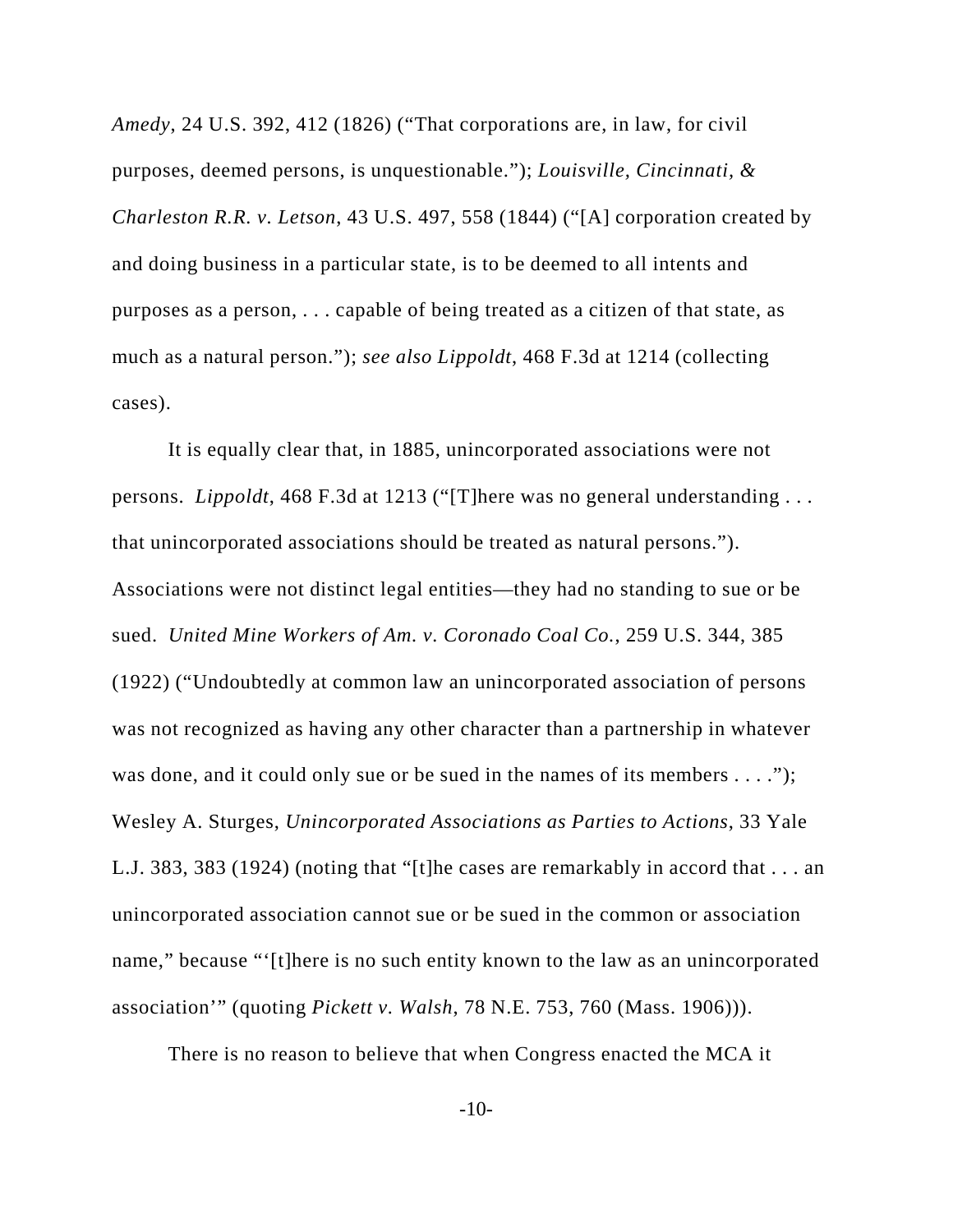intended "person" to have anything other than its commonly accepted meaning. The Dictionary Act acknowledges that, in some cases, the "context" may indicate that a different meaning was intended. However, "context" is to be construed narrowly to mean "the text of the Act of Congress surrounding the word at issue, or the texts of other related congressional Acts, and this is simply an instance of the word's ordinary meaning." *Rowland v. Cal. Men's Colony, Unit II Men's Advisory Council*, 506 U.S. 194, 199 (1993). Thus, the "context" of the MCA justifies our consideration of the Dictionary Act. But it is not a license to stray from the text. In particular, "context" does not include legislative history. *Id.* at 200 ("If Congress had meant to point further afield, as to legislative history, for example, it would have been natural to use a more spacious phrase, like 'evidence of congressional intent,' in place of 'context.'").

The majority principally predicated its foray into the MCA's legislative history on its conclusion that the word "person" in its "statutory context" is unclear. Majority Op. at 9, 12. However, the fact that "the text of the Act of Congress surrounding the word," *Rowland*, 506 U.S. at 199, indicates that the word "person" has "varying usage[s]," Majority Op. at 9, within the statute does not mean that the specific usage of the term at issue—concerning the victim of a § 1153(a) offense—is less than clear in "Indian or other person." Indeed, the majority's reliance on the First Circuit's decision in *United States v. Jimenez*, 507 F.3d 13 (1st Cir. 2007), *cert. denied*, 128 S. Ct. 1321 (2008), as support for its

-11-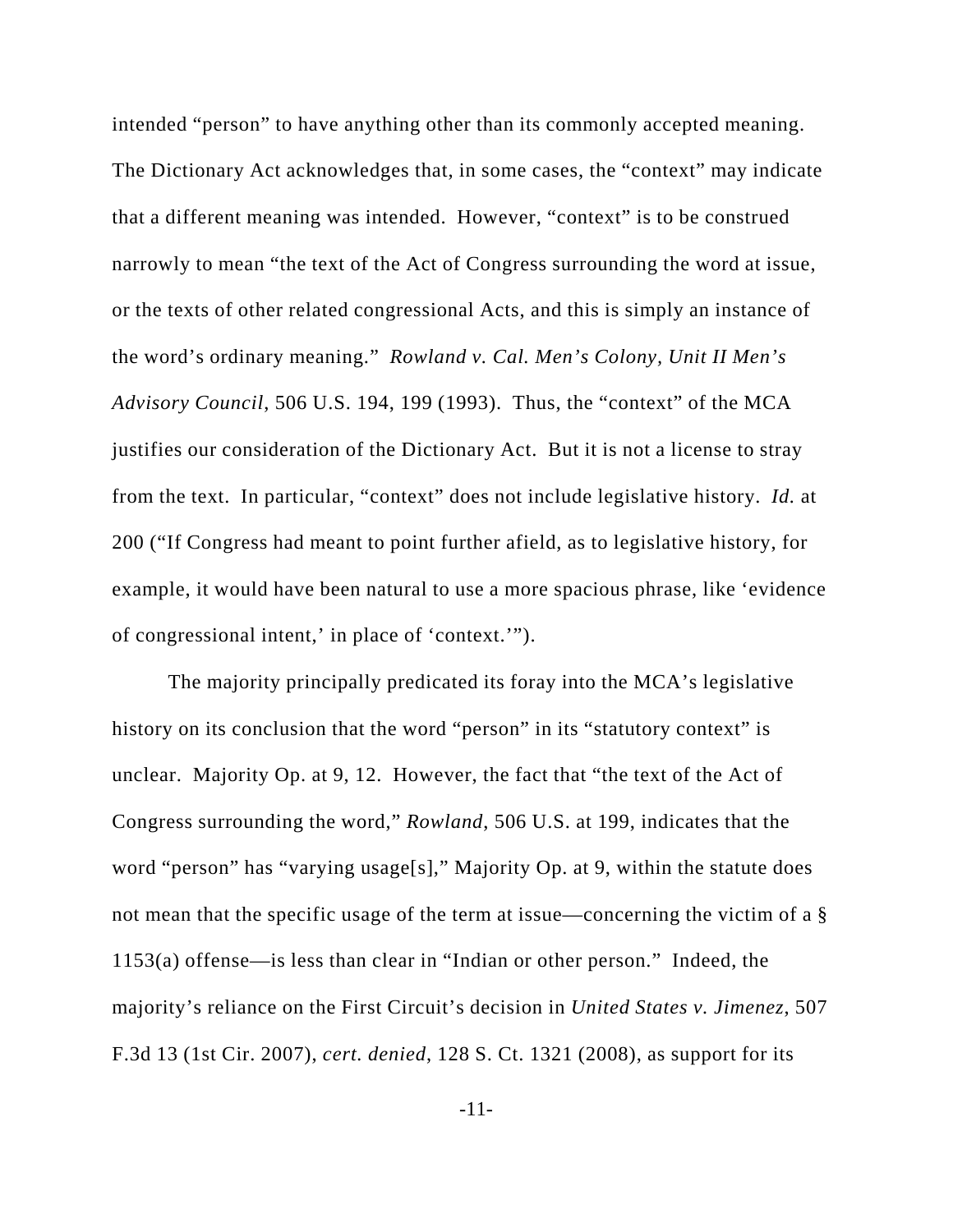argument is misplaced. *Jimenez* actually militates against the majority's position. There, the court considered whether the term "person" in the aggravated identity theft statute, 18 U.S.C.  $\S$  1028A(a)(1), excludes deceased individuals—that is, whether the statute only covers living individuals. 507 F.3d at 19-20. The court noted that the word "person" viewed "in isolation admits of more than one meaning," rendering the meaning of the term "not clear" at first blush. *Id.* at 19. The court expressly "decline[d] to consider legislative intent," concluding that the statute's structure dispelled the "initial," apparent "ambiguity." *Id.* at 20. Similarly, viewed in its appropriately defined statutory context, which includes the Dictionary Act of 1871, and with reference to the common understanding of the term at the time of the MCA's enactment, the specific usage of the term "person" at issue here simply is not, in my view, unclear. And, therefore, we have no occasion to resort to legislative history.

We faced a similar question of statutory interpretation in *Lippoldt*, where the question was whether an unincorporated association was a "person" under 42 U.S.C. § 1983. 468 F.3d at 1211. Relying on *Monell v. New York City Department of Social Services*, 436 U.S. 658 (1978), we considered "(1) the legislative history of Section 1983, (2) the general understanding, as of 1871, regarding the legal personality of unincorporated associations, and (3) the Dictionary Act of 1871." *Lippoldt*, 468 F.3d at 1213. While recognizing the obvious parallels between *Lippoldt* and this case, I do not read *Lippoldt* as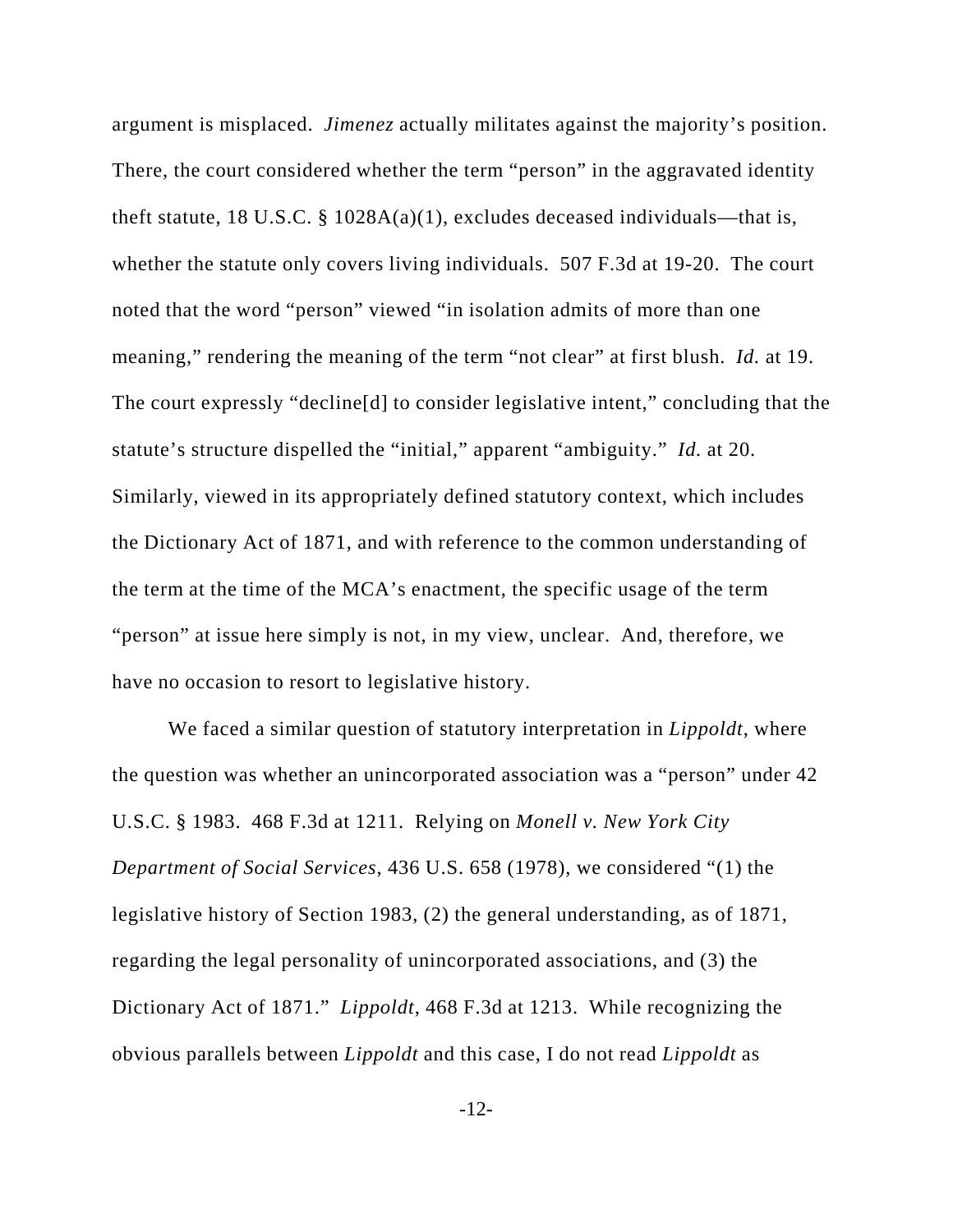requiring, or even permitting, us to consider the legislative history of the MCA.

The use of legislative history in *Monell* and *Lippoldt* is the result of the Supreme Court's § 1983 jurisprudence. In *Monroe v. Pape*, 365 U.S. 167 (1961), *overruled by Monell*, 436 U.S. at 663, the Supreme Court held that municipalities were not "persons" under § 1983. In reaching this conclusion, the court relied, in large part, on Congress's rejection of the so-called "Sherman Amendment." *Id.* at 188-92. It interpreted the Amendment as imposing liability on municipalities. The Court concluded that, by failing to adopt the amendment, Congress clearly expressed its intent that municipalities not be subject to § 1983 claims. *Id.* at 191.

However, in *Monell* the Court reversed course, holding that a civil rights claim could be brought against a local Board of Education. *Monell*, 436 U.S. at 701. Before the Court could conclude that Congress intended "person" to include the Board, it was compelled to explain why its contrary holding in *Monroe* should be overruled. *Id.* at 665, 695-99. Upon a closer reexamination, the Court recognized that the Sherman Amendment, even if enacted, would not have created the kind of municipal liability at issue in *Monroe*. *Monell*, 436 U.S. at 664 ("[T]he nature of the obligation created by that amendment was vastly different from that created by [§ 1983].").

Thus, the Court's reliance on legislative history in *Monell* was necessary to explain why its prior analysis of that same history was mistaken. Here, however,

-13-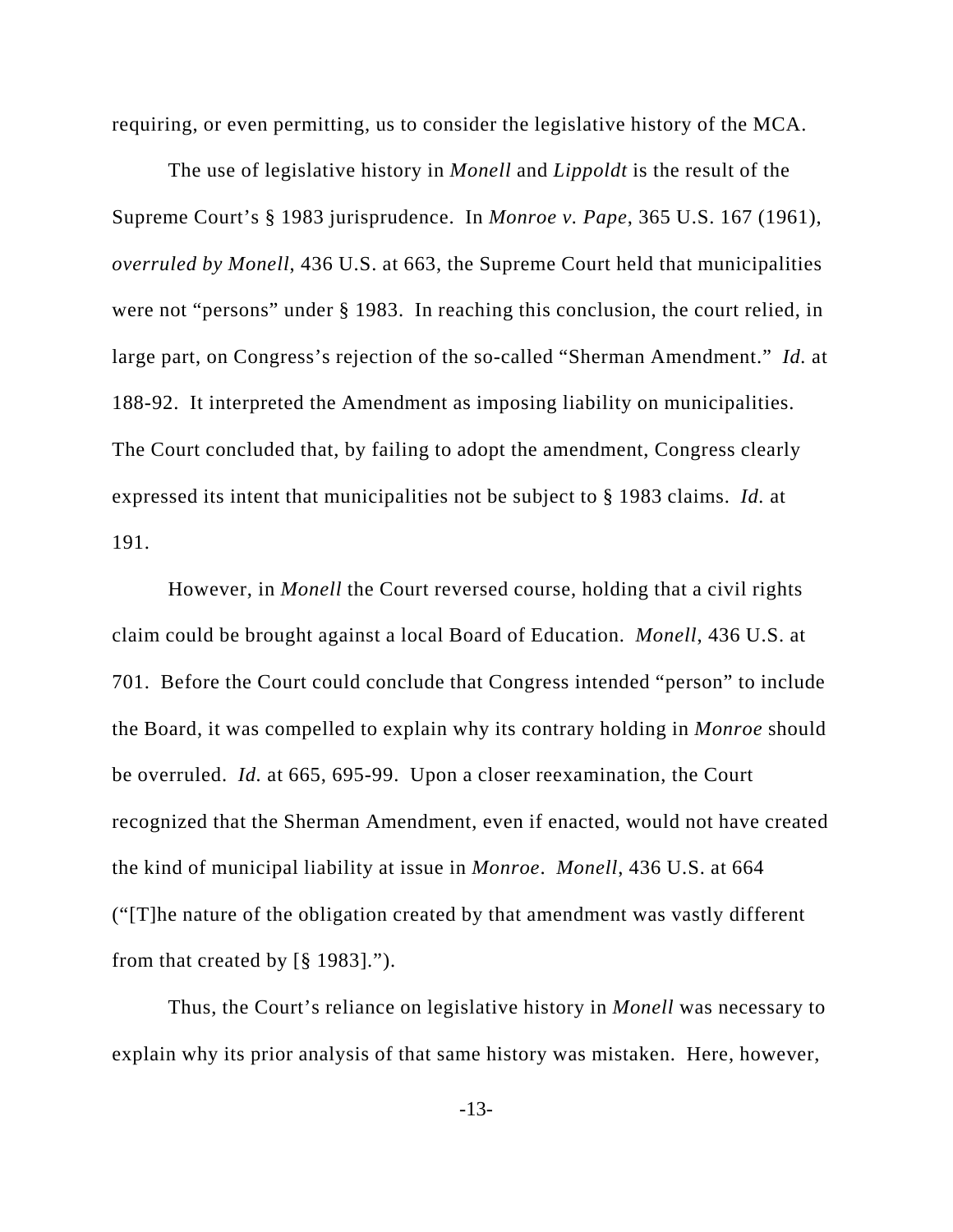in interpreting the MCA, we are not saddled with a similar burden of overruling a prior, erroneous decision. Therefore, there is no reason for us to consider the history of the MCA. *See United States v. Ortiz*, 427 F.3d 1278, 1282 (10th Cir. 2005) ("When the meaning of the statute is clear, it is both unnecessary and improper to resort to legislative history to divine congressional intent." (internal quotation marks omitted)).

The defendants argue that even if the word "person," standing alone, generally includes corporations, the phrase "Indian or other person" refers only to individuals. They claim that only an individual can be an "Indian." Therefore, since "person" is juxtaposed with "Indian," an "other person" must, like an Indian, mean an "other individual." They further claim that this reading of the statute is necessary to support the purpose of the MCA, which was to extend federal jurisdiction to certain especially serious Indian-on-Indian crimes. Aplt. Br. at 33; *see Keeble v. United States*, 412 U.S. 205, 210-12 (1973). The defendants' argument is unconvincing. They fail to explain how their proposed interpretation furthers the purpose of the statute. Regardless of how we interpret "other person," it is undisputed that the MCA creates federal jurisdiction over crimes committed by Indians against other Indians. We must decide what *else* the MCA covers. Even if the *principal* purpose of the MCA was to cover intra-Indian crimes, it does not follow ineluctably that this was the statute's *only* purpose. Because the principal purpose of the statute is unaffected by our interpretation of

-14-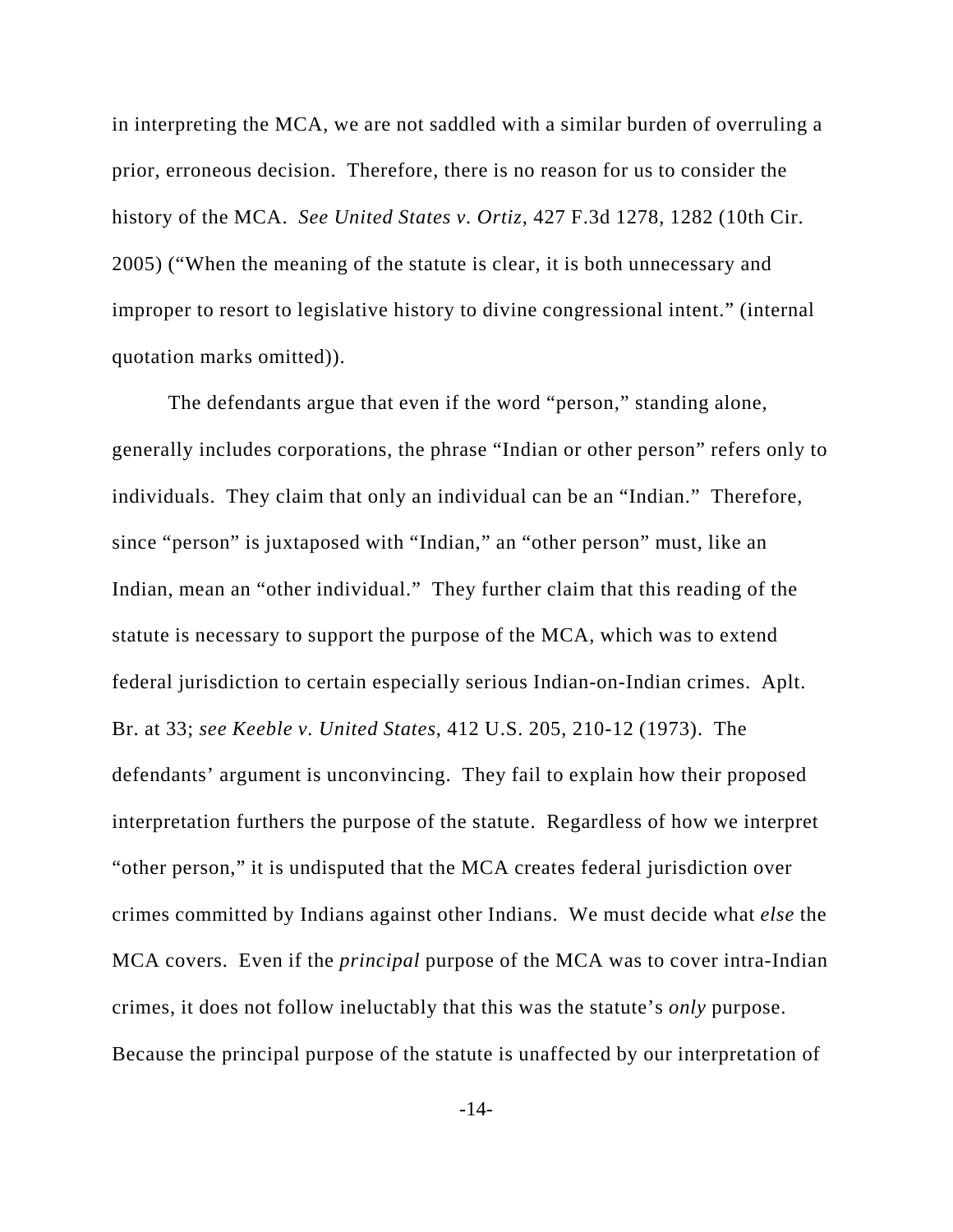"other person," we cannot conclude that the combination "Indian or other person" manifestly expresses a congressional intent to override the Dictionary Act's definition.

The defendants also argue that we should construe the MCA as applying only to crimes against individuals because the "rule of lenity" requires ambiguous criminal statutes to be interpreted in favor of the accused. However, as we have stated, the MCA is not ambiguous. "The rule of lenity presupposes the application of a punitive, ambiguous statute, and we apply it 'only if, after seizing everything from which aid can be derived, . . . we can make no more than a guess as to what Congress intended.'" *United States v. Serawop*, 505 F.3d 1112, 1121-22 (10th Cir. 2007) (quoting *Muscarello v. United States*, 524 U.S. 125, 138 (1998)); *see also United States v. Ruiz-Gea*, 340 F.3d 1181, 1188 (10th Cir. 2003) ("[T]he rule of lenity is applied only when all other techniques for statutory construction leave the court in equipoise."). Since we have no doubt that corporations are persons under the MCA, the rule of lenity does not apply.

Similarly, the defendants argue that we should adopt a narrow definition of "person" out of respect for Indian sovereignty. As the Supreme Court has explained,

> The canons of construction applicable in Indian law are rooted in the unique trust relationship between the United States and the Indians. Thus, it is well established that treaties should be construed liberally in favor of the Indians with ambiguous provisions interpreted to their benefit. . . .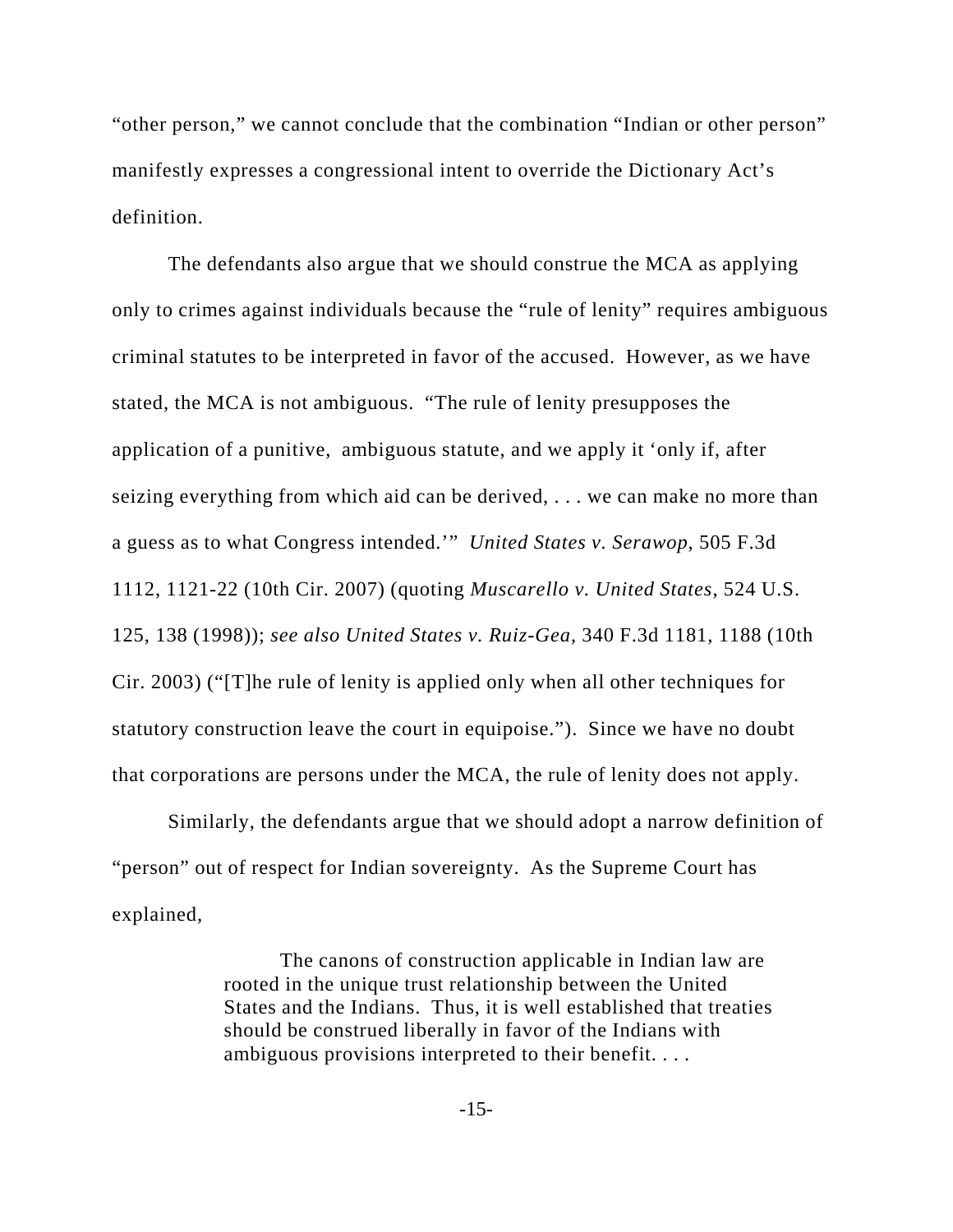The Court has applied similar canons of construction in nontreaty matters.

*County of Oneida, N.Y. v. Oneida Indian Nation*, 470 U.S. 226, 247 (1985) (citations omitted). But, as with the rule of lenity, this canon of construction only applies to ambiguous statutes. *See, e.g.*, *White Mountain Apache Tribe v. Bracker*, 448 U.S. 136, 143-44 (1980) ("*Ambiguities* in federal law have been construed generously in order to comport with these traditional notions of sovereignty and with the federal policy of encouraging tribal independence." (emphasis added)). In particular, we only consider the effect on Indian sovereignty if the statute remains ambiguous even after consulting the legislative history. *United States v. Thompson*, 941 F.2d 1074, 1077 (10th Cir. 1991) ("[W]hen congressional intent with respect to an Indian statute is unclear, courts will presume that Congress intended to protect, rather than diminish, Indian rights. Reference to the legislative history, however, often will resolve uncertainties about the intent of Congress."). We have already concluded that the MCA is unambiguous and that it is therefore inappropriate for us to consider its legislative history. Thus, the defendants' invocation of Indian sovereignty must, *a fortiori*, fail as well.

### **B. Sufficiency of the Information**

The failure of an indictment to allege an essential element of a crime is a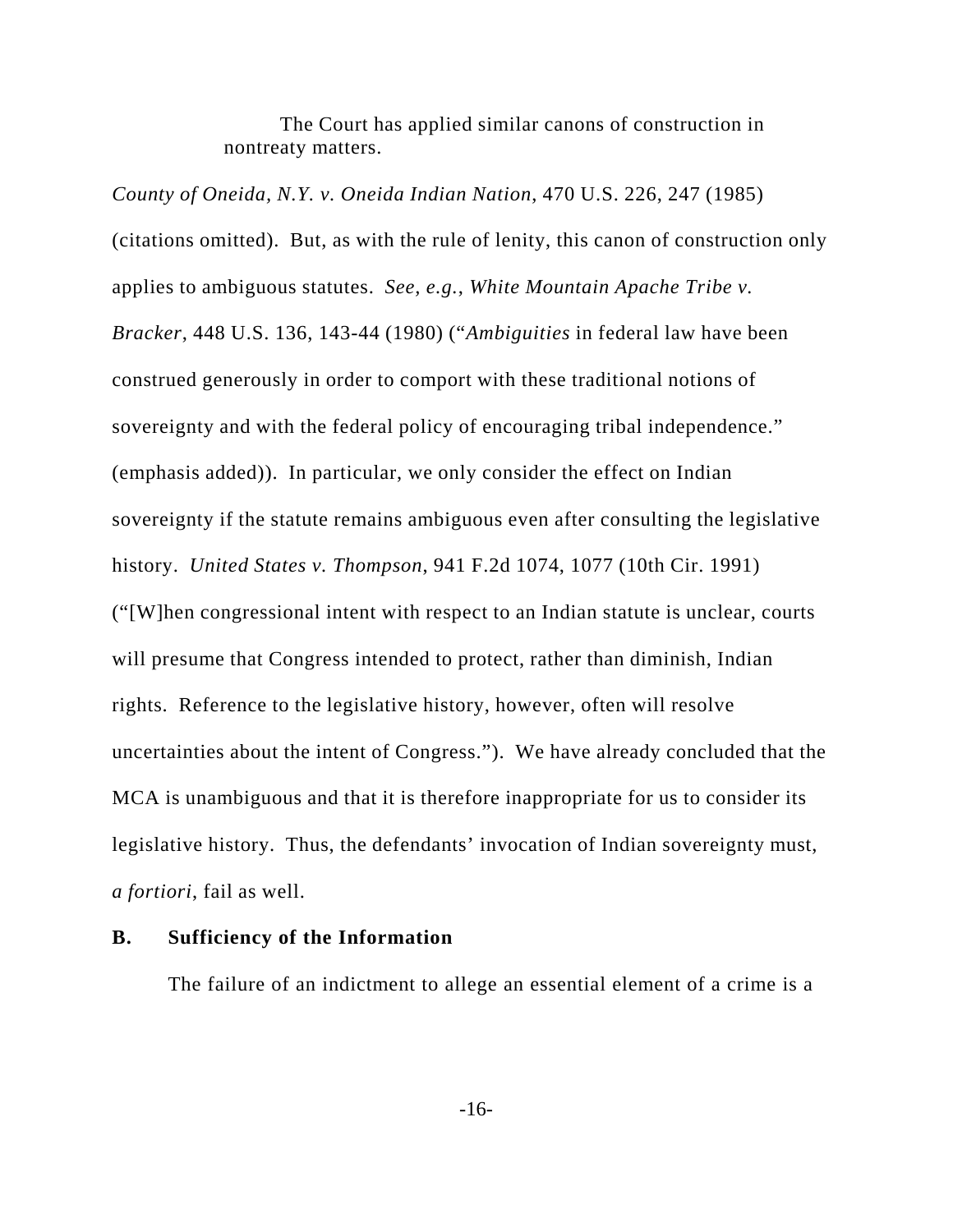constitutional error that we normally review for harmless error.<sup>4</sup> United States v. *Prentiss* ("*Prentiss II*"), 256 F.3d 971, 973 (10th Cir. 2001) (en banc), *overruled on other grounds by United States v. Cotton*, 535 U.S. 625 (2002), *as recognized in United States v. Sinks*, 473 F.3d 1315, 1317 (10th Cir. 2007). I would hold that, in any prosecution under the MCA, the status of the victim as an "Indian or other person" is an essential element that, as a matter of due process, must be

<sup>4</sup> An indictment serves two constitutional purposes:

*United States v. Prentiss* ("*Prentiss I*"), 206 F.3d 960, 964 (10th Cir. 2000) (internal quotation marks omitted), *vacated in part by Prentiss II*, 256 F.3d at 981. However, in this case, the defendants are juveniles, and a juvenile delinquency adjudication "is a civil rather than a criminal prosecution." *United States v. Duboise*, 604 F.2d 648, 650 (10th Cir. 1979). Therefore, the Fifth and Sixth Amendments are not directly applicable. In a delinquency proceeding, juveniles do not have a right to be indicted by a grand jury. *United States v. Indian Boy X*, 565 F.2d 585, 595 (9th Cir. 1977). Instead, the government may proceed by information, as they did here. *See* 18 U.S.C. § 5032.

However, delinquency proceedings must provide due process. *In re Gault*, 387 U.S. 1, 27-28 (1967). In particular, juveniles must be provided notice of the charges against them. *Id.* at 33 ("Due process of law requires notice of the sort... . which would be deemed constitutionally adequate in a civil or criminal proceeding."). Therefore, the failure of an information to allege all the essential elements of an offense is still a constitutional error, albeit under the Due Process Clause, rather than the Fifth or Sixth Amendment. I would apply the same standard of review to an information that we would to an indictment.

First, it informs the defendant of the nature and cause of the accusation as required by the Sixth Amendment of the Constitution. Second, it fulfills the Fifth Amendment's indictment requirement, ensuring that a grand jury only return an indictment when it finds probable cause to support all the necessary elements of the crime.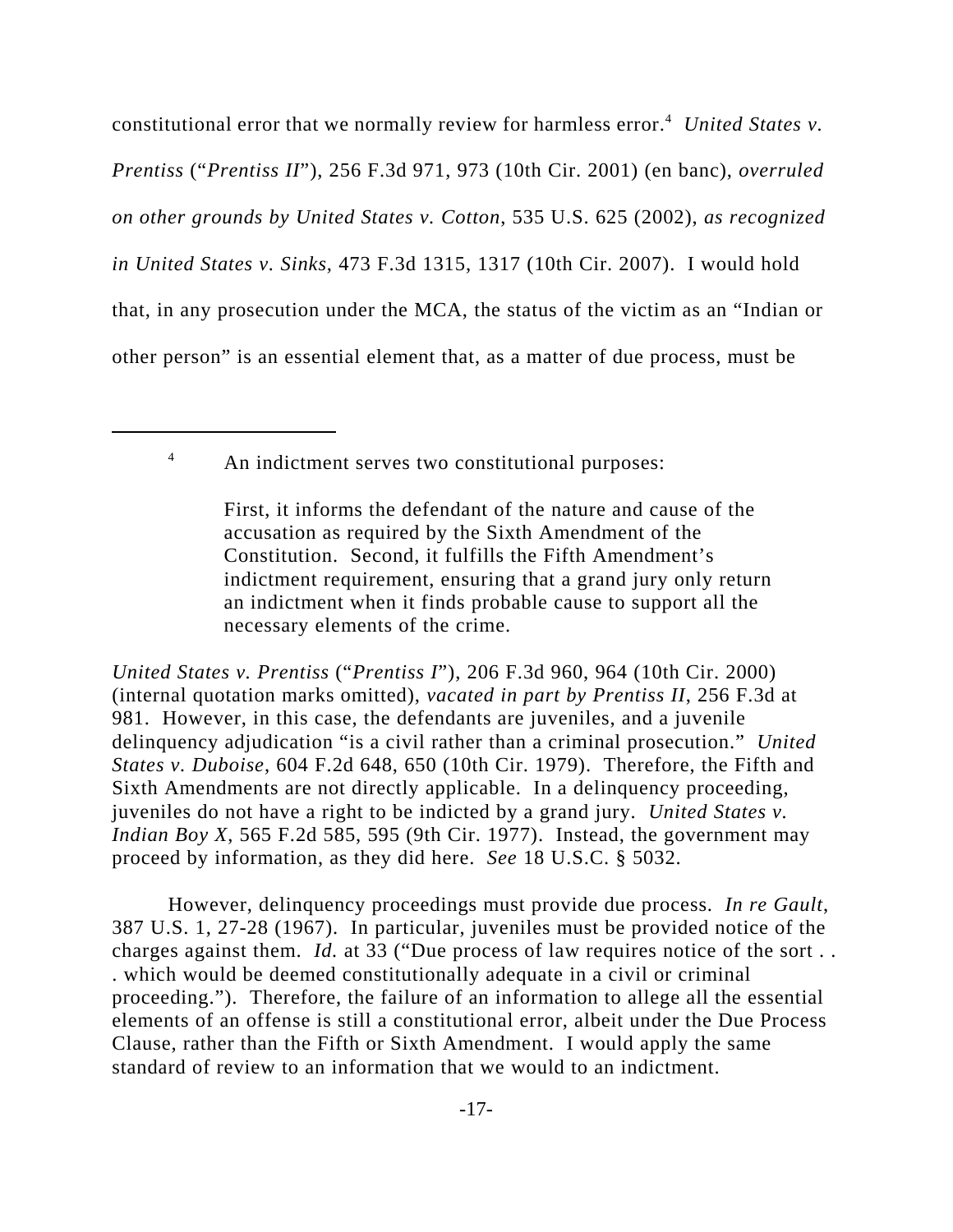pleaded in the information. The government did not do so in this case, and, consequently, the information is inadequate. The government has failed to argue that the inadequacy of the information was harmless error. While we may, in certain limited circumstances, conduct a sua sponte harmless error analysis, it would not be appropriate to do so here. Therefore, I would hold that R.K. and S.W. were convicted without due process of law.

# **1. The status of the victim as an "Indian or other person" is an essential element of any prosecution under the MCA.**

The MCA provides that:

Any Indian who commits against the person or property of another Indian or other person any of the following offenses . . . within the Indian country, shall be subject to the same law and penalties as all other persons committing any of the [listed] offenses . . . .

18 U.S.C. § 1153(a). According to the plain language of the statute, the government must prove that (1) the defendant is an Indian, (2) who committed one of the enumerated offenses, (3) against the person or property of another Indian or other person, (4) within Indian country. As already discussed, the term "Indian or other person" includes individuals and corporations, but it does not include unincorporated associations. Thus, an Indian who burns a building within Indian country that is owned by an unincorporated association has not committed arson against the property of an Indian or other person. Such a burning would not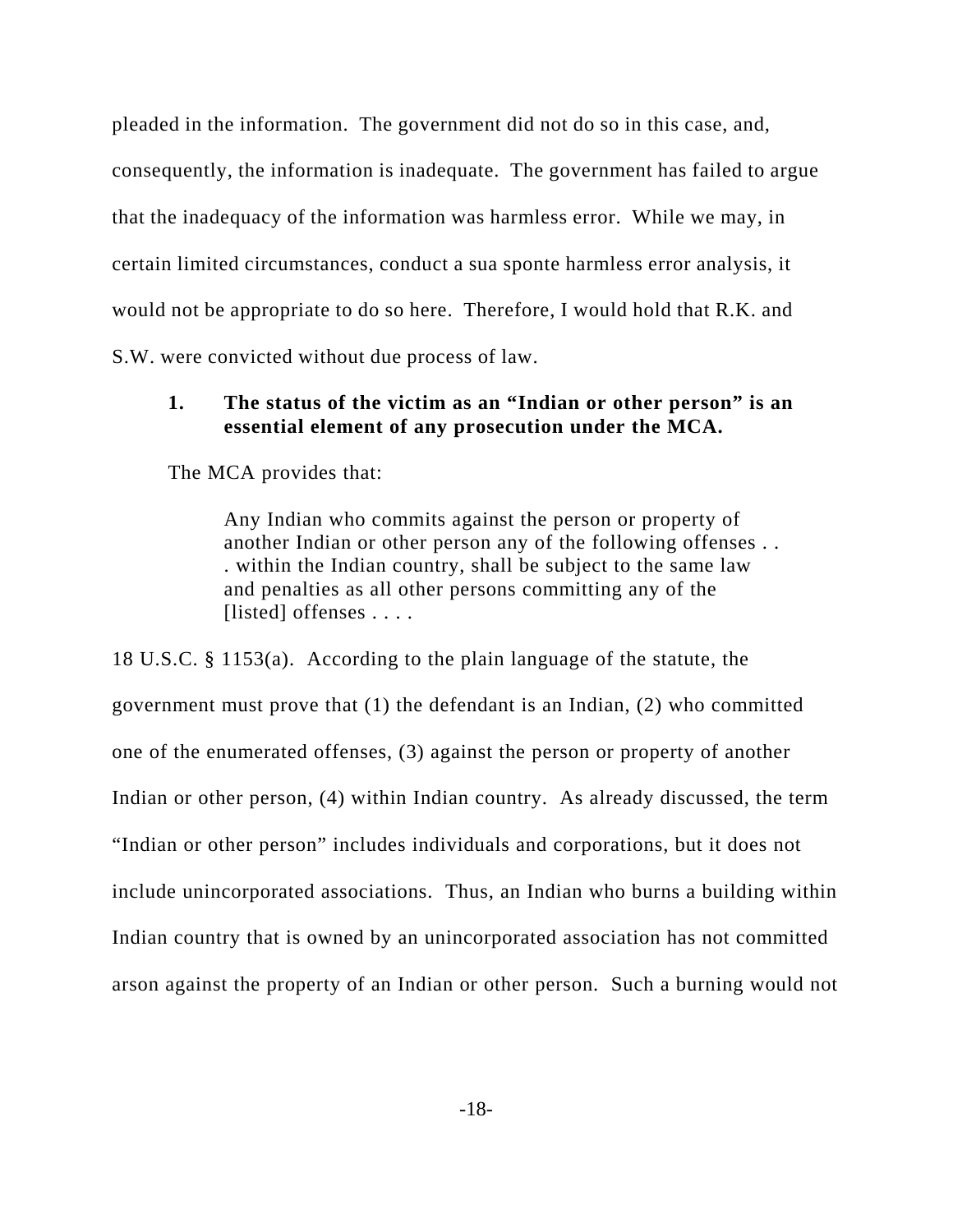be a federal offense under the  $MCA$ <sup>5</sup>

As the majority recognizes, an information is sufficient "if it contains the elements of the offense charged, putting the defendant on fair notice of the charge against which he must defend, and if it enables a defendant to assert an acquittal or conviction in order to prevent being placed in jeopardy twice for the same offense." *United States v. Poole*, 929 F.2d 1476, 1479 (10th Cir. 1991) (internal quotation marks omitted). However, "a purpose corollary to the first is that the [charging document] inform the court of the facts alleged, so that it may decide whether they are sufficient in law to support a conviction, if one should be had." *United States v. Moore*, 198 F.3d 793, 795 (10th Cir. 1999) (internal quotation marks omitted). The government has not met its obligation. The information does not contain all of the elements of the offense charged; it fails to allege that the defendants committed an offense against the person or property of another Indian or other person. *See Jones v. United States*, 526 U.S. 227, 232 (1999) (noting that every "element[] must be charged in the indictment"). The information merely alleges that the defendants set fire to a "building, namely, the Ute Mountain Presbyterian Church." R., No. 08-1184, Vol. I, Doc. 61, at 1-2. Based solely on the information, it is not possible for a court to determine

<sup>&</sup>lt;sup>5</sup> The defendants have suggested that they might have been prosecuted in federal court under the Indian General Crimes Act, 18 U.S.C. § 1152. *See* Aplt. Br. at 19. However, the defendants were not charged under the General Crimes Act, and the scope of that statute is not before us.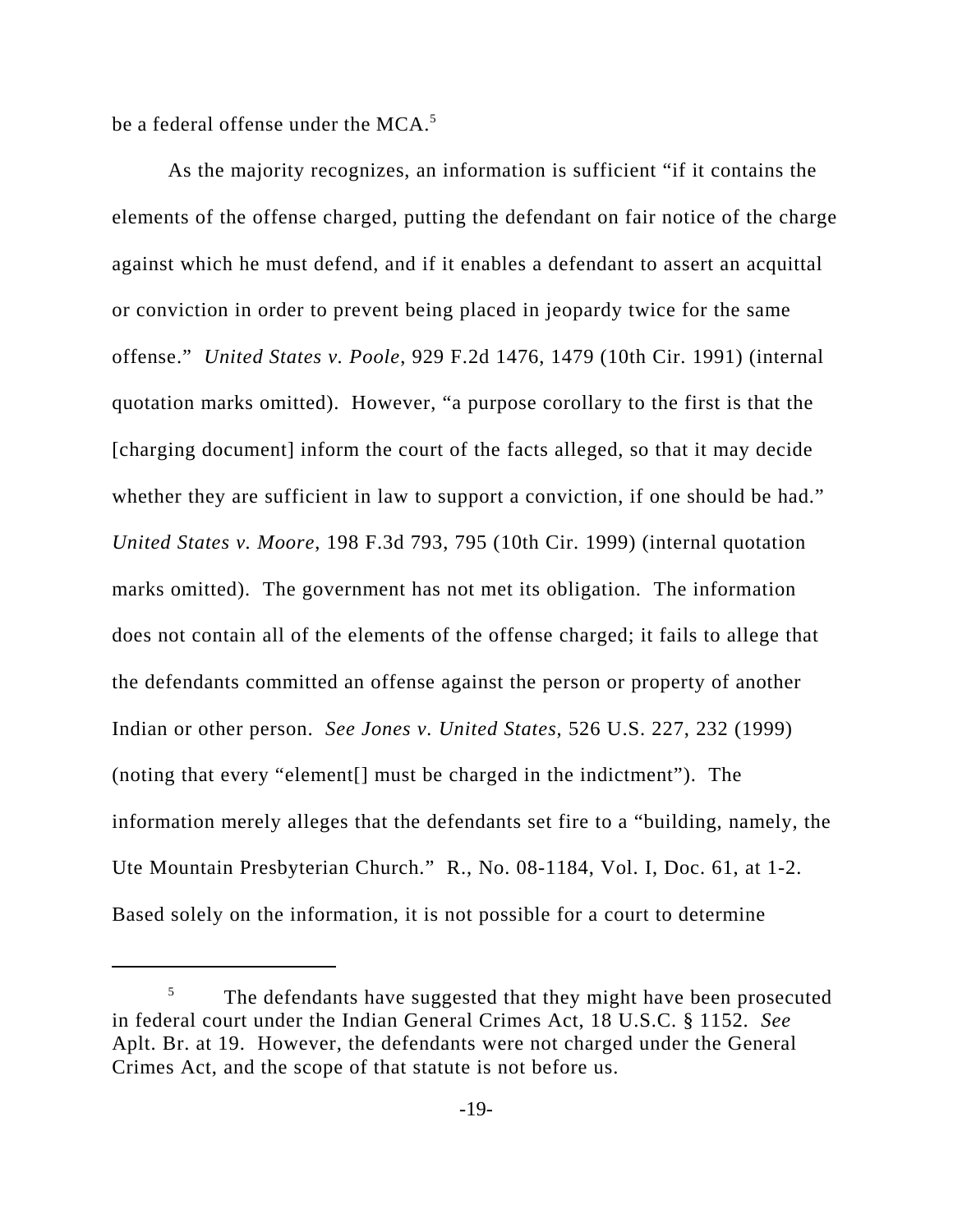whether the allegation is sufficient to support a conviction. Whether or not the information alleges a federal crime depends on who owned the building. If the building was owned by an unincorporated association, then even if the government proved every fact that it alleged, the defendants *still* could not be convicted under the MCA.

The conclusion that the status of the victim is an element of § 1153 should follow from our analysis in *Prentiss II.* In *Prentiss II*, the defendant was convicted under the Indian General Crimes Act ("IGCA"), 18 U.S.C. § 1152, of committing arson in Indian country. He appealed his conviction on the grounds that the indictment failed to allege that he was a non-Indian and that the building he set fire to belonged to an Indian. *Prentiss II*, 256 F.3d at 973. The IGCA does not confer federal jurisdiction over crimes committed by Indians against other Indians. Such crimes are generally left to the tribe to prosecute. *See Keeble*, 412 U.S. at 209-10 (discussing the history of the IGCA and the MCA). Absent proof that the offense was "interracial," no federal crime has been committed. Therefore, we concluded that the Indian/non-Indian statuses of the victim and the defendant are "constituent parts of the crime that must be charged in the indictment, submitted to a jury, and proven by the Government beyond a reasonable doubt." *Prentiss II*, 256 F.3d at 975 (alteration, citation, and internal quotation marks omitted). Not only is this conclusion consistent with the text of the statute and the long history of Supreme Court cases dealing with federal

-20-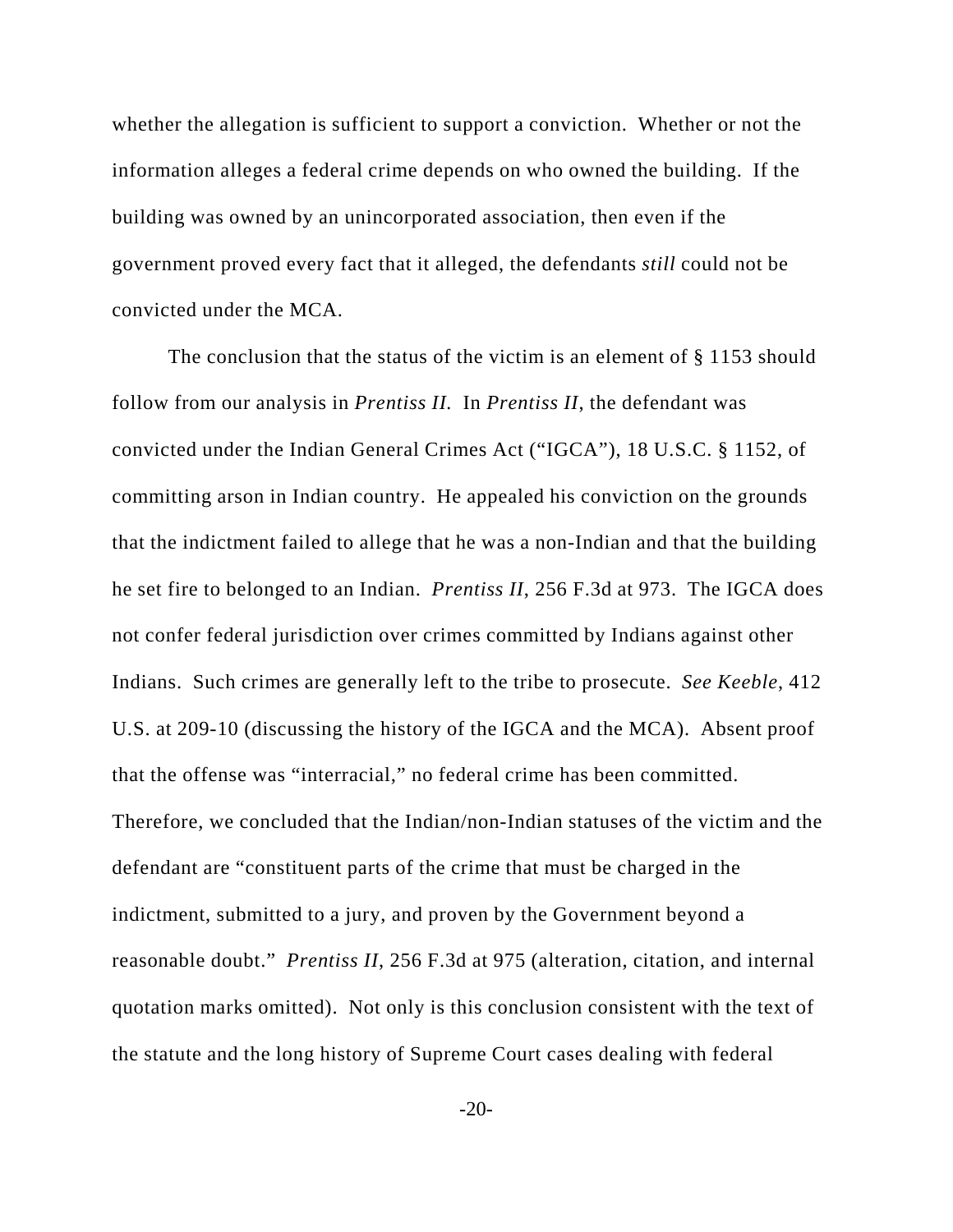jurisdiction over Indian country, it "also comports with the usual practice in criminal prosecution." *Id.* at 977 ("The terms of § 1152 do not suggest that Congress took the unusual step of requiring the defendant in a criminal case to identify the victims of the crime.").

Since *Prentiss II* dealt with the requirements of the IGCA, not the MCA, it is not binding precedent. However, the same considerations should govern our interpretation of both statutes. In *Prentiss II*, we held that the Indian/non-Indian status of the victim and the defendant was an essential element of any conviction under the IGCA. In this case, where the information did allege the defendants' Indian status, we must decide whether the status of the victim as an "Indian or other person" is an essential element of any conviction under the MCA (that is, whether, in the words of *Prentiss II*, it is a "constituent part<sup>[]"</sup> of the crime that must be charged). *Id.* at 975. I see no basis for treating these two questions differently. In fact, the arguments in this case are, if anything, even stronger than they were in *Prentiss II.*

In *Prentiss II*, the issue was whether, based on the structure of the IGCA, the exclusion of jurisdiction in the case of Indian-on-Indian crimes was an affirmative defense that had to be raised by the defendant. The Supreme Court previously had held that "an indictment or other pleading founded on a general provision defining the elements of an offense . . . need not negative the matter of an exception made by a proviso or other distinct clause, whether in the same

-21-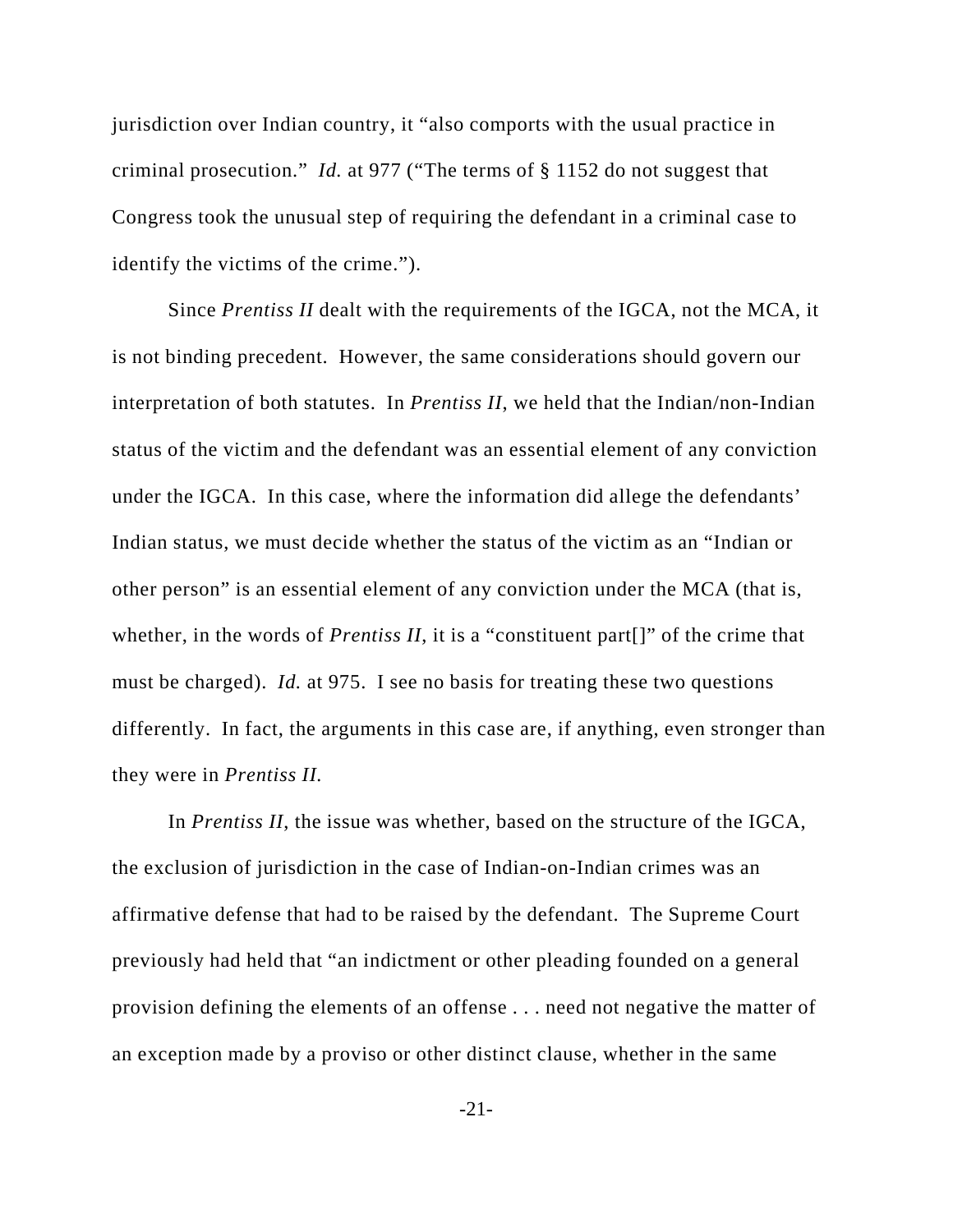section or elsewhere." *McKelvey v. United States*, 260 U.S. 353, 357 (1922).

The government argued that the IGCA's jurisdictional limitations were contained in such a proviso. The first paragraph of the IGCA is a broad grant of jurisdiction to the federal government to prosecute crimes committed in Indian country. 18 U.S.C. § 1152 ("Except as otherwise expressly provided by law, the general laws of the United States as to the punishment of offenses committed in any place within the sole and exclusive jurisdiction of the United States . . . shall extend to the Indian country."). The second paragraph of the statute then limits that jurisdiction: "This section shall not extend to offenses committed by one Indian against the person or property of another Indian . . . ." *Id.* While recognizing the force of this argument, we ultimately concluded that despite the two-part structure of the IGCA, the statuses of the victim and the defendant were "so closely intertwined with the definition of the offense that the government must allege them in the indictment." *Prentiss II*, 256 F.3d at 979.

Here, the government has not, and could not, make a similar structural argument with regard to the MCA. Unlike the IGCA, the MCA lists all of the requirements necessary to establish jurisdiction in a single sentence. It does not contain any exceptions, exemptions, or provisos. Moreover, it is undisputed that at least *some* of those requirements, including that the offense be committed within Indian country, must be alleged in the charging document. *Cf. id.* at 987 (Baldock, J., dissenting) ("No one disputes that under § 1152 an element of the

-22-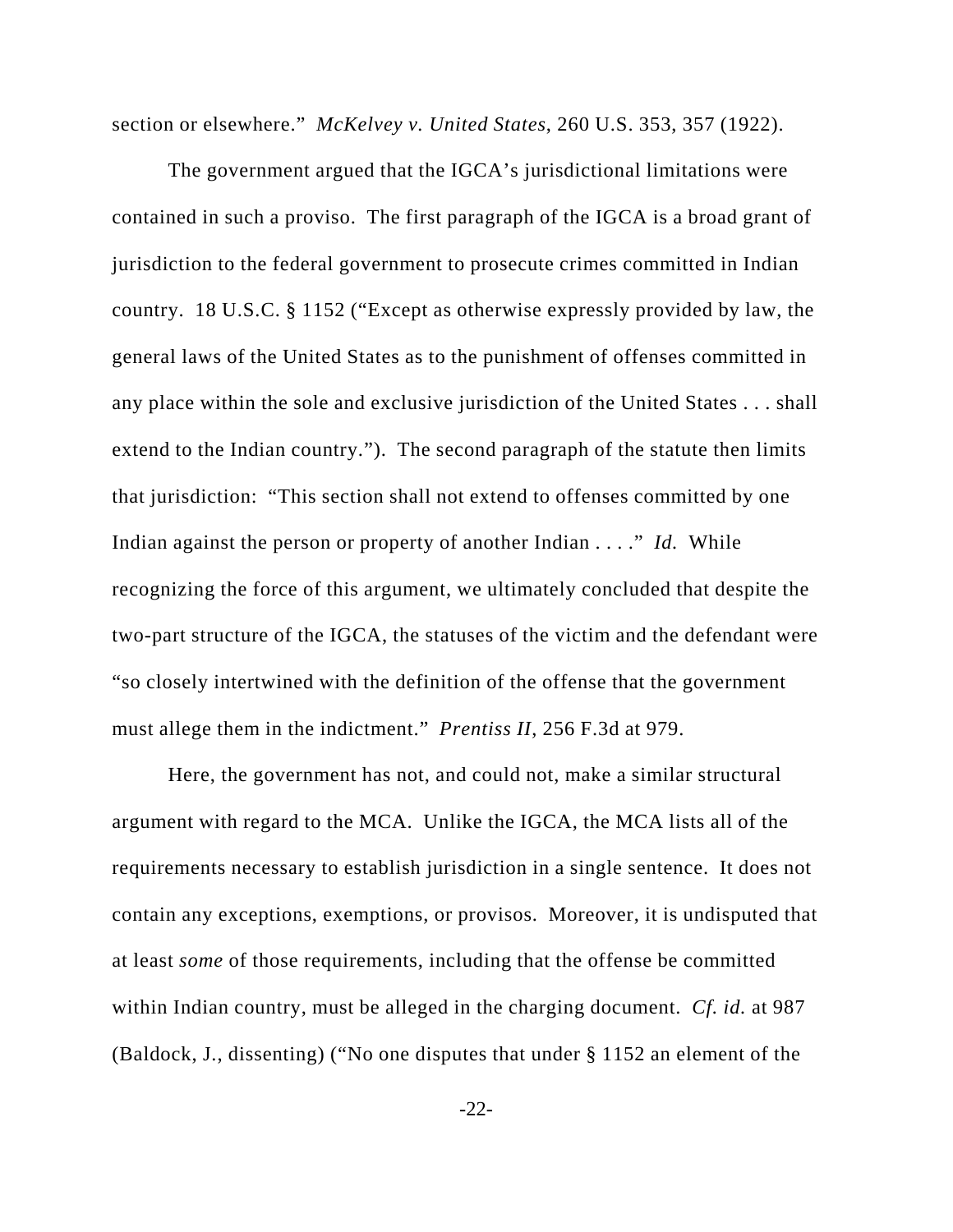crime of arson which the Government must allege is that it occurred in Indian country . . . ."). I see no reason to treat the requirement that the offense be committed against an Indian or other person any differently.

The majority does not discuss the implications of *Prentiss II* for the sufficiency *vel non* of the information. Instead, it relies on *Moore* for the proposition that "[a]s a general rule, an erroneous reference to the victim is not fatal to the indictment." *Moore*, 198 F.3d at 796. In *Moore*, the defendant was charged with carjacking under 18 U.S.C. § 2119. The statute required that the car be taken "from the person or presence of another," and the indictment named Brent Byers, the owner of the car, as the victim. *Id.* However, it was proven at trial that Mr. Moore actually took the car from Anne Byers, Mr. Byers's wife. At the close of the evidence, the court altered the indictment to name Anne Byers as the victim. *Id.* at 795. We held that this change was merely a variance, not an amendment to the indictment. Furthermore, the variance was not fatal, because "the defendant was not misled by the variance" and was able to "present[] his defense with the knowledge that Anne Byers was the alleged victim of the crime." *Id.* at 796. We therefore affirmed the conviction.

*Moore* is inapposite and should not control the outcome of this case. Regardless of *who* the victim was, Mr. Moore was still charged with committing a federal offense, that is, taking a motor vehicle from the person or presence of another. The indictment alleged each and every element of the offense. Even

-23-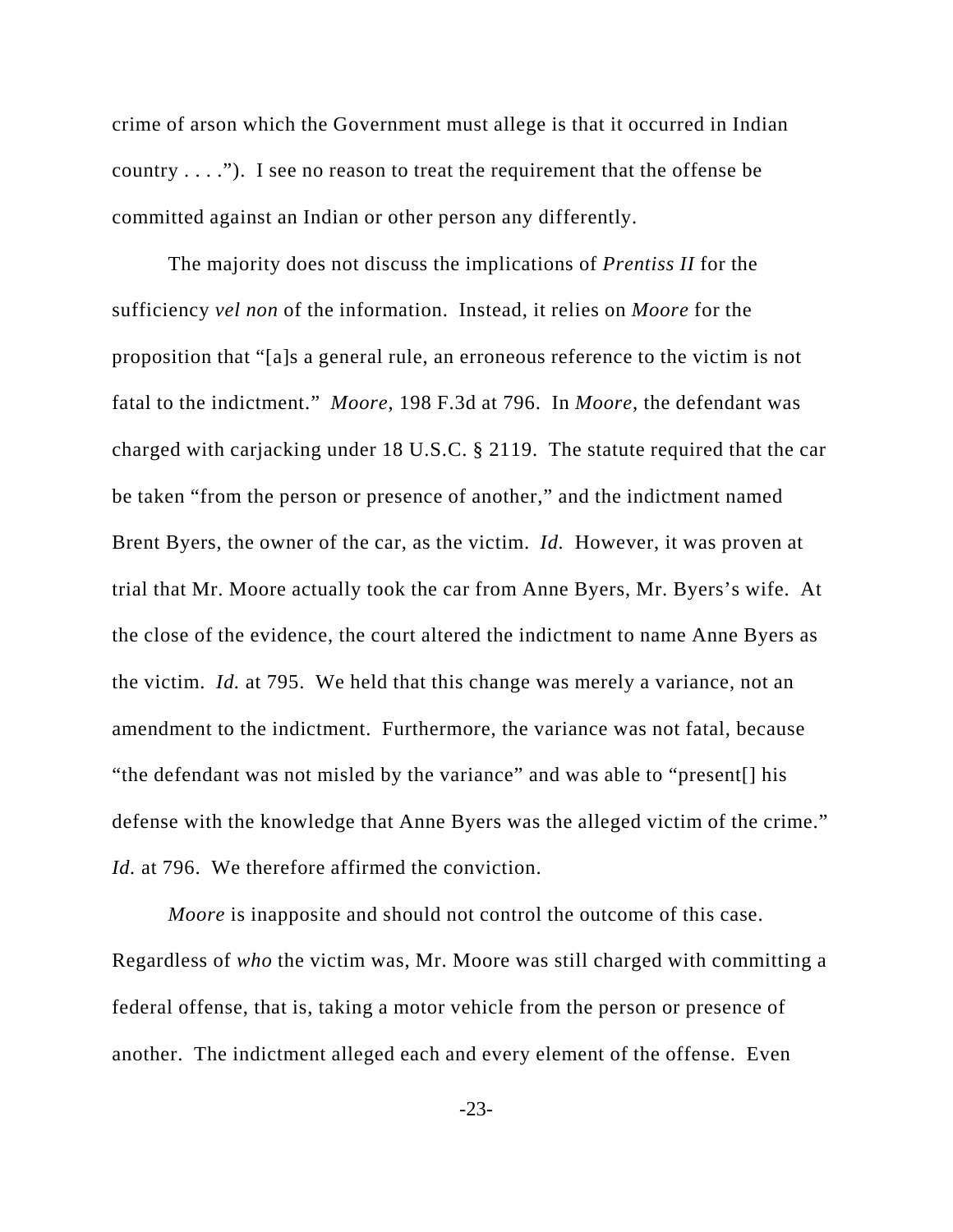though the indictment misidentified the victim, there was no question that Mr. Moore's alleged conduct would, if proven, violate the carjacking statute. The same cannot be said here. Absent any language indicating that the church building was owned by an individual or corporation, the information did not charge R.K. and S.W. with a crime.

The authority relied upon in *Moore* is similarly distinguishable and unpersuasive. In *Dye v. Sacks*, 279 F.2d 834 (6th Cir. 1960), the defendant filed a habeas corpus petition, claiming that the trial court had impermissibly amended the indictment by correcting the name of the victim. The Sixth Circuit denied the petition, because "[t]he amendment did not change the nature of the offense charged . . . . It related to a matter of form and not of substance." *Id.* at 837. Here, however, the failure to name *any* victim did "change the nature of the offense," and, more to the point, it affected whether there was any offense charged at all. Therefore, insofar as the majority's argument for the alleged legal sufficiency of the information is predicated on *Moore*, it is, in my view, misguided.

# **2. In light of the government's failure to address the issue, we should not consider, sua sponte, whether the insufficiency of the information was harmless error.**

Having concluded that the information filed against the defendants was inadequate, we next turn to the question of whether the error was harmless. In general, "the government bear[s] the burden of proving harmlessness." *United*

-24-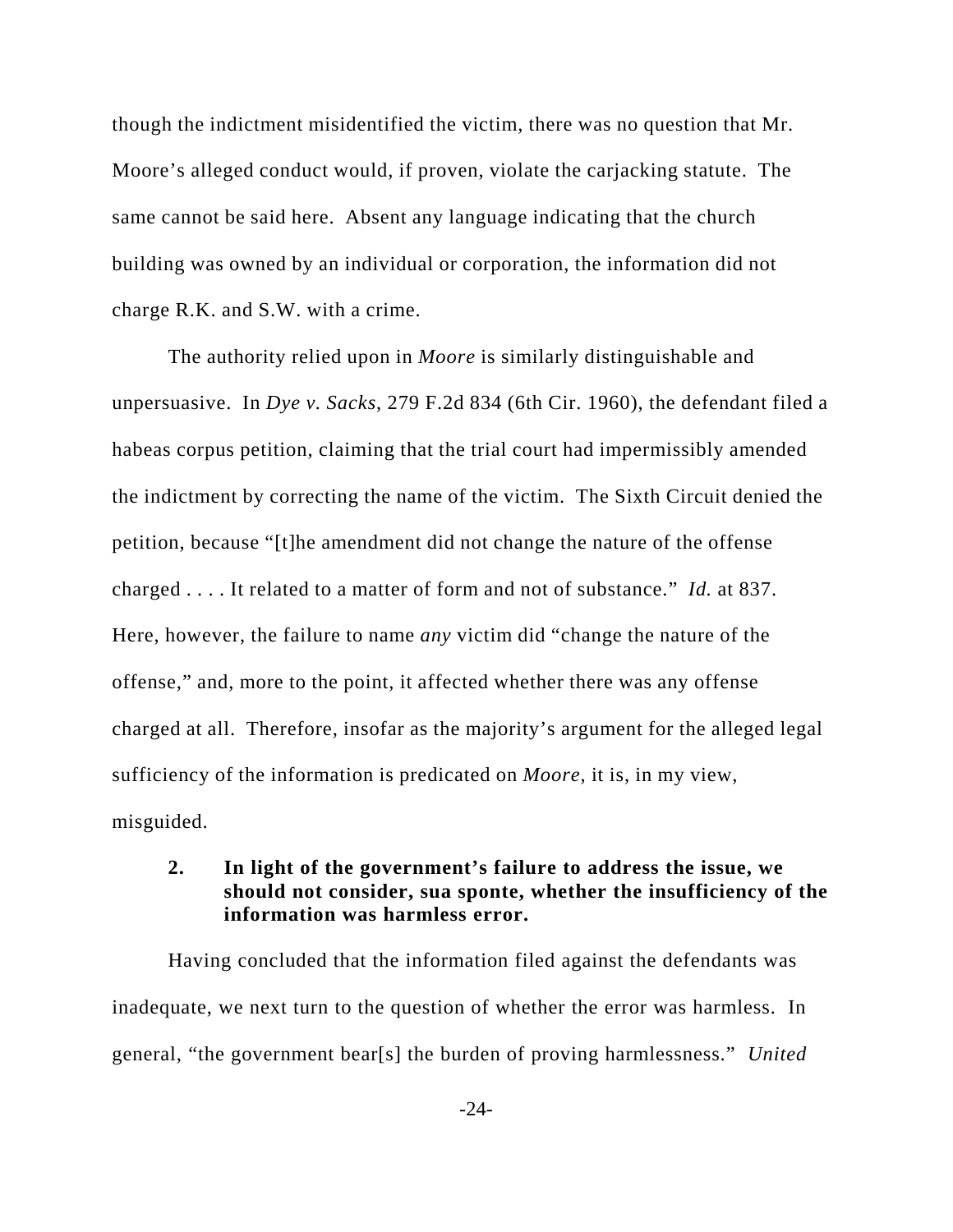*States v. Caraway*, 534 F.3d 1290, 1302 (10th Cir. 2008). Here, the government unquestionably has failed to carry its burden. The government's brief does not address the sufficiency of the information. There is no discussion of the issue, whatsoever.<sup>6</sup> In particular, the government never argues, or even suggests, that any potential error in the information would be harmless. Therefore, we must first decide whether it is appropriate to conduct the harmless error analysis sua sponte. Given the evidence presented at trial, I believe that the harmlessness of the error is too uncertain. Based on our decision in *United States v. Holly*, 488 F.3d 1298 (10th Cir. 2007), we should not reach out to decide whether the error was harmless.

"[W]here the government has failed to assert harmless error, this court 'may in its discretion initiate harmless error review in an appropriate case.'" *Id.* at 1307-08 (quoting *United States v. Samaniego*, 187 F.3d 1222, 1224 (10th Cir. 1999)). However, we "should . . . be hesitant to engage in an 'unsolicited, unassisted, and undirected harmless error review.'" *Id.* at 1308 (quoting *Samaniego*, 187 F.3d at 1225). We have identified three factors that we consider in determining whether to exercise our discretion: "(1) the length and complexity

<sup>&</sup>lt;sup>6</sup> When asked at oral argument whether its brief responded to the defendant's insufficiency of the information claim, the government stated that it believed the issue was addressed in the same footnote that addressed our decision in *Prentiss II.* The government appears to be referencing footnote 14. Aplee. Br. at 40 n.14. However, footnote 14 does not address the issue.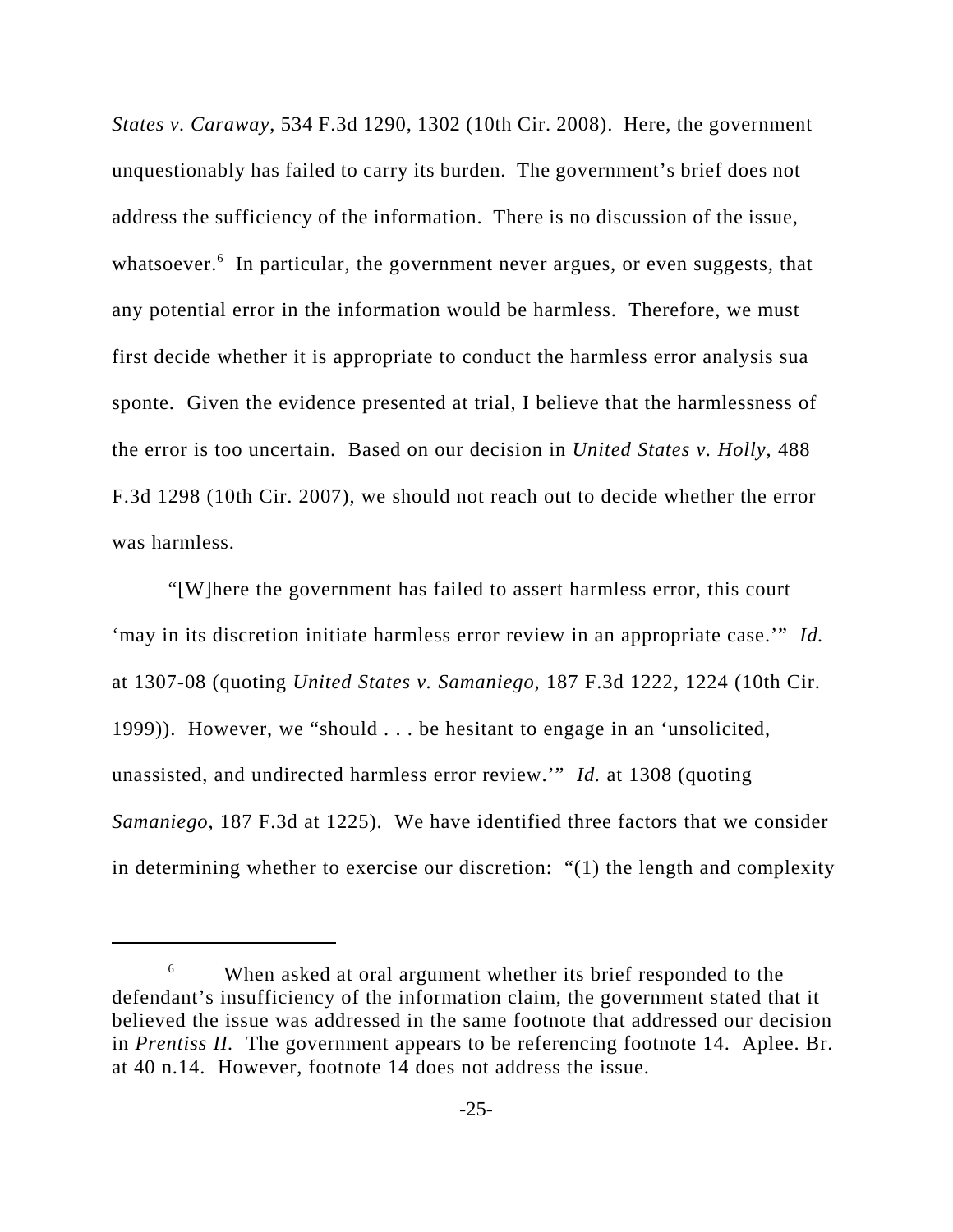of the record; (2) whether the harmlessness of the errors is certain or debatable; and (3) whether a reversal would result in protracted, costly, and futile proceedings in the district court." *Samaniego*, 187 F.3d at 1225. The most important of these factors is the certainty of the result.7 *See Holly*, 488 F.3d at 1308 ("Despite this court's general reluctance to *sua sponte* apply harmless error review, it may be appropriate to do so where the certainty of the harmlessness is readily apparent."). "Evaluation of the certainty of the harmlessness necessarily requires this court to review the record to some extent, though not to the same degree as would be required pursuant to a full harmless error review." *Id.*

The district court found that the jurisdictional requirements of the MCA were satisfied. It based its conclusion on two related factual findings: (1) that the Ute Mountain Presbyterian Church is a part of the Presbytery of Western Colorado and does not have a separate and independent existence in its own right, and (2) that the church building was owned by the Presbytery, which is a nonprofit corporation. I cannot conclude that these factual determinations were

 $7$  We have repeatedly questioned the wisdom of relying on the third factor. *See Samaniego*, 187 F.3d at 1225 n.2; *Holly*, 488 F.3d at 1308 n.8. Moreover, I am sympathetic to Judge Tacha's concern that we not allow ourselves to be dissuaded from pursuing the correct result simply because the record is long and complicated. *Samaniego*, 187 F.3d at 1227 (Tacha, J., dissenting) ("In my judgment, an appellate court cannot be excused from its duty to study a record ... just because a record is lengthy and/or complicated. The scope of the record does not excuse the appellate court from reviewing it and attempting to determine whether harmless error analysis is appropriate.").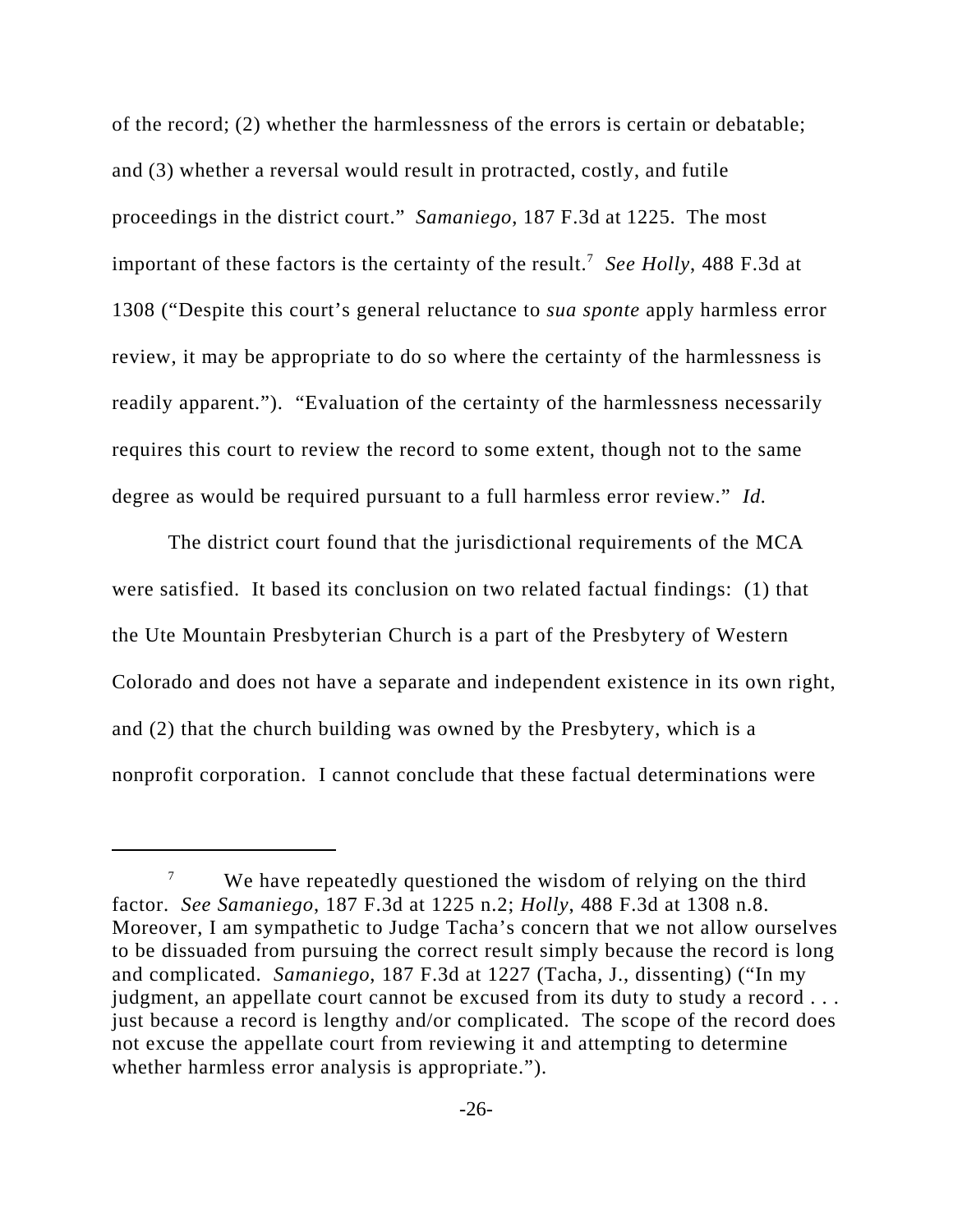"uncontested and supported by overwhelming evidence." *Neder v. United States*, 527 U.S. 1, 17 (1999). An error is harmless only if no reasonable fact-finder could have reached a contrary conclusion. *United States v. Prentiss* ("*Prentiss III*"), 273 F.3d 1277, 1279 (10th Cir. 2001). Even assuming that there was sufficient evidence supporting the district court's findings, $<sup>8</sup>$  the district court's</sup> findings were not the only ones that reasonably could have been drawn from the evidence.

Kim Maria Ruth Nofel, a "minister of word and sacrament for the Presbyterian Church U.S.A.," R., No. 08-1137, Vol. IV, Tr. at 113, testified that the Ute Mountain Presbyterian Church is a "mission church," and, as such, "is under the guidance and encouragement and support of the Presbytery of Western Colorado." *Id.* at 114-15. She also testified that the church is governed by the Towaoc Ministry Board, which is a committee of the Presbytery. *Id.* at 114, 115- 16. Her testimony is certainly consistent with the idea that the church is a part of the Presbytery. The district court appears to have given significant weight to the classification of the Ute Mountain Presbyterian Church as a mission church. The court recognized that some local churches contained within the geographic boundaries of the Presbytery may indeed be separate corporate entities, apart from

In addition to their challenge to the sufficiency of the information, the defendants also argue that there was insufficient evidence to support the district court's factual findings. Because I would reverse based on the inadequate information, I would not reach this argument.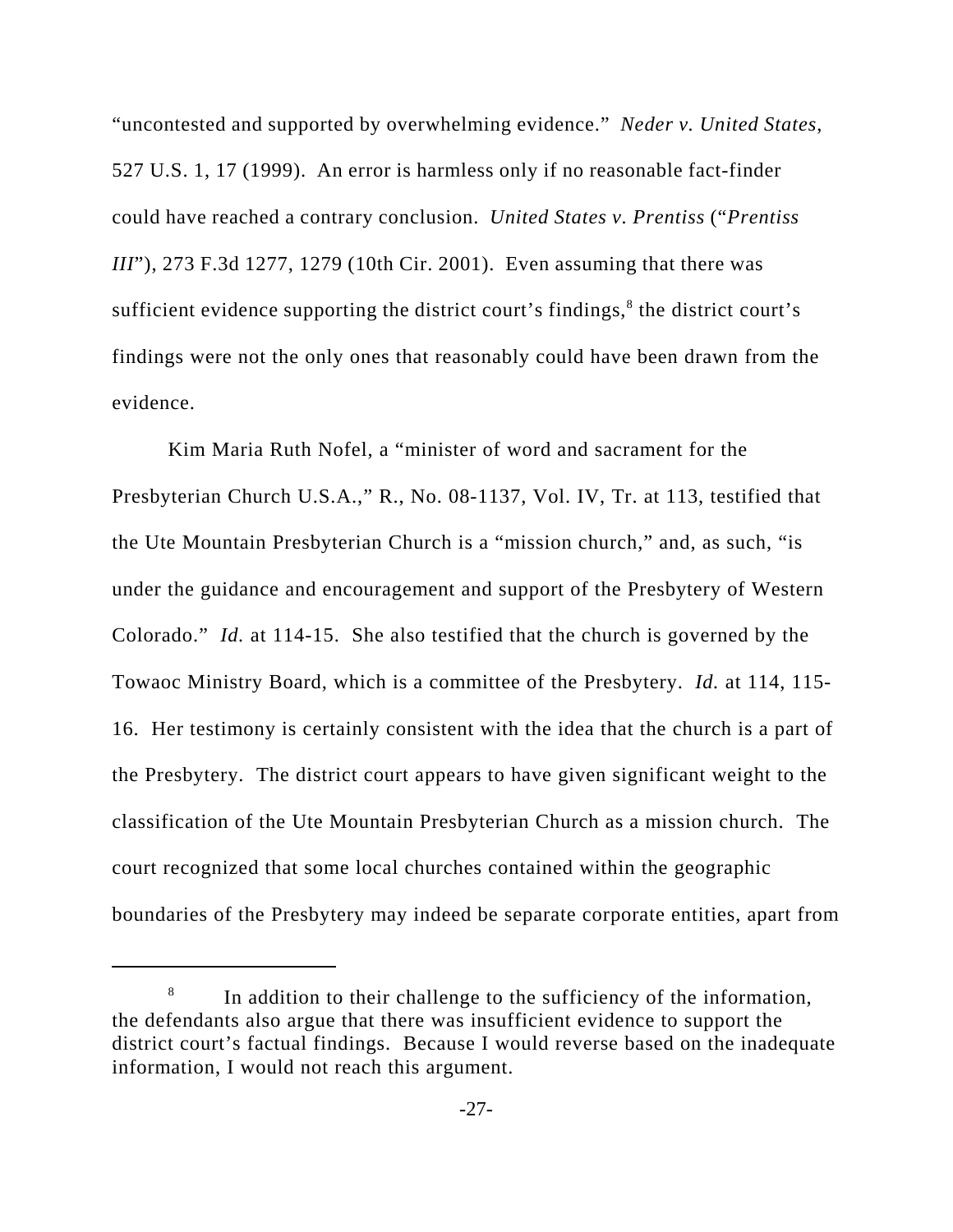the Presbytery. *Id.* at 156-57. Nonetheless, it concluded that, as a mission church, the Ute Mountain Presbyterian Church was too reliant on the Presbytery to be considered an independent association.

Nothing in Ms. Nofel's testimony, however, compels the court's conclusions. Ms. Nofel testified that, although she was not certain, she suspected that the Ute Mountain Presbyterian Church—like her church, the Montezuma Valley Presbyterian Church—was incorporated. *Id.* at 123. Thus, it is possible for a mission church to receive guidance and support from the Presbytery and yet still remain a separate and distinct legal entity. Moreover, as the defendants point out, the Book of Order, which is the Constitution of the Presbyterian Church, specifically recognizes that churches may be organized as unincorporated associations and that such associations can hold legal title to property.<sup>9</sup> Aplt. Br. at 51 & Attach. 6. Thus, the testimony of Ms. Nofel does not definitively resolve the issue of whether the defendants committed an offense against a "person."

The other evidence relied on by the government and the district court is equally ambiguous. For example, the government introduced the lease for the land on which the church building was built. The lease names the Ute Mountain Presbyterian Church as the lessee, yet the lease was signed by a representative of

The same provisions specify, however, that all property held by or for a church, regardless of whether or not it is incorporated, is held in trust for the national Presbyterian Church (U.S.A.). Aplt. Br. Attach. 6.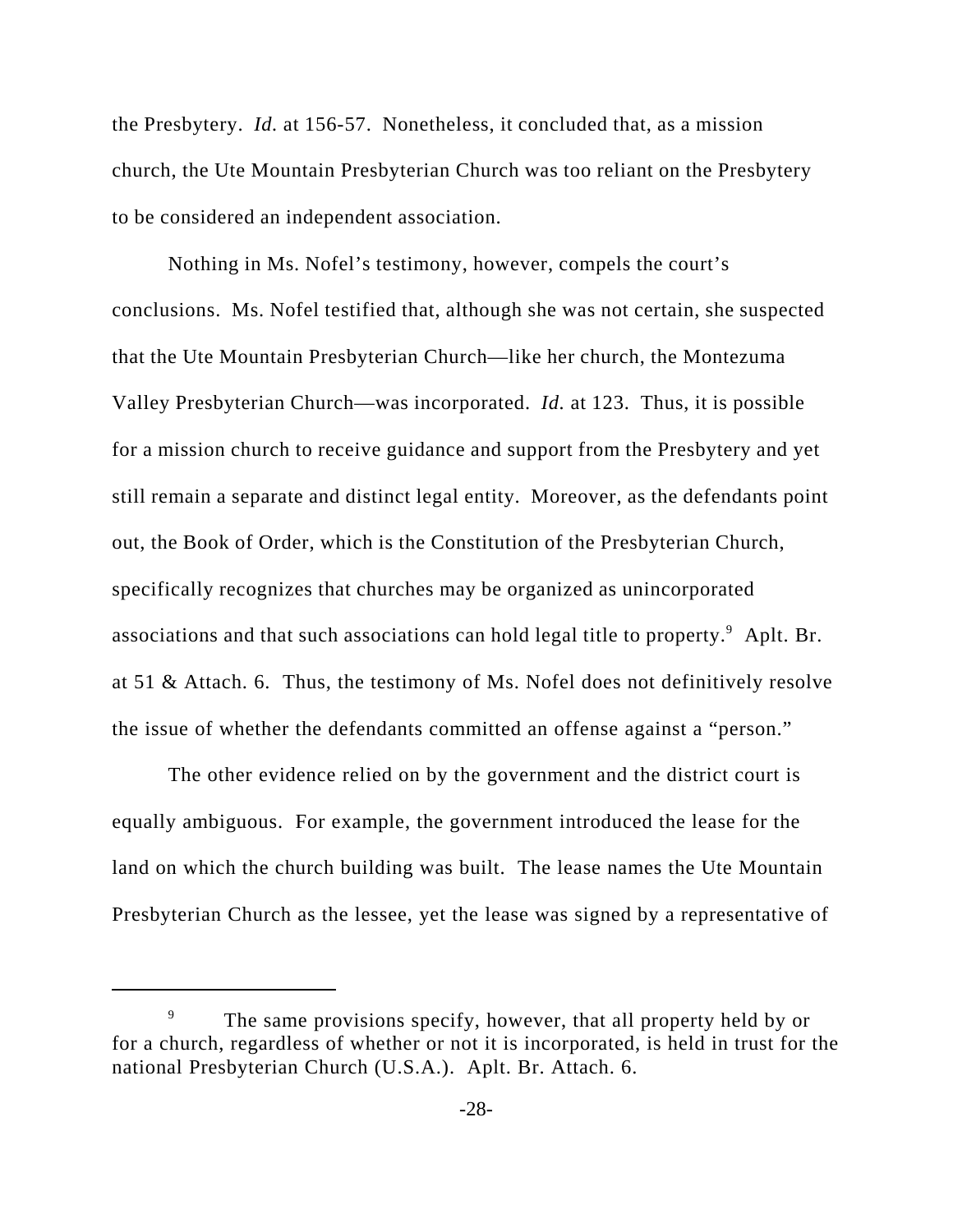the Presbytery of Western Colorado. Both parties make legitimate arguments that the lease supports their position. Similarly, the district court found persuasive the fact that the church building was covered by the Presbytery's insurance policy. After the church was burned, the proceeds of the policy were paid to the Presbytery. The court noted that "[i]nsurance documents can in some respects be important indicia of who owns a piece of property." R., No. 08-1137, Vol. IV, Tr. at 157. But even the insurance policy is not conclusive. According to Ms. Nofel, the Presbytery maintained an umbrella policy that covered all the church buildings within the Presbytery, including those of churches that own their own buildings, such as the Montezuma Valley Presbyterian Church, which she testified is a nonprofit corporation. *Id.* at 118, 123, 125. So even if the insurance policy provides "important indicia," it is still amenable to multiple interpretations.

The question of whether the government had jurisdiction to prosecute the defendants under the MCA was fiercely contested in the district court. It was, in fact, the *only* issue raised by the defendants. Furthermore, the evidence relied upon by the district court is less than overwhelming. Thus, without deciding whether the government's error was harmless, the question of harmlessness is not so certain or readily apparent as to justify our conducting a sua sponte review.

#### **III. CONCLUSION**

I agree with the majority that the word "person," as used in the MCA, includes both individuals and corporations but excludes unincorporated

-29-